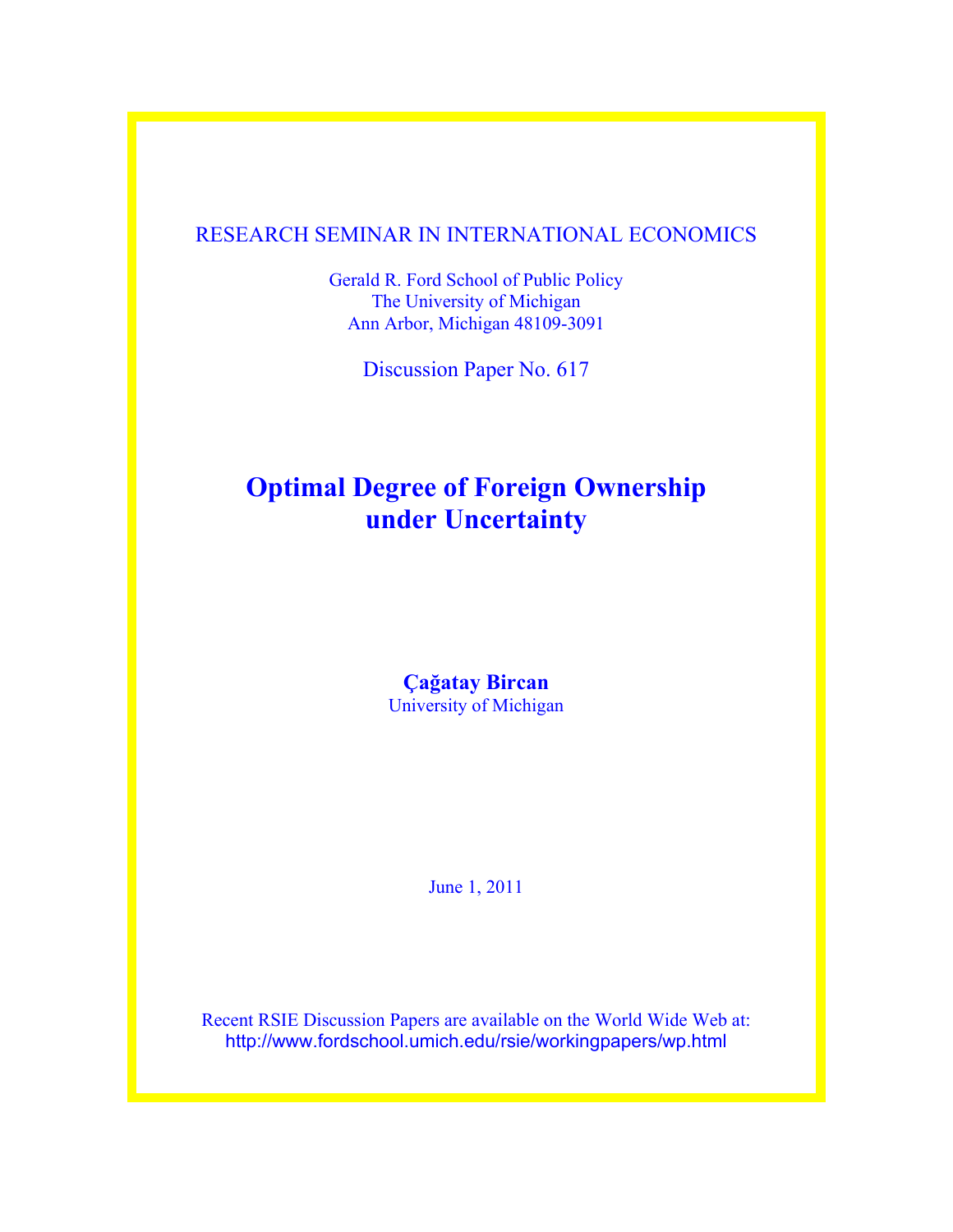# Optimal Degree of Foreign Ownership under Uncertainty

Cağatay Bircan<sup>∗</sup> University of Michigan

First Draft: February 15, 2010 This Version: June 1, 2011

#### Abstract

This paper studies the integration strategies of multinational firms in a multiperiod model under incomplete contracts and uncertainty. I incorporate continuous levels of integration to the study of organizational choice in an existing model of foreign direct investment (Antras and Helpman, 2004) and extend the model to a multi-period framework of learning. The joint productivity of the two partners in an integrated firm is unknown initially to both sides and is revealed only after continued joint production. The model gives rise to a nondegenerate distribution of foreign ownership at the firm level and shows that the optimal level of integration rises with the age of the firm. These patterns are supported by detailed plant-level data on share of foreign ownership. The model predicts that the degree of foreign ownership is an increasing function of joint productivity and intra-firm trade should rise over time as a result of increased control by multinationals. I test the implications of my theory with plant-level data from Turkey and find support for the predictions of the model.

JEL Classification: D23, F23, L23

Keywords: partial ownership, vertical integration, multinationals, uncertainty

<sup>∗</sup> I am grateful to my advisers Alan Deardorff, Andrei Levchenko, Jan Svejnar, and Linda Tesar for their guidance. I would like to thank Reid Dorsey-Palmateer and participants at the EEA Glasgow and ETSG Lausanne for many helpful suggestions and discussion, and Seda Koymen for sharing her price deflator data. The statistical analysis of plant-level data on multinational enterprises in Turkey reported in this paper was conducted at the Turkish Statistical Institute under arrangements that maintained legal confidentiality requirements. Correspondence: cbircan@umich.edu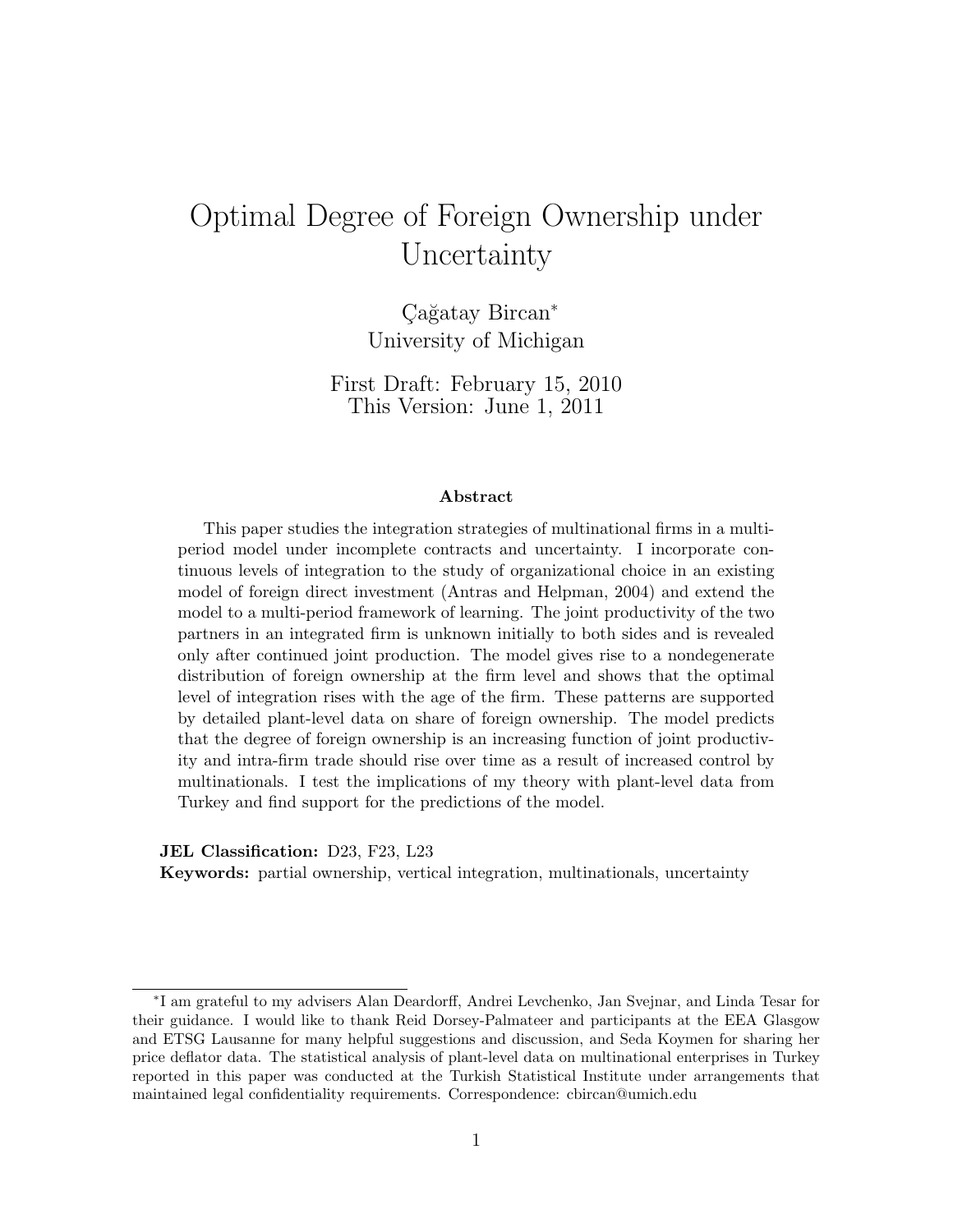## 1 Introduction

In a comprehensive empirical and theoretical review of multinational firms, Navaretti and Venables (2004) identify three facts about foreign direct investment (FDI) activity. First, mergers and acquisitions (M&As) account for the dominant share of FDI flows; this share increased steadily from 66.3% in the 1980s to 76.2% in the late 1990s. Second, most FDI is concentrated in skill- and technology-intensive industries. Third, multinational firms are increasingly engaged in international production networks, which gives rise to intra-firm trade that currently takes up around one third of world trade (Antras, 2003).

The incomplete contracts setting of Antras (2003) has proved extremely useful in explaining the recent trend in intra-firm trade and how it depends on industry-level factor intensities. Antras and Helpman (2004) extend this approach to the integration strategies of multinational firms but have restricted attention to two forms of sourcing inputs abroad: complete outsourcing and complete integration. However, the prevalence of M&As suggests that multinationals may split ownership shares with domestic partners every time they engage in FDI. As Desai et al. (2004) note, multinational firms frequently have the option to own 100%, majority, or minority shares of newly created foreign entities. In their words, "the appropriate ownership of productive enterprise is a central issue in economic theory and a practical question for multinational firms establishing new foreign affiliates."

The choice of the degree of foreign ownership raises issues of incentives and governance at the acquired firm. Traditional theories of FDI posit that MNEs engage in operations abroad to exploit firm-specific (often intangible) assets. Yet, as Caves (2007) argues: "Collaborator A in a joint venture cannot agree to reward party B highly for B's contribution of proprietary technology to the project, without evidence of the technology's worth." Hence, a multinational seeking to acquire a firm abroad faces idiosyncratic uncertainty about the complementarity of its proprietary assets and the production technologies and organization of the target firm. This uncertainty will surely affect the multinational's choices at the acquisition stage as well as its behavior about the delivery of its proprietary assets over time.

I refer to the variety of organizational forms that entail less than 100% ownership for a multinational abroad as partial integration. Using detailed plant-level data from the census of Turkish manufacturing firms over the period 1993-2001, I demonstrate three empirical findings. First, there is a substantial degree of partial integration among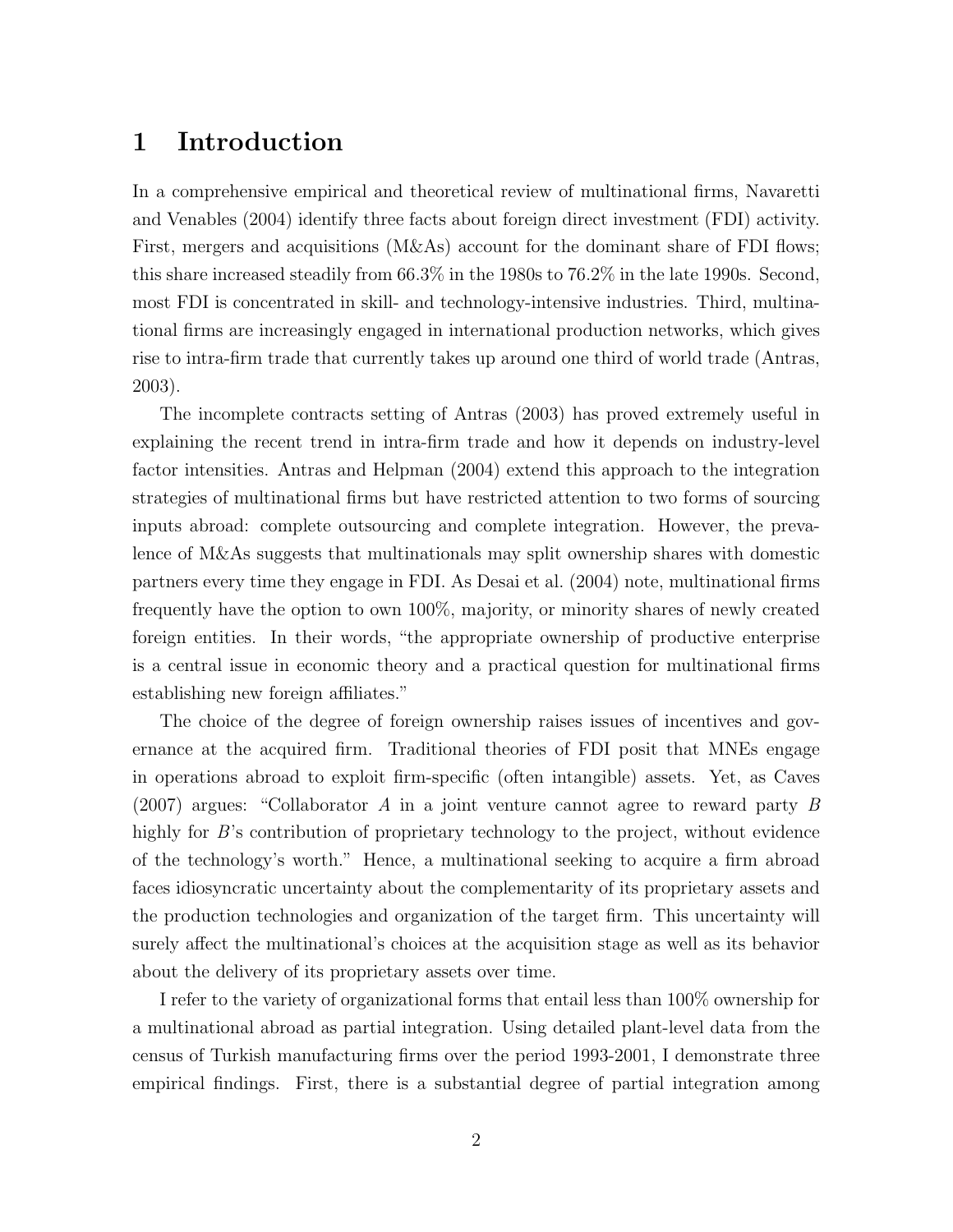multinationals and their domestic partners, regardless of the industry they operate in. Second, the average degree of foreign ownership at a multinational plant rises over time (conditional on survival). Third, firms display substantial heterogeneity within sectors in their factor use and productivity. These findings motivate the theoretical model in this paper, which incorporates partial integration into an existing model of FDI. I focus on integration strategies by a foreign direct investor in a search and matching framework under a setting of incomplete contracts and uncertainty. Given the long-term nature of the investment relationship with a host country firm, I study not only a static problem of integration, but also a dynamic problem of optimal takeover strategies.

Specifically, I extend the model in Antras and Helpman (2004) to describe the optimal path of integration when there is uncertainty over the quality of the match between integrated firms. The uncertainty is modeled as the lack of sufficient information on the joint productivity of the integrated firms in the first period of production. The parties to the match learn about their joint productivity only after joint production has taken place. The model delivers a nondegenerate distribution of foreign ownership at the firm level and shows that the optimal level of integration rises with the age of the multinational firm. Additionally, the model highlights the role of heterogeneous firms in determining the level of integration and accounts for heterogeneity in factor use within sectors. The driving force behind the optimal path of integration is the search and learning framework that is built on Jovanovic (1979). This framework helps reconcile some potentially conflicting results concerning the direction of causation between foreign ownership and productivity and the manner in which they interact.

In contrast to the framework of Antras and Helpman (2004), which highlights industry-specific intensities of intermediate inputs, my major results are driven by the joint productivity between the multinational firm and its input supplier within an industry. The key comparative static of the model says that the degree of foreign ownership is an increasing function of joint productivity. The search and matching framework, along with this comparative static, imply that multinationals follow reservation strategies with regard to observed productivity levels when they make their investment decisions. In equilibrium, we only see the highly productive firms being targeted by multinationals, and the most productive staying in a long-lasting relationship. Multinationals increase their degree of equity participation when they find themselves in a fruitful match, while they divest (dissolve their match) if revealed joint productivity does not meet their expectations. This selection mechanism implies that equity investment decisions precede physical investment decisions. Since the degree of equity participation determines the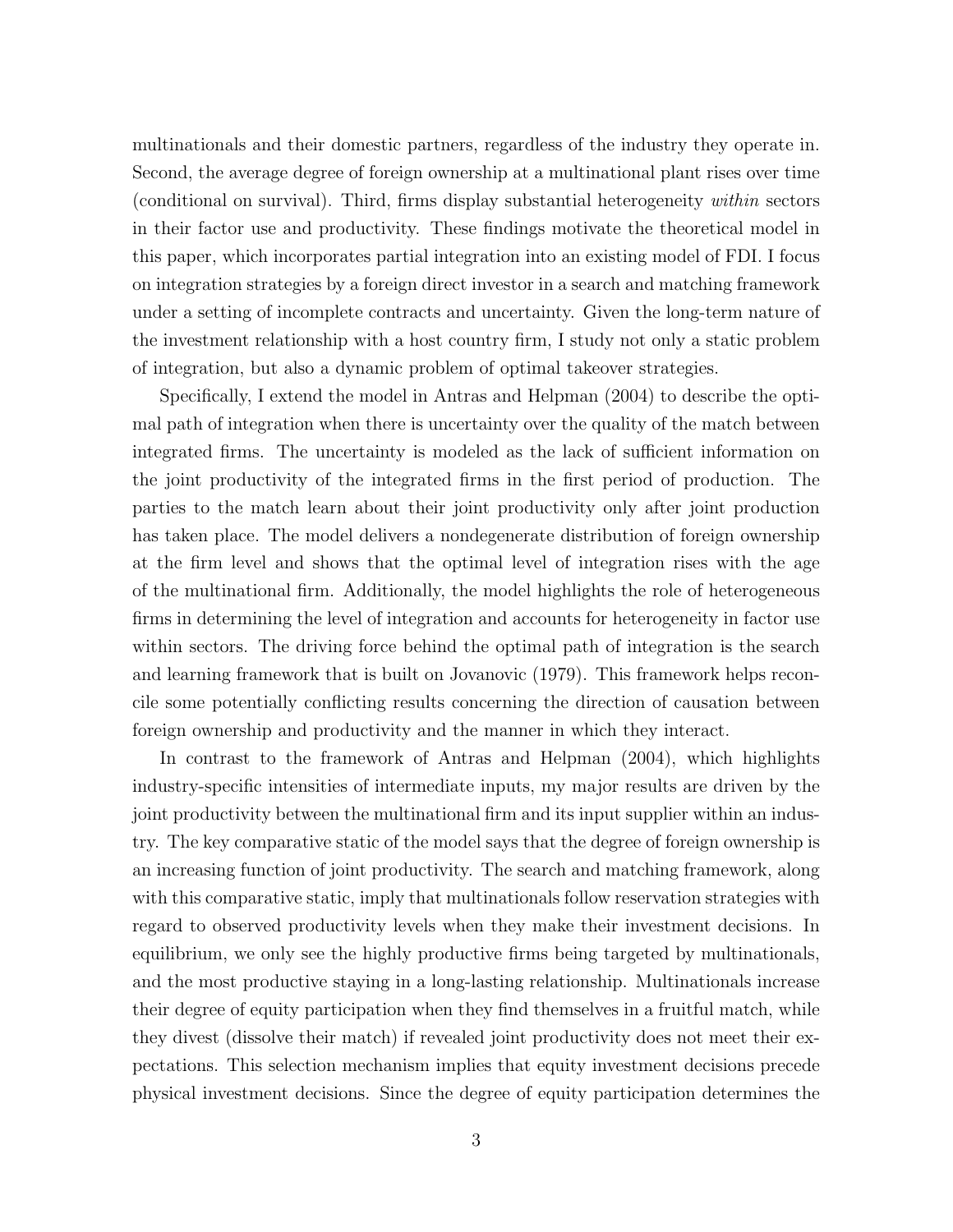factor intensity of the production line, the optimal ratio of intermediate inputs by the multinational firm to that by the supplier rises as the match endures. As such, the model identifies increased control by the multinational as the source of the transfer of proprietary assets.

Consider Honda Turkey, which is the second European production facility of the well-known Japanese automaker Honda. Honda Turkey represents a story of foreign direct investment which the theoretical model developed in this paper aims to capture.<sup>1</sup> The company was established in 1992 under the name Anadolu Honda Otomobil with a 50 percent stake controlled by each of Honda Motor Co and its Turkish business partner Anadolu Group. Production started in 1998 and focused on serving the Turkish market with the Civic Sedan model. Production of the Civic averaged around 7,000 until 2003, when Honda Motor Co acquired its Turkish partner's shares in its totality and became a fully integrated subsidiary assuming its current name. Honda Turkey started producing a second model, City, in 2005 and started an ambitious investment project worth \$100 million to increase its yearly production capacity to 50,000 in 2006. By 2008, Honda Turkey reached its production goal of 50,000 units, 70 percent of which were destined for export markets. While Honda Turkey imports key mechanical pieces as well as motor and electrical components, it either produces the remaining components on-site or sources them domestically.

The multi-period model developed here is also motivated by and able to explain several findings from the literature on FDI. Firstly, the most common argument in the literature is that domestic firms that are controlled by foreign direct investors are typically the cream (Razin and Sadka, 2007).<sup>2</sup> Second, citing Pérez-González (2005) and Chari et al. (2010), Razin and Sadka (2007) argue that control by multinationals increases the efficiency and value of the firm. Similarly, Lipsey and Sjoholm (2006) suggest that higher wages observed at multinationals may be explained if a majority foreign ownership share is required to transfer technology. Third, Barbosa and Louri

<sup>&</sup>lt;sup>1</sup>Data related to Honda Turkey are retrieved from http://www.honda.com.tr/honda\_turkiye.aspx. Similar patterns of equity and physical investment, not necessarily resulting in complete takeover, can be found with other multinationals in Turkey. For instance, Ford Motor Company was a much earlier entrant to the Turkish market and it assumed 11 percent of ownership in 1983 at Otosan, which operated as the Ford assembler in Turkey. Ford increased its stake first to 30 percent in 1987, and later to 41 percent in 1997, and it continues production with Ford Motor Co and Otosan holding 41.04 percent each of the equity, the remainder of which is traded publicly.

<sup>2</sup>Harris and Robinson (2002) and Benfratello and Sembenelli (2006) provide empirical evidence in favor of "cream-skimming"in their studies of the UK and Italian manufacturing industries, respectively. Djankov and Hoekman (2000) provide similar evidence for transition economies.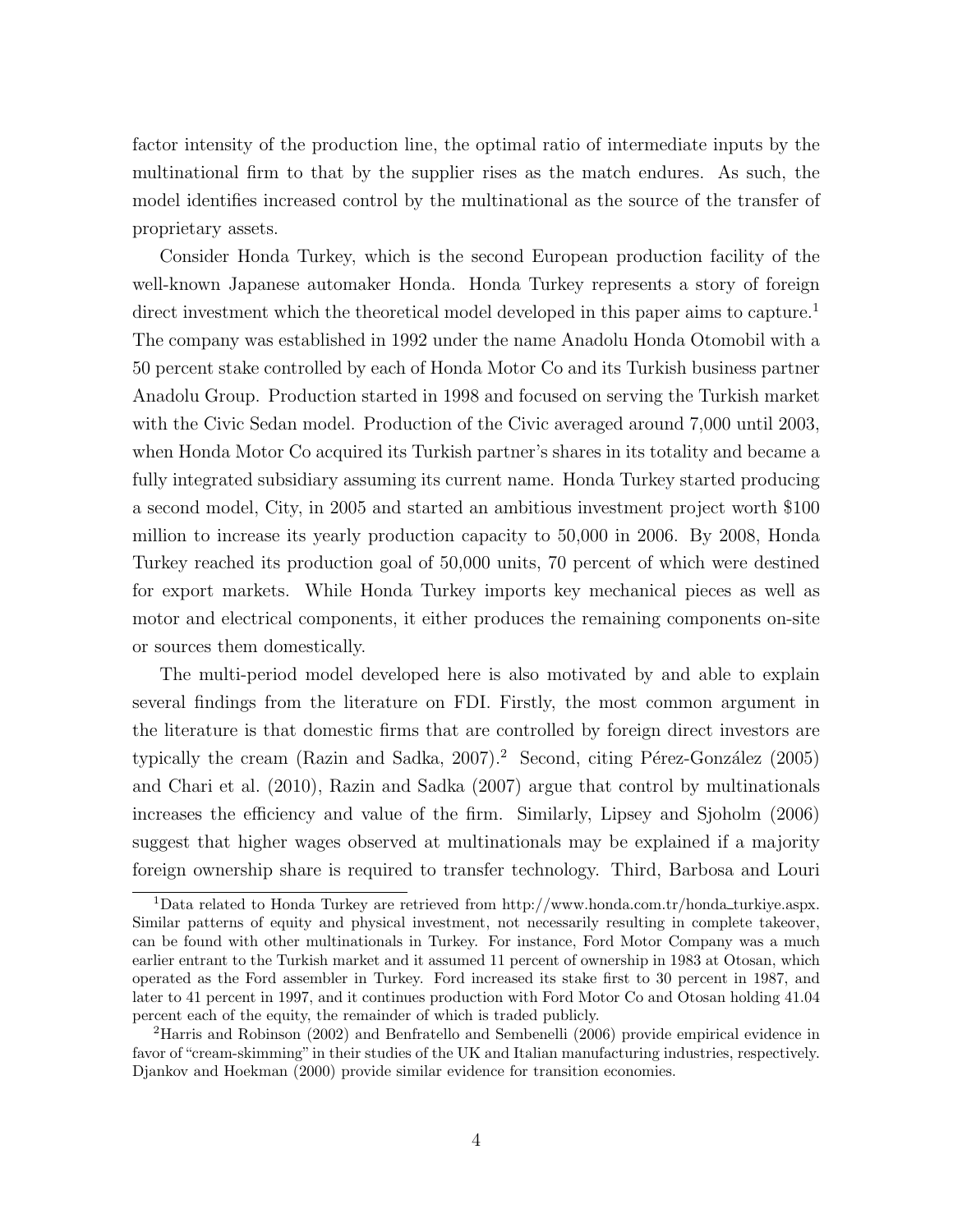(2002) argue that a foreign partner will demand higher ownership in case of profitable affiliates and large intangible assets to be transferred. The model I present here sheds light on these predictions by linking the investment decision of foreign investors to firmlevel productivity. Moreover, it is able to account for the intensive margin of imports when intrafirm trade occurs through vertical integration, which theory has essentially been silent on (Corcos et al., 2010).

I test the predictions of my model using data from the census of manufacturing firms in Turkey. After constructing plant-level estimates of total factor productivity (TFP) to proxy match quality, I study the determinants of the degree of foreign ownership and its relationship with productivity. I find that match quality can explain more of the variation in the degree of foreign ownership as compared to sectoral measures of capital and skill intensity. This finding remains even after taking into account firmlevel heterogeneity in factor use. Moreover, I test the existence of a causal effect from productivity to the degree of foreign ownership and find strong evidence in favor of this effect. My empirical analysis also documents, using nonparametric and semi-parametric methods of survival analysis, ample evidence for the existence of a selection mechanism that is key to the theory. In line with the model's predictions, I find that multinational firms with lower productivities are most likely to engage in divestment.

The structure of the paper is as follows. Section 2 introduces the Turkish data to demonstrate three empirical regularities. Sections 3 and 4 develop the static and dynamic sides of the theoretical model, respectively. The multi-period model is able to generate the empirical regularities identified as well as "cream-skimming." Section 5 discusses the construction of the productivity measure to be used in the econometric analysis, lays out the econometric strategy to test the model, and presents the results from this analysis. Section 6 concludes. All proofs are relegated to the Appendix.

## 2 Plant-Level Evidence on Extent of Integration

Plant-level data for the current study come from the Industrial Analysis Database collected by the Turkish Statistical Institute (TurkStat). TurkStat annually conducts a census of all manufacturing establishments in Turkey with ten or more employees with detailed information on plant characteristics such as size, wages, investment, inventories, and value added. The database has been recently used in a study of export decision by Ozler et al. (2009) and discussed in more detail there. Most importantly for the current study, the database indicates whether the plant is vertically integrated with a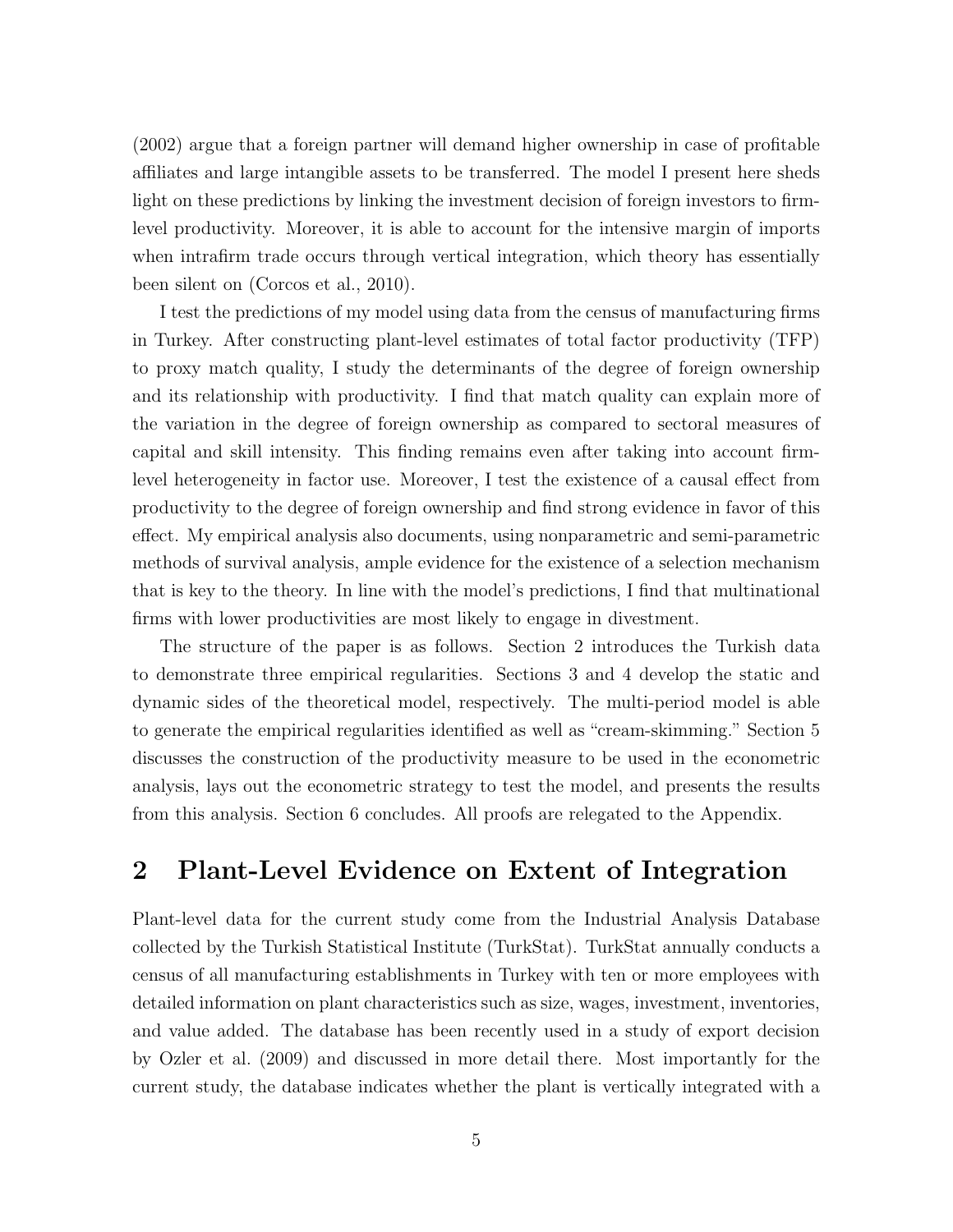multinational firm and provides a breakdown of equity ownership between the foreign direct investor and the Turkish plant operator.<sup>3</sup> I focus on the period 1993-2001, which is a period of stable capital inflows to  $Turkey.<sup>4</sup>$  Since  $Turkey$  did not impose any limitations on the foreign ownership of manufacturing plants in this period, I am able to observe maximal amount of variation in the degree of foreign ownership at the plant level and document the extent of partial integration.

Table 1 summarizes the presence of multinationals by year and sector in the sample of Turkish manufacturing plants used for the empirical analysis in this paper. I define a plant to be a multinational enterprise (MNE) in any given year if it has any positive level of equity held by a foreign direct investor. In the sample, the minimum degree of foreign ownership is  $1\%$  and the maximum degree is  $100\%$ . Panel (b) shows that while MNEs are most prevalent in industries such as other chemicals, transport equipment, and electrical machinery, they also operate actively in industries such as food, wearing apparel, textiles, and non-electrical machinery.<sup>5</sup> Hence, we observe vertical integration not only in those industries that are relatively intensive in their use of headquarter services, as predicted by Antras and Helpman  $(2004)$ , but also in industries where manufactured inputs constitute the primary factor of production.<sup>6</sup> What is more interesting, however, is that a majority of the multinationals operating in Turkey choose to do so in a partially integrated setting with a domestic partner, regardless of their industry. Figure 1 depicts the distribution of foreign equity participation in the pooled sample of plant-year observations, which points to a non-trivial distribution of the equity share owned by multinationals. There is a sizable variation in plant-level FDI which stretches from very low stakes in the single digits to complete integration cases.

<sup>3</sup>The database includes further information about the foreign direct investor as surveyed in the census form. If a plant is vertically integrated, plants are asked to report the countries of the top three shareholders and their respective shares at the plant. Since I do not focus on this further breakdown, I simply work with the total foreign equity participation at the plant level.

<sup>&</sup>lt;sup>4</sup>Although the period of analysis is 1993-2001, I use data starting from 1990 for plants with  $25+$ employees and 1991 for plants with 10+ employees to compute the capital stock series. Inclusion of plant identification codes enables me to construct a panel and follow the plants over time. Construction of the capital stock series and variables used in the analysis is explained in the Data Appendix, which also describes the cleaning procedure of the data used for the analysis. Table A1 reports the number of plants that were in the raw data before cleaning.

<sup>&</sup>lt;sup>5</sup>In addition, multinationals are big players in their industries. Despite their small number in the overall population of plants, multinationals have employed 381 employees on average in a year compared to 117 in wholly owned domestic plants. This discrepancy is more pronounced in value added terms, with MNEs creating almost ten times as much value added as domestic plants. See Table 3.

 ${}^{6}$ A similar finding is reported by Corcos et al. (2010), who find that intrafirm trade and outsourcing coexist in virtually all the manufacturing industries in their database of French multinationals, which roughly includes one hundred industries at the NACE Rev1 3-digit level.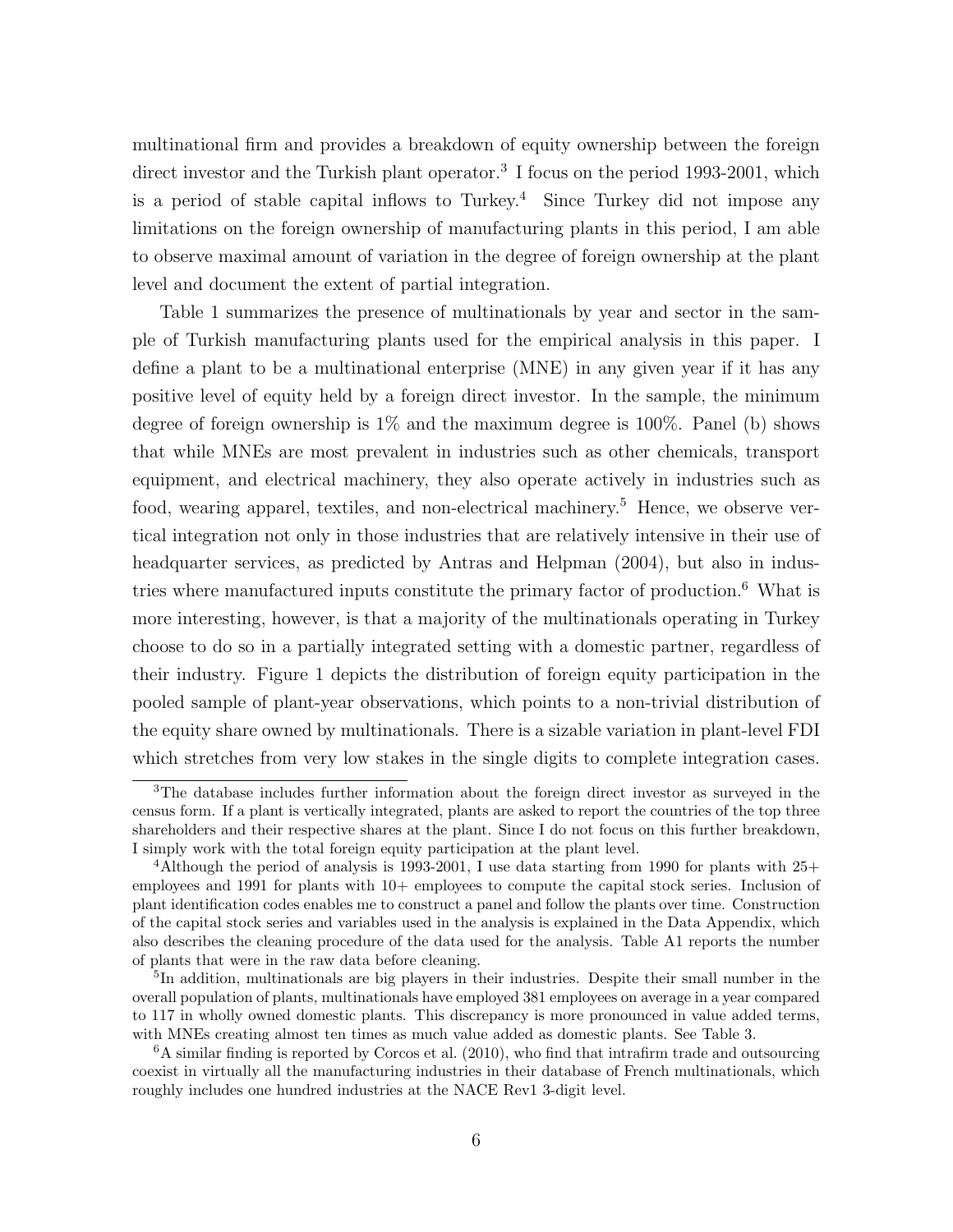In unreported figures, I find this pattern to be fairly robust to the type of industry and plant size. Both of the facts that vertical integration exists in all sectors and it mostly occurs through partial integration are unaccounted for in previous theoretical models.

A more arresting picture emerges when we examine how the distribution of foreign equity participation changes over time. Define the "age" of an MNE to be the  $n<sup>th</sup>$  consecutive year that a multinational carries out joint production with a domestic partner; for example, age 1 is the time of acquisition by the multinational with at least 1 percent equity share and the first year that joint production takes place, age 2 is the second year of joint production, and so on. Figure 2 shows how the extent of integration evolves with the age of the MNE.<sup>7</sup> As joint production continues into future years, the weight of the distribution moves to the right, suggesting that MNEs have higher extent of integration with age. Note the drop in the fraction of MNEs under minority foreign control and the rise in the fraction of MNEs under majority control with age. As an alternative way to see these dynamics, I plot the mean foreign equity participation against the age of the MNE in Figure  $3<sup>8</sup>$  While average foreign equity participation is around 52 percent at age 1, it jumps to 60 percent by age 3, and rises further to 65 percent by age 7. Hence, multinationals typically increase their equity participation at their subsidiaries conditional on continued joint production and this adjustment mostly occurs at the earlier ages of the MNE. These trends are again robust to type of industry and plant size (employment).

Table 2 provides a summary of the (logs of) key variables used in the empirical analysis, including their standard deviations decomposed into a between- and a within-sector component. In line with previous evidence (see, for instance, Corcos et al. (2010)), I find substantial variation in productivity and factor intensities overall. More importantly, almost all of this variation is due to firm-level heterogeneity within sectors, and not between them. Panel (a) reveals that 82.8% of the variation in TFP, 90.9% of the variation in skill intensity, and 97.3% of the variation in capital intensity come from within-sector differences in the covariates, which indicate that the sector is a poor indicator of factor

<sup>7</sup>Note that the sample used to construct this figure includes those MNEs that would be classified as "greenfield FDI," i.e. plants which have always had 100 percent foreign equity participation. Hence the abundance of observations at the far right end of the distribution. These MNEs are included in the figure to give an idea about how the prevalence of partial integration compares to the case of complete integration. In the sample, only around 25% of all MNEs are fully integrated.

<sup>&</sup>lt;sup>8</sup>In the figure, predicted foreign equity participation is a univariate fractional-polynomial estimate. I exclude greenfield FDI plants when constructing Figure 3, as these plants typically do not show any variation in their degree of foreign ownership. Inclusion of these plants does not change the main point of Figure 3, but makes the jump from age 1 to age 2 less pronounced.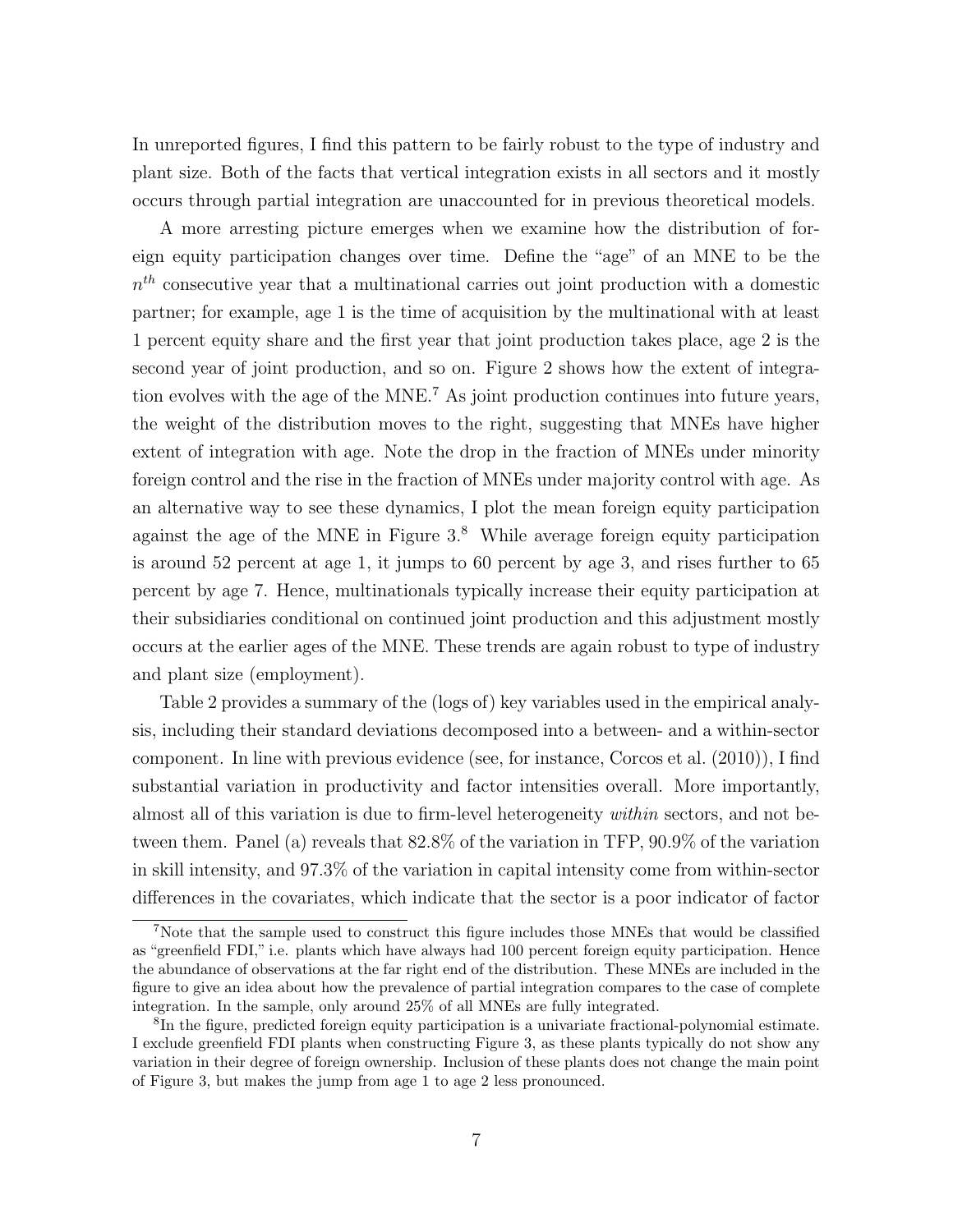intensities. These figures are slightly higher than the ones reported for the French data by Corcos et al. (2010), and they support the authors' observation that the firm is the correct unit of analysis in order to study the determinants of internalization identified by the theory.

There are three empirical regularities that emerge from the Turkish data. First, the majority of multinationals operate in a partially integrated setting with a domestic partner regardless of industry characteristics, which implies that partial integration is a more prevalent form of foreign direct investment than complete integration. Moreover, there is significant heterogeneity in the degree of integration among MNEs. Second, the average share of ownership by foreign direct investors increases over time conditional on continued joint production. This suggests that multinationals follow a dynamic policy of integrating with their supplier and choose high levels of equity participation if they find themselves in a long lasting contractual relationship. This pattern could also arise if more highly integrated firms are more likely to survive. Lastly, there is significant within-sector heterogeneity; the variation in productivity and factor intensities across firms cannot be explained by sector-specific characteristics.

## 3 Optimal Integration

In this section, I modify the model in Antras and Helpman (2004), henceforth AH, to incorporate partial integration to the study of foreign direct investment.

There are two countries, North and South, and a unique factor of production, labor. Preferences are as in AH, so that the world population consists of a unit measure of consumers with identical preferences given by:

$$
U = x_0 + \frac{1}{\mu} \sum_{j=1}^{J} X_j^{\mu}, \ 0 < \mu < 1,
$$

where  $x_0$  represents consumption of a homogeneous good,  $\mu$  is a parameter, and aggregate consumption in sector  $j$  is a CES function:

$$
X_j = \left[ \int x_j(i)^{\alpha} di \right]^{1/\alpha}, \ 0 < \alpha < 1
$$

of the consumption of different varieties  $x_j(i)$ . I retain the AH assumption that varieties within a sector are more substitutable for each other than they are for  $x_0$  or for varieties from a different sector; i.e.  $\alpha > \mu$ . These preferences imply that final goods producers face the inverse demand function for each variety  $i$  in sector  $j$ :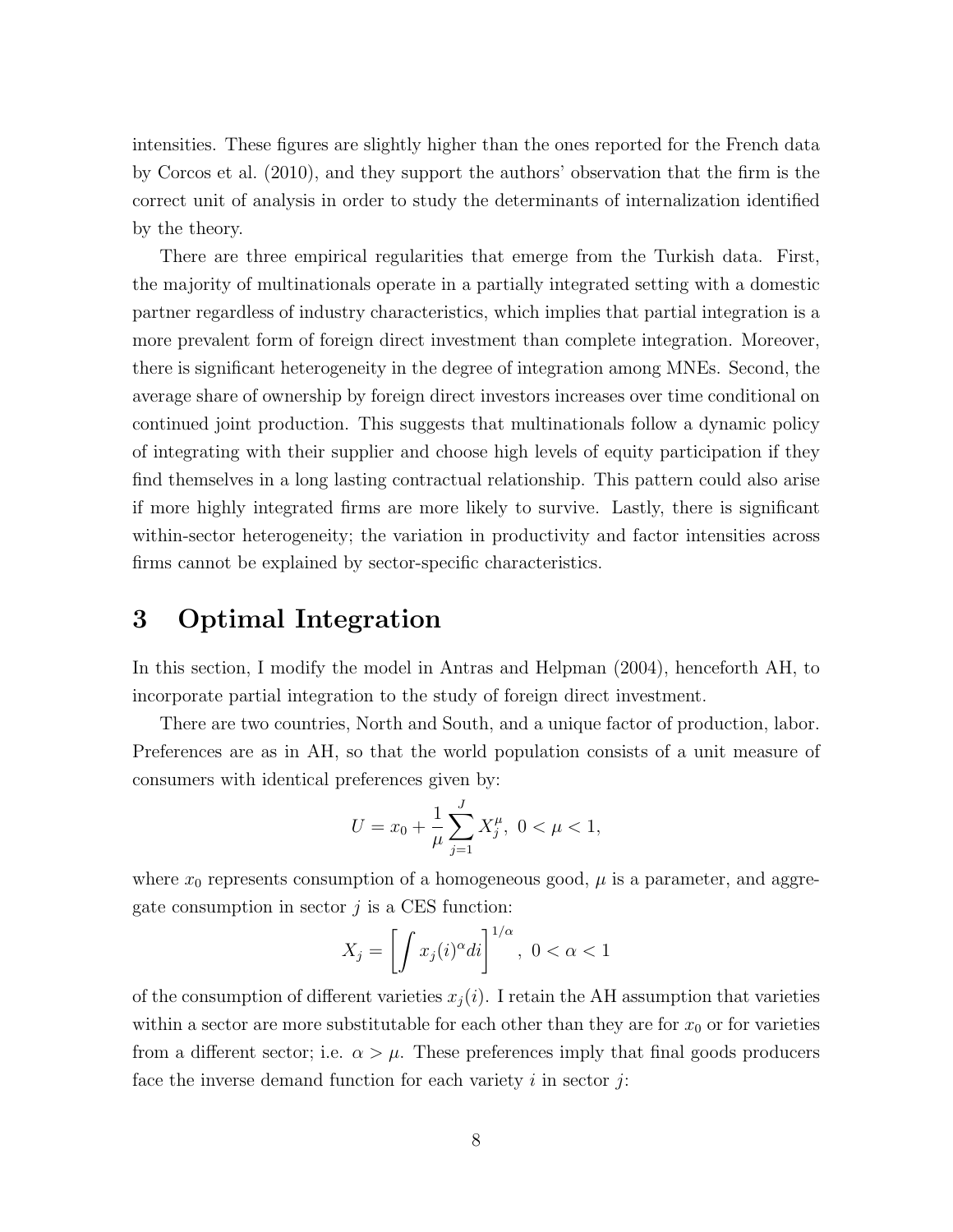$$
p_j(i) = X_j^{\mu - \alpha} x_j(i)^{\alpha - 1} \tag{1}
$$

There is a perfectly elastic supply of labor in each country, and wages are given by  $w_N$  and  $w_S$  in the North and the South, respectively. Assume  $w_N > w_S$ . Output is produced using a combination of two inputs that are specific to the variety,  $h_i(i)$  and  $m_j(i)$ , where the headquarter services input  $h_j(i)$  can be produced only in the North. The manufactured components  $m_i(i)$  can be produced in either country. Essentially, however, every final good producer needs to contract with a manufacturing plant operator for the provision of the variety-specific components (Antras and Helpman, 2004). This means that an input which is crafted to be used in a certain variety has no valuable use in the production of some other variety. Accordingly, output is produced following the Cobb-Douglas function:

$$
x_j(i) = \theta \left[\frac{h_j(i)}{\eta_j}\right]^{\eta_j} \left[\frac{m_j(i)}{1-\eta_j}\right]^{1-\eta_j}, 0 < \eta_j < 1,
$$
\n
$$
(2)
$$

where  $\theta$  is a match-specific productivity parameter that is unknown to both the final good producer and the manufacturing supplier at the time of the match.<sup>9</sup> The parameter,  $\eta_j$ , controls the headquarter intensity of the production and is sector-specific.

A major assumption built into the model is that there exists a nondegenerate distribution of productivities for a final good producer across different suppliers. I interpret  $\theta$  as a measure of how complementary the two sides to the match are and as reflecting the cost-saving advantages to the final good producer of monitoring and supervising the supplier. This will show variation across suppliers due to plant-specific factors such as location, industry, organizational form, or skill composition. The match-specific productivity is unknown in the first period and is revealed to both sides only after continued joint production in the second period. As in Jovanovic (1979),  $\theta$  is distributed independently across suppliers, which means that the "informational capital" generated through joint production is completely match-specific. Hence, the final good producer's previous experience with other suppliers carries no information about its productivity with new suppliers.

The distribution of  $\theta$  in the population is known and I follow the common assumption regarding firm productivities: i.e.  $\theta \sim Pareto(b, \gamma)$ , where  $b > 0$  is the scale parameter

<sup>&</sup>lt;sup>9</sup>Note that the match-specific parameter should in fact be denoted as  $\theta_i$ ; I drop the subscript to simplify notation.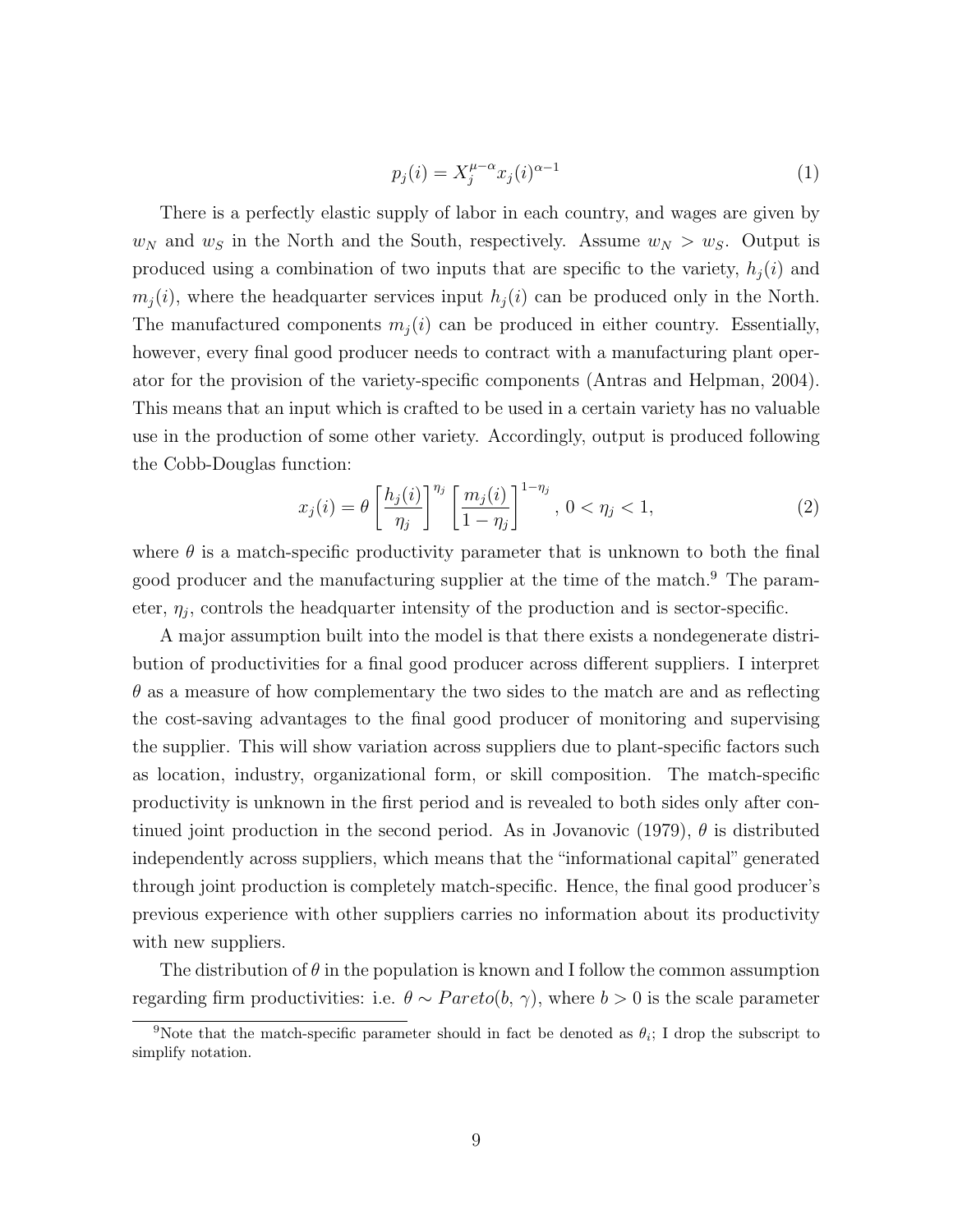and  $\gamma > 2$  is the shape parameter.<sup>10</sup> Accordingly, the cdf is given by:

$$
G(\theta) = 1 - \left(\frac{b}{\theta}\right)^{\gamma}, \ \theta \ge b
$$

In order to draw the match-specific parameter with a manufacturing supplier, the final good producer pays a fixed cost of entry  $w_N f_E$ . Upon payment of this fixed cost, the final good producer matches with a supplier with probability one and receives a noisy signal about the true value of its joint productivity with its supplier. If the match persists, the final good producer decides on the organizational form of the match ("the firm"), which determines the additional *fixed organizational costs* to be incurred. Following AH, I interpret the fixed organizational costs as the sum of all costs that pertain to the search for a supplier in the South and to the management of the firm, which entails "supervision, quality control, accounting, and marketing" among other things.

I assume in addition that the fixed organizational costs are increasing in the final good producer's ownership share. This assumption reflects the idea, for instance, that a multinational firm may be required to hire a larger team of management and devote more time to establish a firm in which it has majority share. Due to economies of scale in operation, however, a multinational may not incur as high fixed costs once it achieves effective control of the firm. Hence, the fixed organizational costs are denoted as  $w_N \delta^{\phi}$ , where  $\delta \in (0, 1)$  is the share of the multinational at the firm and  $\phi \in (0, 1)$  is an exogenous parameter.

I focus specifically on vertical integration as the organizational form of the firm in this paper. I assume that the multinational has already made its decision to obtain the manufactured input from a vertically integrated supplier in the South; i.e. foreign direct investment. AH establish that there always exist high productivity final good producers that choose to acquire manufactured inputs via FDI. The crucial question I ask is: where does the multinational draw its boundaries in controlling/owning the manufacturing plant operator in any given period? In other words, is there an optimal level of integration,  $\delta^* \in (0, 1)$ , for each period given the multinational's characteristics?

I adopt the incomplete contracts setting due to Antras (2003), where ownership of the suppliers entitles final good producers to some residual rights of control. Following the property-rights approach to the boundaries of the firm, input suppliers and final good producers cannot sign enforceable contracts specifying the purchase of a certain

 $10<sub>\gamma</sub> > 2$  is required for the distribution to have finite variance.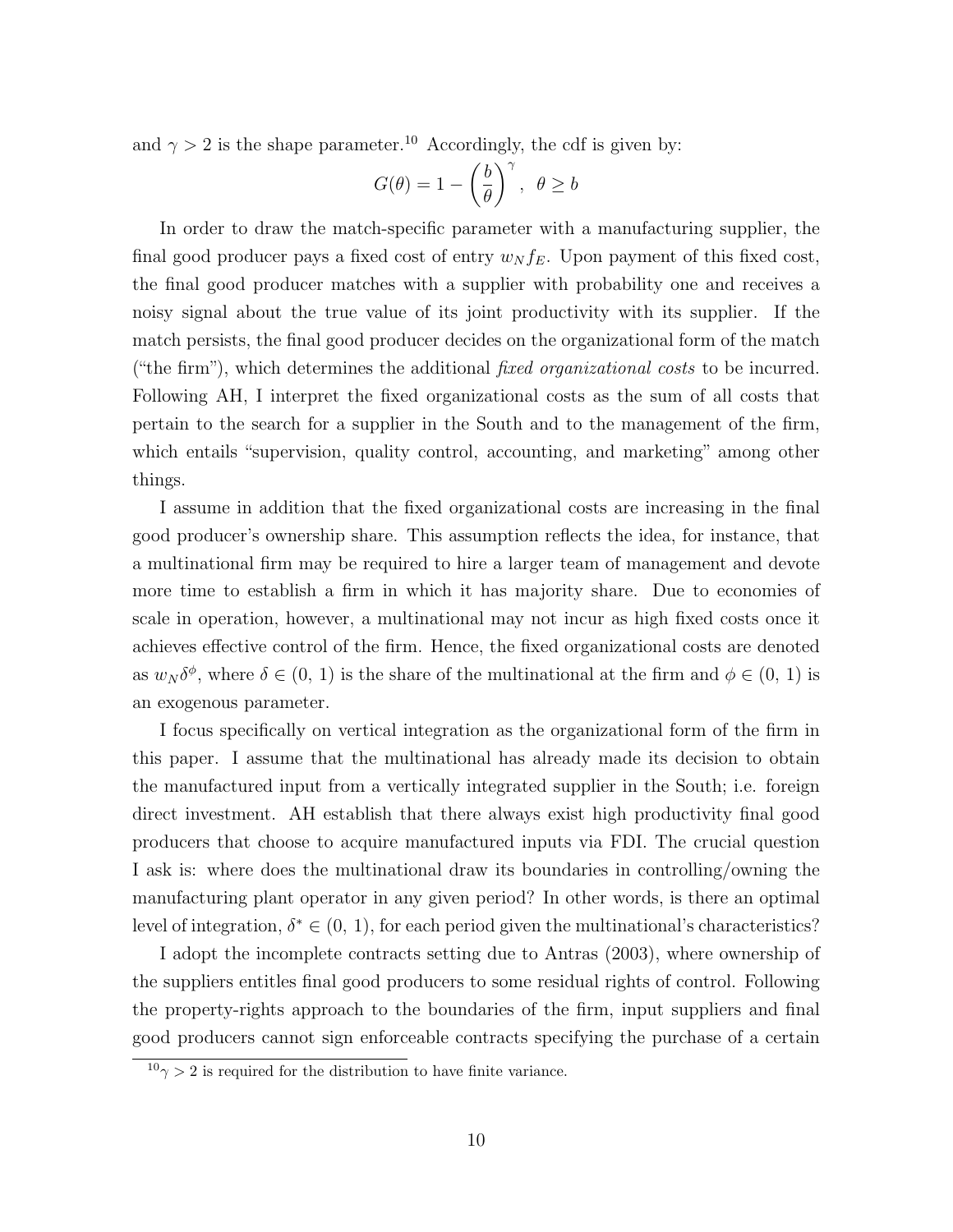type of intermediate input for a certain price (Antras, 2003). As such, the division of the firm's revenue is determined by an ex post bargaining procedure following the production of the inputs. As in AH, ex post bargaining takes place under all organizational forms and is modeled as a generalized Nash bargaining game over potential revenue, which is given by:

$$
R_j(i) = p_j(i)x_j(i) = X_j^{\mu-\alpha} x_j(i)^{\alpha}
$$

In the Nash bargaining procedure, the outside option of the manufacturing supplier is always zero since its input is completely variety-specific. The final good producer's outside option, however, depends positively on the share of the firm it controls. Specifically,  $\delta$  determines the fraction of the manufactured input that the final good producer has residual rights over. In the ex post bargaining, the final good producer can seize its share of the manufactured input,  $\delta$ , once production has already taken place, and sell an amount  $\delta x(i)$ .<sup>11</sup> This translates into a fraction  $\delta^{\alpha}$  of the revenue if the final good producer carries out production on its own. Let  $\beta \in (0, 1)$  denote the fraction of the ex post gains from entering a production relationship that go to the final good producer. Given this definition of residual rights, the share of the revenue that the final good producer captures is given by  $\beta_V = \delta^{\alpha} + \beta(1 - \delta^{\alpha})$  as a result of generalized Nash bargaining, which reflects the final good producer's outside option plus its share of ex post gains. The share of the revenue for the manufacturing supplier is  $(1 - \beta)(1 - \delta^{\alpha})$ , or equivalently,  $1 - \beta_V$ .

The final element of the model is an upfront payment in each period by the manufacturing supplier to participate in the match. The upfront payment could be either positive or negative and is included in the contract that is offered to the potential supplier by the multinational. The contract offer follows the decision for the level of integration. As in AH, I assume an infinitely elastic supply of manufacturing suppliers so that their profits from the relationship inclusive of the upfront payment are equal to their ex ante outside option, which is set to zero for simplicity.

The time line of the model is as follows:

- 1. Period 1 starts. The final good producer enters the industry and pays the fixed cost of entry,  $w_N f_E$ .
- 2. At the same time, an unmatched supplier of manufactured inputs and the final good producer form a pair and jointly draw a random match parameter  $\theta$  from

<sup>&</sup>lt;sup>11</sup>Note that restricting  $\delta$  to be strictly less than one ensures that the supplier chooses to produce a positive amount of the manufactured input in each period.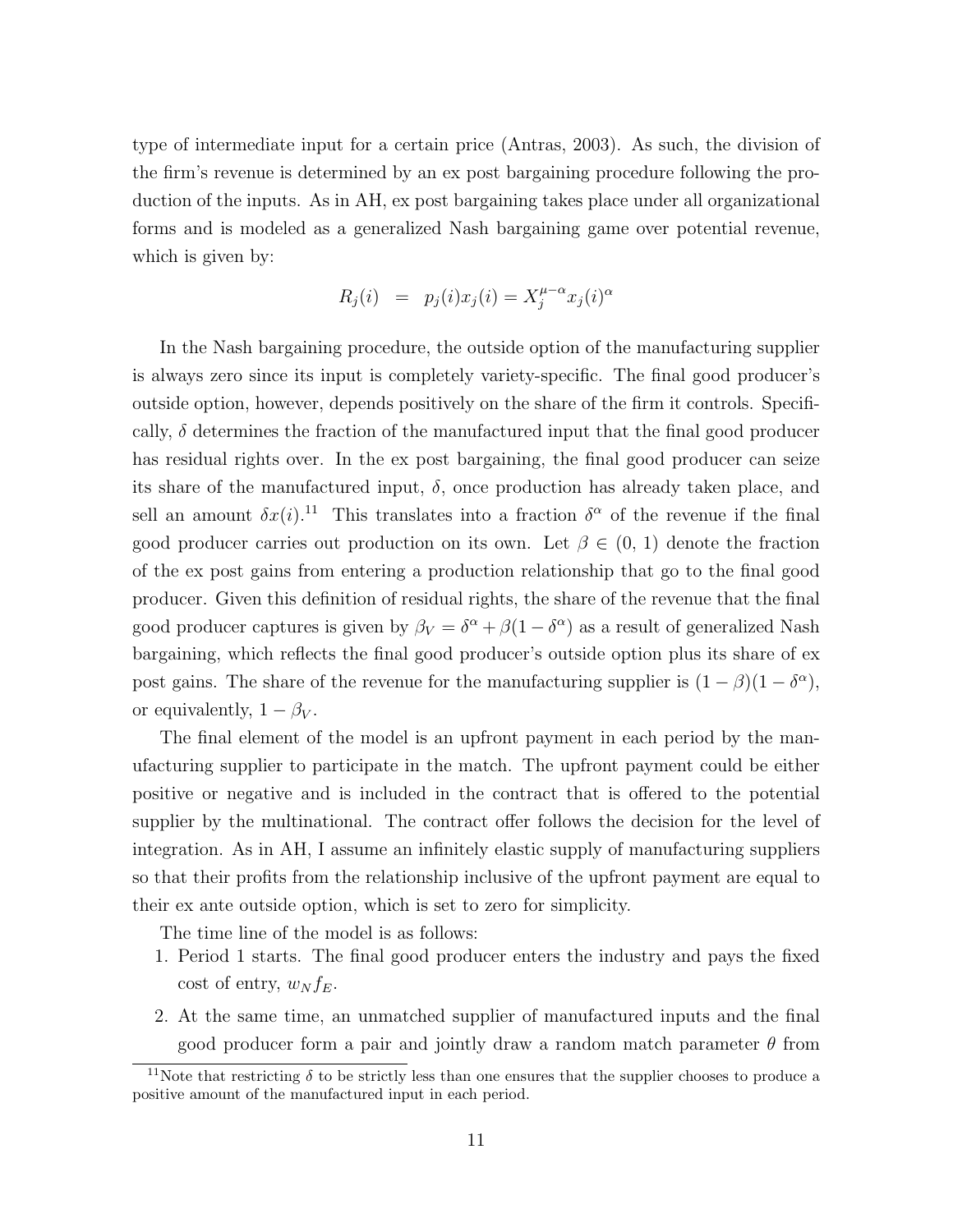a known distribution with cumulative distribution function  $Prob{\theta \leq s} = G(s)$ . The value of  $\theta$  is unknown to both sides of the match at this point.

- 3. After the match is formed, the final good producer and the supplier receive a signal  $y$ , which is a random draw from the uniform distribution over the range  $(0, \theta]$ .<sup>12</sup> <sup>13</sup> Following the realization of the noisy signal, the final good producer may choose to exit the match or offer a contract to the supplier. If the final good producer leaves, it can seek out a new supplier, draw a new match parameter,  $\theta'$ , and receive a noisy signal on it,  $y'$ , the next period.
- 4. If the final good producer stays, it negotiates a multi-period contract with the supplier. The contract sets forth the share of the firm that the multinational will own this period,  $\delta_1$ , with the understanding that this can be updated when the uncertainty is resolved. The contract also specifies an upfront payment,  $t$ , that is to be paid by the supplier for each period that the match survives and that can be updated. Note that t could be positive or negative and the supplier has an outside option of zero in each period.
- 5. If the parties to the match cannot reach an agreement, the match breaks up. The final good producer can then seek out a new supplier and draw a new match parameter,  $\theta'$ , in the next period. If the multi-period contract is accepted, the match survives into the next period.
- 6. Upon acceptance of the contract, the final good producer acquires its optimal stake,  $\delta_1$ , as specified in the contract. The final good producer and the supplier then independently choose their quantities,  $h$  and  $m$  respectively, to maximize their own payoffs.
- 7. Output for the first period is sold and the resulting revenue is divided following a generalized Nash bargaining procedure. Period 1 ends.
- 8. Period 2 starts. In the case of survival, the true value of  $\theta$  is revealed to both sides of the match as a result of continued joint production. The final good producer

<sup>&</sup>lt;sup>12</sup>I let the signal be a random draw from the uniform distribution for purposes of tractability. In particular, this setup yields the Pareto distribution to be "conjugate"; that is, the posterior distribution of the parameter of interest belongs to the same family as the prior distribution. The model could be easily extended to the case where the signals are also distributed Pareto - in this case, the posterior distribution will belong to the Gamma family of distributions when the shape parameter is unknown, and to the Pareto family when the scale parameter is unknown.

<sup>&</sup>lt;sup>13</sup>Notice that the lower boundary on the range of the signal is known, while the upper boundary is not. One can also imagine a case where the lower boundary is unknown as well, e.g. some range  $[\theta_1, \theta_2]$ . This could be handled similarly where the prior joint distribution of  $\theta_1$  and  $\theta_2$  are bilateral bivariate Pareto, which gives rise to a posterior joint distribution in the same family of distributions.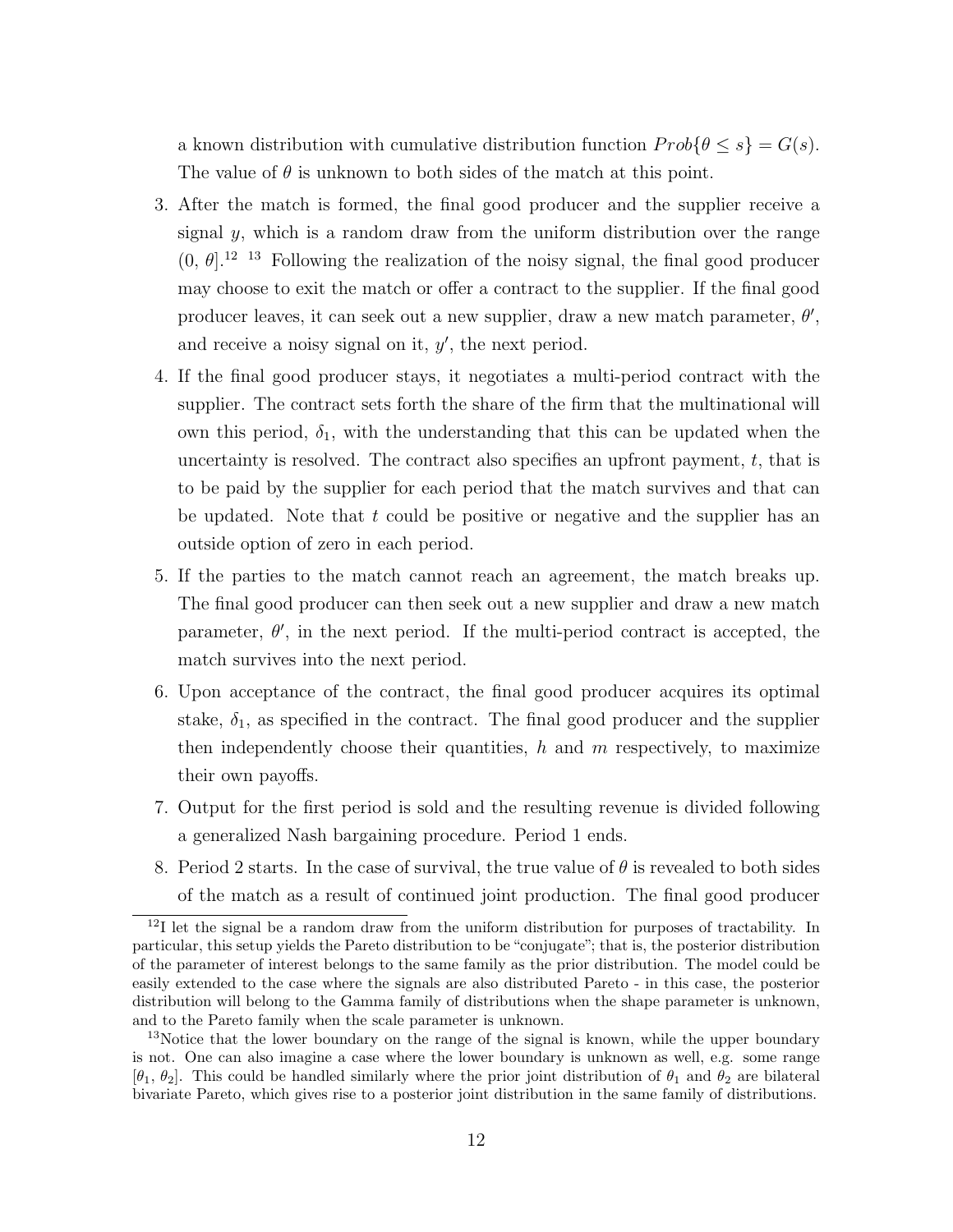has the option to terminate the contract at this point or update it. If the multiperiod contract is updated, the final good producer picks its optimal stake this period,  $\delta_2$ , which will apply in all subsequent periods as well.

- 9. The final good producer and the supplier choose their quantities noncooperatively to maximize their own payoffs.
- 10. Output for this period is sold and the resulting revenue is shared following a generalized Nash bargaining procedure. Period 2 ends.

The current model can characterize what happens to the likelihood of divestment over time (i.e. a break up of the match) endogenously. It is still of interest, however, to study an exogenous impact that may dissolve a match, which ensures that there exists a set of domestic suppliers that remain unmatched in each period. I assume that a firm in production is subject to adverse liquidity shocks with the hazard of separation occurring at the exogenous rate  $\lambda$ . Once joint production starts, the firm could receive a liquidity shock in any of the future periods.

Before describing the equilibrium under uncertainty, I study the per-period problem that the final good producer and the manufacturing supplier face. In the case that parties reach agreement, one can write the revenue in each period, using (2), as:

$$
R(i) = X^{\mu - \alpha} \theta^{\alpha} \left[ \frac{h(i)}{\eta} \right]^{\alpha \eta} \left[ \frac{m(i)}{1 - \eta} \right]^{\alpha (1 - \eta)}, \tag{3}
$$

where I have dropped the subscript,  $j$ , to focus attention on a single industry. In the case of disagreement, the outside option of the supplier remains zero but that of the final good producer depends on its share of the firm,  $\delta$ .

Following the final good producer's choice of  $\delta$  in each period, the parties to the match independently choose the quantities of their inputs. Given the noncontractibility of the supply of inputs, each input supplier maximizes its own payoff. The final good producer's problem is to pick the amount of headquarter services to maximize  $\beta_V R(i)$  –  $w_N h(i)$ , and the manufacturing supplier's problem is to pick the amount of intermediate inputs to maximize  $(1 - \beta_V)R(i) - w_Sm(i)$ . Substituting the expression in (3) for  $R(i)$ and taking first order conditions, the Nash equilibrium quantities are:

$$
h^*(i) = \eta \left(X^{\mu-\alpha}\theta^{\alpha}\alpha\right)^{\frac{1}{1-\alpha}} \left(\frac{\beta_V}{w_N}\right)^{\frac{1-\alpha(1-\eta)}{1-\alpha}} \left(\frac{1-\beta_V}{w_S}\right)^{\frac{\alpha(1-\eta)}{1-\alpha}}
$$
(4)

$$
m^*(i) = (1 - \eta) \left( X^{\mu - \alpha} \theta^{\alpha} \alpha \right)^{\frac{1}{1 - \alpha}} \left( \frac{\beta_V}{w_N} \right)^{\frac{\alpha \eta}{1 - \alpha}} \left( \frac{1 - \beta_V}{w_S} \right)^{\frac{1 - \alpha \eta}{1 - \alpha}}
$$
(5)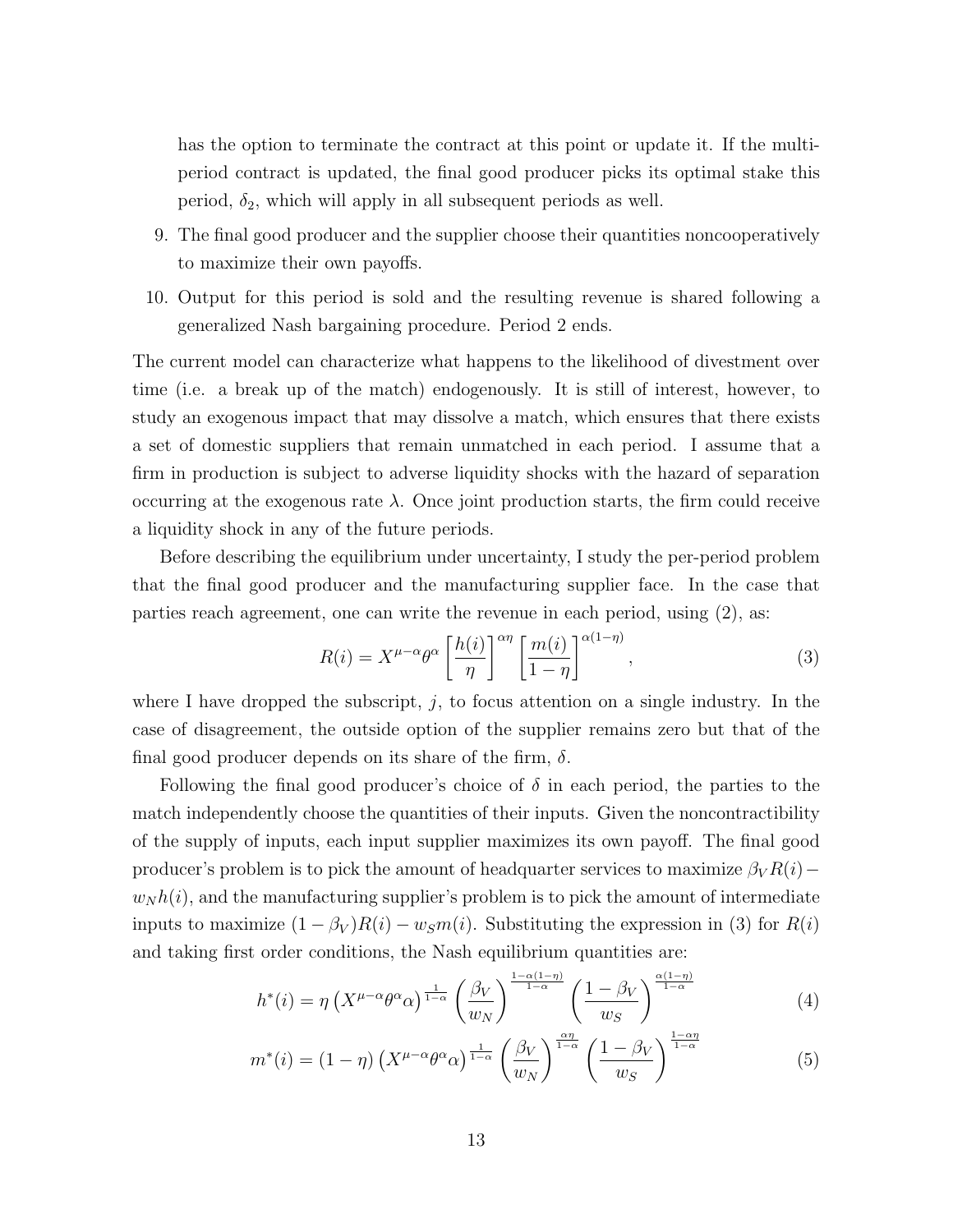These quantities reflect the optimal decisions of the sides to the match after uncertainty is resolved; that is, at stage 9 of the game. When the input suppliers are making their input decisions prior to the resolution of the uncertainty, at stage 6, they will be picking their quantities conditional on the information that they receive about the true joint productivity. The optimal quantities under uncertainty are then given by the first order conditions to each supplier's program, which maximize own per-period expected payoffs. Since both input suppliers are assumed to update their beliefs about  $\theta$  in a Bayesian fashion, the expected payoffs substitute  $E[\theta^{\alpha}|y]$  in place of  $\theta$  in (3).

The ratio of headquarter services to manufactured inputs is given by:

$$
\frac{h^*(i)}{m^*(i)} = \frac{\eta}{1-\eta} \frac{\delta^{\alpha}(1-\beta)+\beta}{1-\delta^{\alpha}(1-\beta)-\beta} \frac{w_S}{w_N},\tag{6}
$$

since  $\beta_V = \delta^{\alpha}(1-\beta) + \beta$ . Notice that taking headquarter intensity and wages as fixed,  $h^{*}(i)/m^{*}(i)$  depends only on  $\delta$ . Hence, the model generates within-sector heterogeneity in factor use due to the level of integration. The optimal intensity of headquarter services is independent of  $\theta$  due to the symmetry between the two input suppliers' (lack of) information about  $\theta$  in each period. In the first period, they both observe the same signal, y, which returns the same conditional expectation about  $\theta$ , while in the second period, the true value of  $\theta$  is revealed to both sides. This informational symmetry prevents the sides to the match from learning more about  $\theta$  through each other's input choices. Given this, the final good producer's optimal level of integration will be changing as the firm endures to the extent that it is affected by the resolution of the uncertainty. In particular, the production line will be getting more intensive in the use of headquarter services if  $\delta$  increases following the removal of uncertainty in equilibrium. I show this result in the next section.

Using the first order conditions in (4) and (5) along with (3) gives the total perperiod value of the firm as measured by total operating profits:

$$
\pi(\delta, \theta, X, \eta) = X^{\frac{\mu-\alpha}{1-\alpha}} \theta^{\frac{\alpha}{1-\alpha}} \psi(\delta, \eta) - w_N \delta^{\phi}
$$
\n<sup>(7)</sup>

where

$$
\psi(\delta,\,\eta) = \alpha^{\frac{\alpha}{1-\alpha}} \left(\frac{\beta_V}{w_N}\right)^{\frac{\alpha\eta}{1-\alpha}} \left(\frac{1-\beta_V}{w_S}\right)^{\frac{\alpha(1-\eta)}{1-\alpha}} \left(1-\alpha\eta\beta_V - \alpha(1-\eta)(1-\beta_V)\right) \tag{8}
$$

$$
\beta_V = \delta^{\alpha} (1 - \beta) + \beta
$$

and  $w_N \delta^{\phi}$  reflects the (per-period) fixed costs of integration. Recall that  $\phi > \alpha$  is a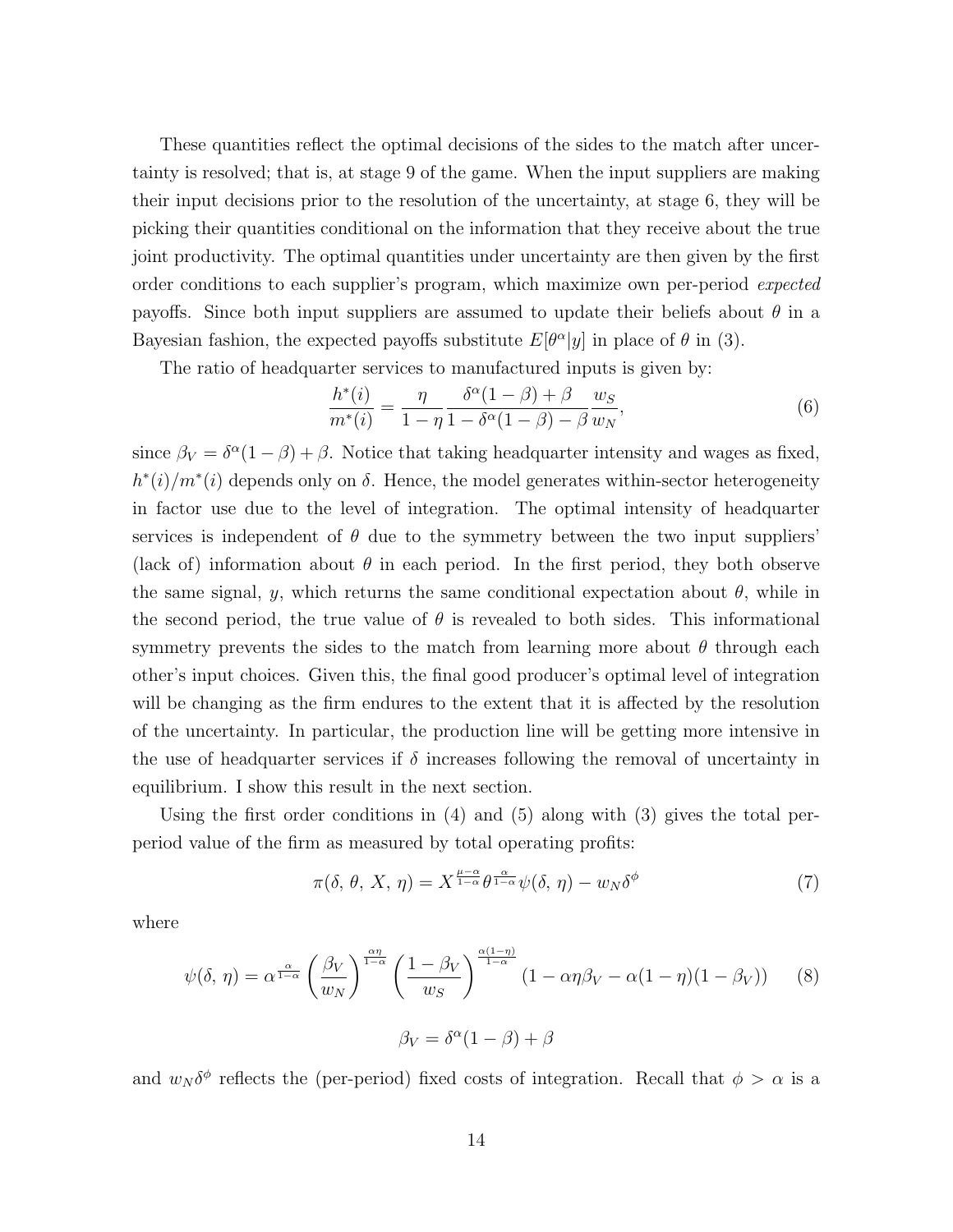parameter that describes the marginal fixed cost of acquiring an ownership stake at the firm. I assume that this marginal fixed cost decreases with the level of integration as the final good producer is required to commit a greater amount of resources initially to take control of the firm. Accordingly,  $\phi \in (0, 1)$ . Profits are strictly increasing in  $\theta$  and strictly decreasing in  $w^N$  and  $w^S$  as expected.

Following AH, I consider an industry with high headquarter intensity  $\eta$  such that operating profits excluding organizational costs are increasing in the final good producer's share of the revenue.<sup>14</sup> This setup highlights the importance of the input by the final good producer and lays the basis for the observation that most foreign direct investment takes place in high technology intensive industries. Since I focus specifically on vertical integration in the South, this is equivalent to the setup in AH where  $\psi(\beta_V, \eta)$  is increasing in  $\beta_V$  regardless of where production takes place. The intuition here is that in a high headquarter intensity sector, "the marginal product of headquarter services is high, making underinvestment in  $h(i)$  especially costly and integration especially attractive" (Antras and Helpman, 2004).

In solving any given period's subgame, the upfront payment specified in the multiperiod contract, t, ensures that the final good producer effectively maximizes the total value of the firm in every period.<sup>15</sup> Given the structure of the profits in the stage game, is there an optimal level of integration  $\delta^*$  that maximizes (7)? Moreover, is  $\delta^*$  unique? This is the question that the final good producer needs to answer at stage 8 of the game after both parties to the match learn the true value of  $\theta$  (the same question needs to be answered also in the first period at stage 6, when  $\theta$  is still unknown). It is equivalent to asking whether the firm's operating profits, (7), are concave in  $\delta^{\alpha}$ ; for if not, then the optimal level of integration happens either at extremes (e.g. in the case of linearity) or at multiple points.

**Proposition 1** There exists a unique optimal value for the level of integration,  $\delta^* \in$  $(0, 1)$ , that maximizes the total operating profits of the multinational firm at the stage game.

Figure 4, panel (a), shows the relationship between the firm's operating profits and its degree of integration for various values of headquarter intensity. Firstly, the optimal level of integration lies strictly away from the end points for a range of headquarter

<sup>&</sup>lt;sup>14</sup>Where deemed useful, I comment on how the model can accommodate low headquarter intensity sectors (see, for example, the proof of Proposition 1) and provide intuition for comparison purposes.

<sup>15</sup>See Antras and Helpman (2004) for a proof of this assertion.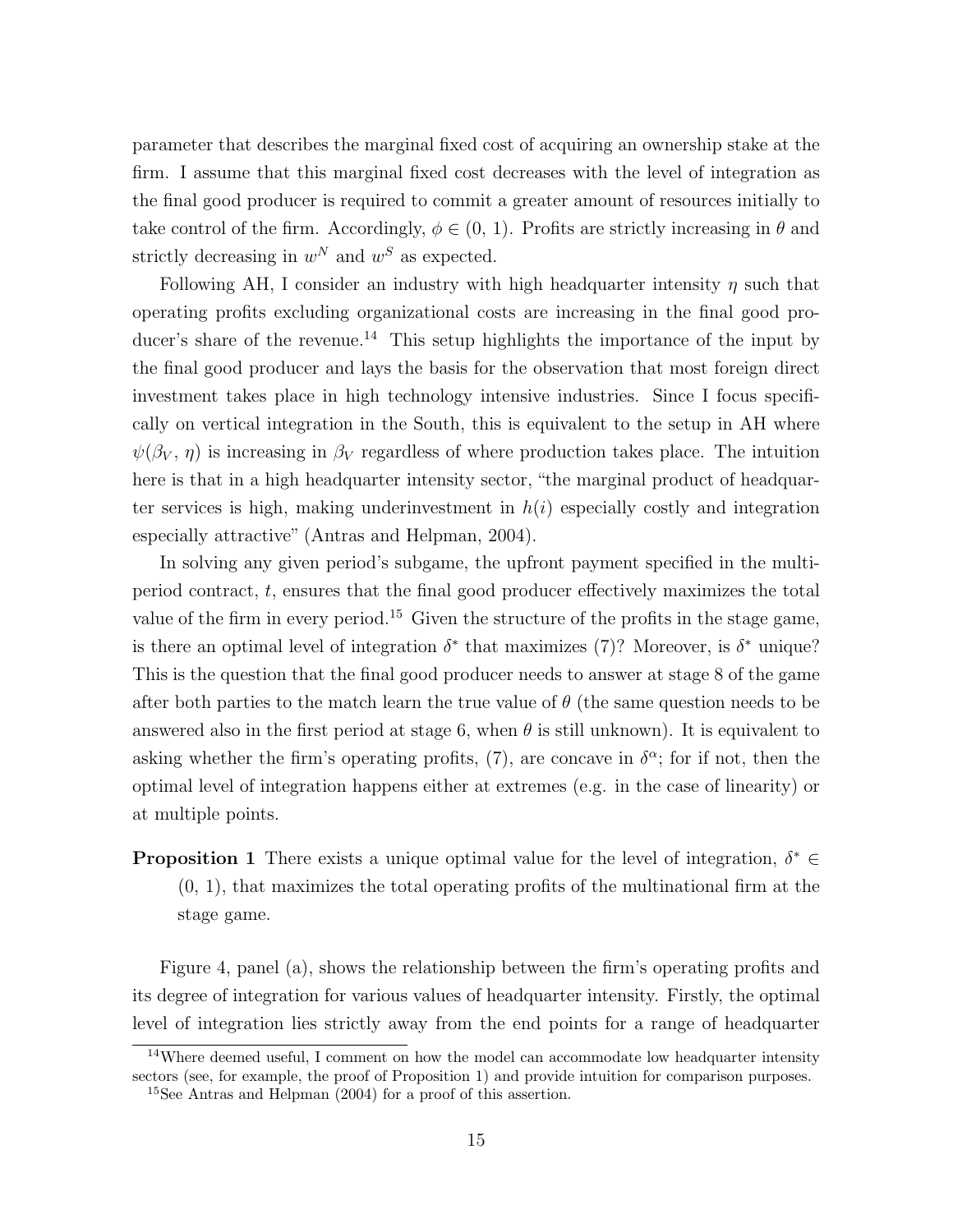intensities. For different values of  $\eta$ , profits are maximized at an intermediate level of integration. Secondly, notice that the optimal level of integration is increasing in  $\eta$ . For industries that are relatively more intensive in the use of headquarter services (i.e.  $\eta > 0.5$ ), both the optimal integration level and the absolute level of profits are rising in  $\eta$ <sup>16</sup>. The reason for this lies at the heart of the hold-up problem, whereby a larger share of the manufactured input's ownership should be given to the side whose investment has greater impact on the joint surplus, following the optimal allocation of property rights. In high  $\eta$  industries, the marginal product of the input from the headquarters is much greater than that of the input from the manufacturing supplier. Therefore, the underinvestment in the manufactured input that is caused by a higher degree of integration is more than offset by the rise in total revenues driven by increased employment of headquarter services. Consequently, the share of the revenue that the final good producer captures from the relationship is increasing in the intensity of headquarter services. I refer to this dependence of the optimal degree of integration on  $\eta$  as the "Antras effect."

A second important result from the stage game concerns how  $\delta^*$  changes with matchspecific productivity. As seen from (3), the revenues of the firm are strictly increasing in  $\theta$ . Given a higher level of productivity, a final good producer is inclined towards capturing a greater share of the revenue. However, this decreases the share that is left to the manufacturing supplier, causing underinvestment in the manufactured input. The downward pressure on the revenue level caused by the supplier's underinvestment can potentially outweigh the gains from a productivity increase. Yet, in an industry with high headquarter intensity, the marginal product of the manufacturing input is relatively low. This enables the final good producer to choose a higher stake at the firm without distorting the incentives of its supplier by too much.

### **Proposition 2** The optimal level of integration is increasing in the match-specific productivity level; that is,  $\partial \delta^*(\theta)/\partial \theta > 0$ .

I refer to this dependence of the optimal degree of integration on  $\theta$  as the "match" quality effect." Figure 4, panel (b), relates operating profits to  $\delta$  for a range of joint productivities in the same industry. While the Antras effect highlights the role that sector-

<sup>&</sup>lt;sup>16</sup>Notice that the absolute level of profits for  $\eta = 0.35$  is actually higher than that for  $\eta = 0.5$ . The upper envelope of operating profits as a function of  $\delta$  seems to be U-shaped, with the bottom of the U being reached at an intermediate level of  $\eta$ . This is because the hold-up problem in physical investments is most severe when both sides to the match make large contributions.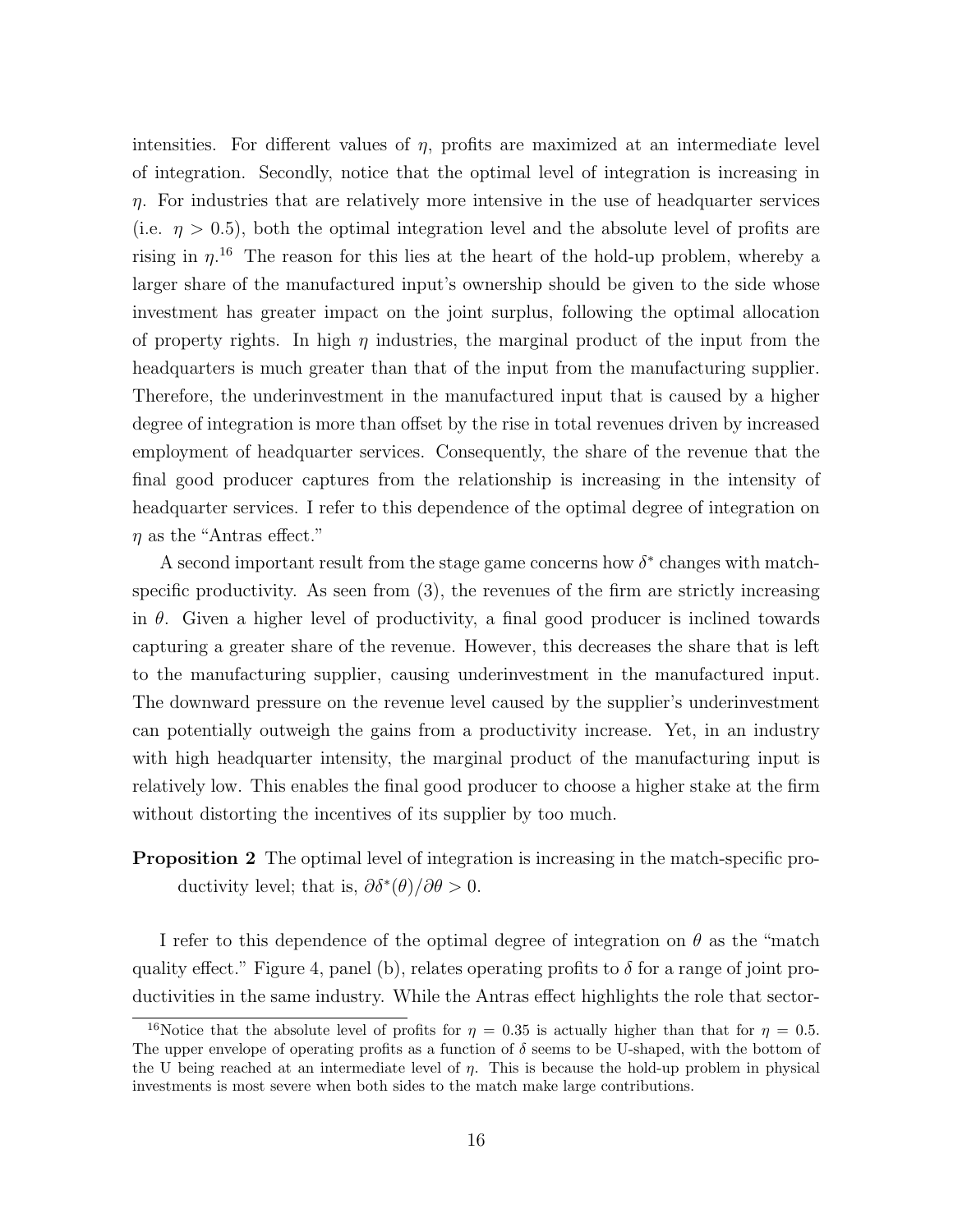specific headquarter intensity plays in determining  $\delta^*$ , the match quality effect emphasizes within-sector heterogeneity along joint productivities. Given a non-degenerate distribution of  $\theta$ , the stage games produce a non-degenerate distribution of  $\delta^*$  among the MNEs. Producers show variation in their level of integration not only along headquarter intensity, but also their joint productivities within similar industries. Which one of these effects is more instrumental in determining  $\delta^*$  is essentially an empirical question. Another important implication of Proposition 2 is that the optimal ratio of investments in headquarter services and manufacturing inputs, given by(6), is higher for those MNEs with a higher match quality in any given industry. Within-sector heterogeneity in productivity translates into factor intensity heterogeneity for the MNEs due to the variation in their optimal degree of foreign ownership.

## 4 Equilibrium under Uncertainty

In serving a host country market, the multinational seeks to maximize the expected present value of its profits. Given the structure of the multi-period contract, this will be equivalent to maximizing the total profit stream of the whole relationship (the integrated firm) associated with a match. The problem for the multinational is to determine the optimal path of integration with a manufacturing supplier to achieve this goal. This includes the option that the final good producer might withdraw from the partnership in order to seek a new match at any period in the relationship. I solve the problem by working backward, starting in period 2.<sup>17</sup>

From stage 8 on, the final good producer knows the true value of  $\theta$ , which will be its joint productivity with the supplier in this and all future periods. Let  $J(\theta)$  denote the expected present value of profits to a firm who has a known match quality  $\theta$  and is behaving optimally. Note that having realized its true productivity, the final good producer could calculate its optimal level of investment,  $\delta_2^*$ , and stipulate this level in the contract to be updated. Therefore,  $\theta$  is a sufficient statistic for the firm's expected present value at any period in time, which allows me to write the value function in terms of  $\theta$  only.

Let  $r$  be the firm's discount rate. If the contract is updated, then the value of the

<sup>&</sup>lt;sup>17</sup>The solution concept here is similar to the discussion in Ljungqvist and Sargent  $(2004)$ , who work with a simplified version of Jovanovic's model in its original context of labor markets. I also work with a simple discrete time version of Jovanovic's model; however, the current model differs significantly from the original in certain respects, such as its contracting structure and probability distributions.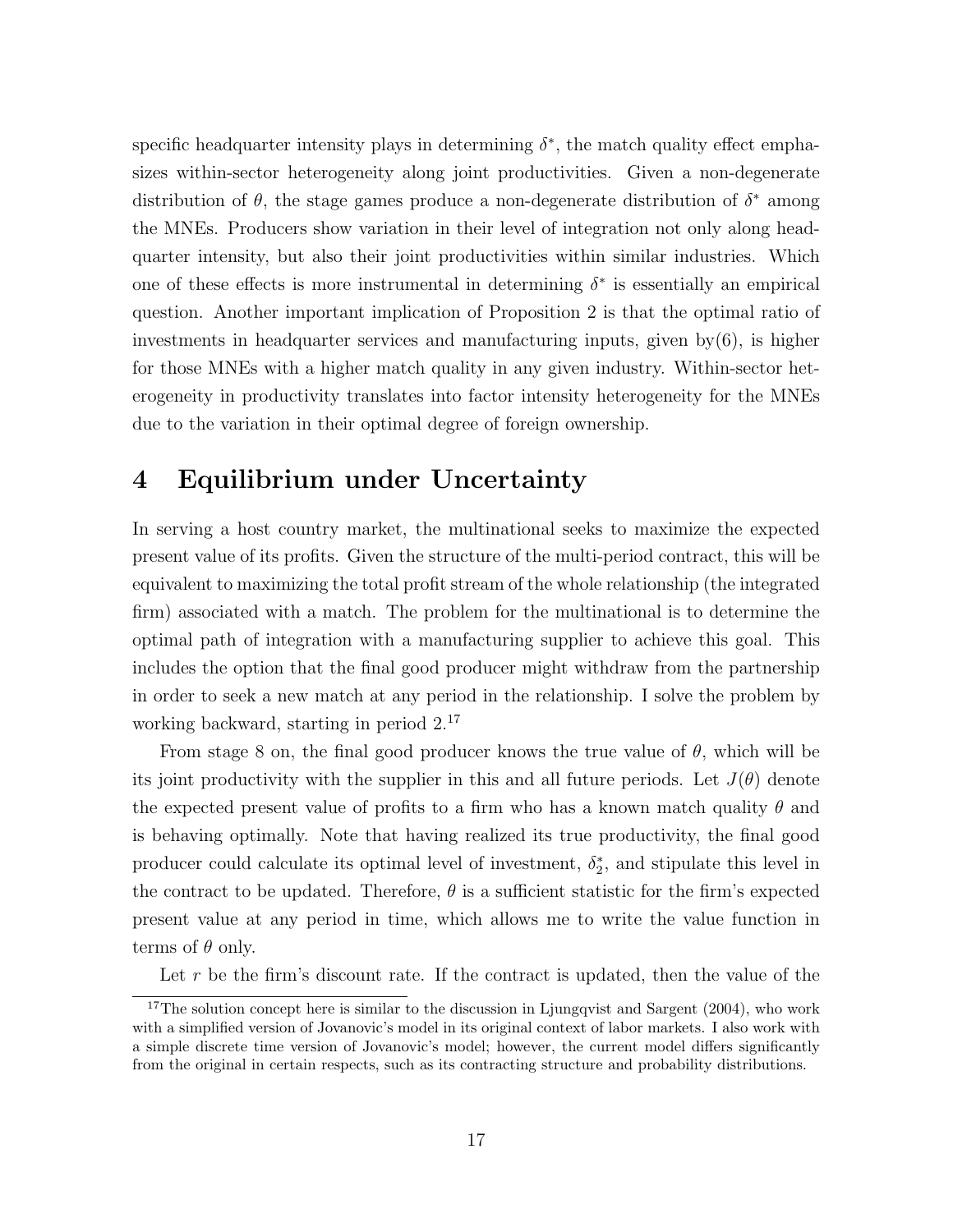firm is given by  $\pi(\theta) + \frac{1}{r+\lambda}J(\theta)$ , where<sup>18</sup>

$$
\pi(\theta) = X^{\frac{\mu-\alpha}{1-\alpha}} \theta^{\frac{\alpha}{1-\alpha}} \psi(\delta_2, \eta) - w_N \delta_2 \tag{9}
$$

is the per-period profit of the firm at the outcome of the stage game in period 2. Recall that  $\lambda$  is the exogenously given separation rate due to adverse liquidity shocks.

If the contract is terminated, no production will take place this period as the final good producer would have no provision of the manufactured inputs. The final good producer could then start searching for a new manufacturing input supplier next period and draw a new match parameter. Let Q be the present value of profits of a final good producer who withdraws from a match and behaves optimally. Since the search for a new supplier involves drawing a new value of  $\theta$  independent of the previous matches, Q will be a constant under the assumptions of an infinite horizon and constant discount rate (Jovanovic, 1979).<sup>19</sup>

The Bellman equation that characterizes the value of the game to the final good producer in period 2 is then given by:  $J(\theta) = max\{\pi(\theta) + \frac{1}{r+\lambda}J(\theta), \frac{1}{r}Q\}$ . I depict this equation in Figure 5. The value of continued joint production is rising in the match parameter while the value of withdrawal is constant. As is clear from the figure, the optimal policy is one that updates the contract for values of  $\theta$  above a certain level and terminates it below this threshold level. The solution to the Bellman equation in period 2 is given by:

$$
J(\theta) = \begin{cases} \pi(\theta) + \frac{1}{r+\lambda}J(\theta) & \text{for } \theta \ge \underline{\theta} \\ \frac{1}{r}Q & \text{for } \theta \le \underline{\theta} \end{cases}
$$
 (10)

where the threshold level  $\theta$  satisfies:<sup>20</sup>

$$
\frac{r+\lambda}{r+\lambda-1}\pi(\underline{\theta}) = \frac{1}{r}Q\tag{11}
$$

The final good producer's optimal policy in period 2 implies that, in equilibrium, only those matches that have high enough productivities will continue joint production in future periods. If the true value of  $\theta$  is revealed to be below  $\theta$ , the firm will be dissolved since continuing the relationship indefinitely at a low  $\theta$  yields a lower ex-

<sup>&</sup>lt;sup>18</sup>I suppress the other arguments of the per-period profit function for notational simplicity.

<sup>&</sup>lt;sup>19</sup>In the current model, the constancy of  $Q$  implies that if a final good producer withdraws from a match with a supplier, it will never choose to carry out joint production with this particular supplier in the future.

<sup>&</sup>lt;sup>20</sup>Notice that (10) implies  $J(\theta) = \frac{r+\lambda}{r+\lambda-1}\pi(\theta)$  for  $\theta \geq \theta$ .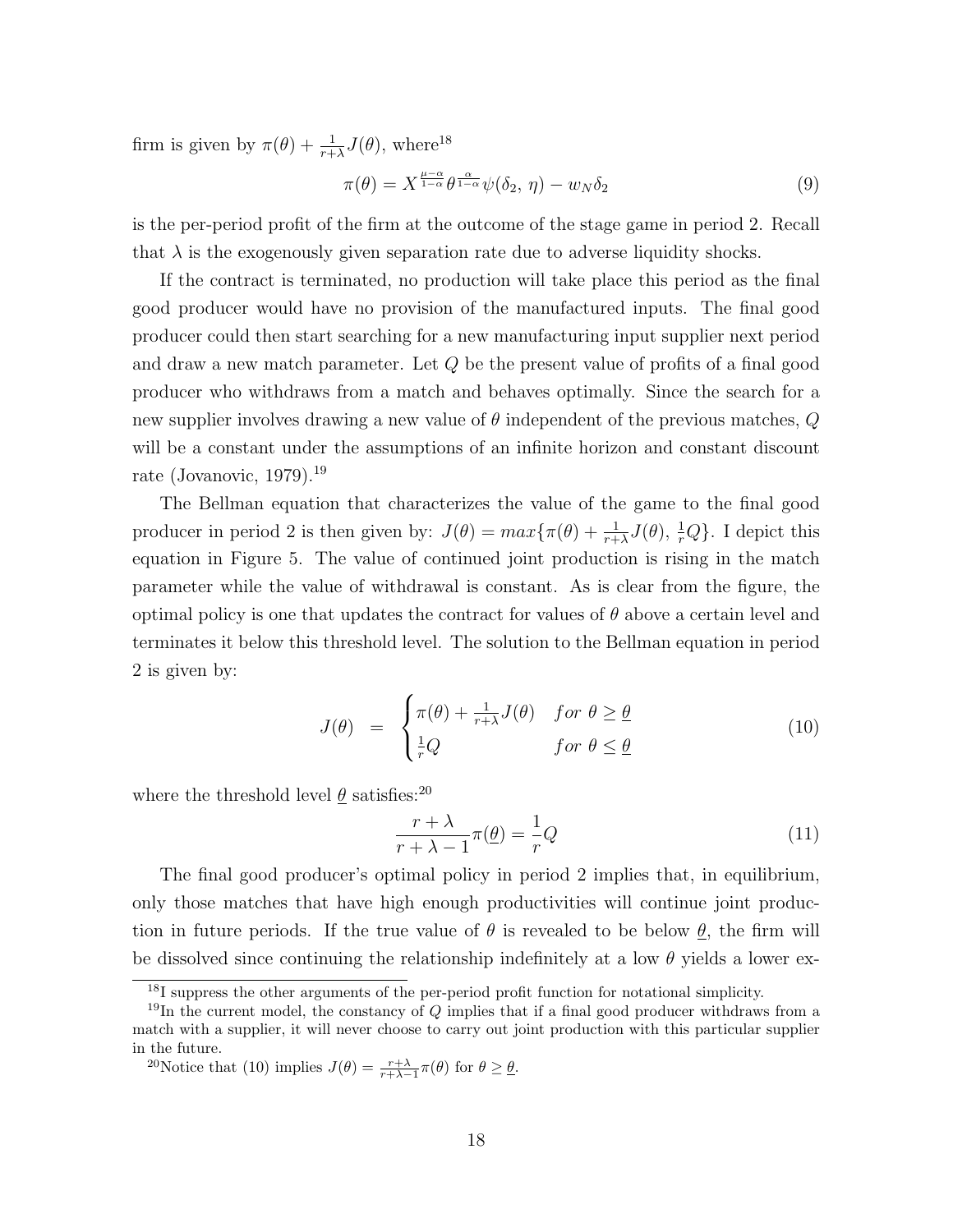pected present value of profits than the alternative matches. This aspect of the model can explain the often mentioned case of "cherry-picking" in foreign direct investment, whereby multinational firms invest only in the high productivity plants in the host economy. Since the multinational can sample from a large pool of potential suppliers and it locks itself in a relationship with the same supplier, its optimal policy is to wait until it finds itself in a match with high enough productivity. In equilibrium, only those multinationals that realize a certain threshold level of productivity persist in the industry.

The multinational's optimal policy in period 2 implies that matches break up only between the first and second periods. If the multinational decides to remain in the relationship in period 2, then it will continue joint production indefinitely. Hence, divestment is negatively correlated with the age of the multinational and the model reproduces the empirical observation that most plant closures by multinationals occur in the early stages of the partnership.

Given the optimal policy of contract updating in period 2, I now turn to the final good producer's decision making in period 1 in the presence of uncertainty. Having received a noisy signal on the match parameter, y, the final good producer follows Bayesian updating to calculate the posterior probability distribution of  $\theta$ . The following lemma describes the properties of the posterior distribution.

Lemma 1: Let y denote a random draw from a uniform distribution over the range  $(0, \theta]$ . The *Pareto* $(b, \gamma)$  distribution has density:

$$
f(\theta) = \begin{cases} \frac{\gamma b^{\gamma}}{\theta^{\gamma+1}} & \text{if } \theta \ge b \\ 0 & \text{otherwise} \end{cases}
$$

where  $b > 0$  and  $\gamma > 2$ . Let  $\tilde{\gamma} = \gamma + 1$  and  $\tilde{b} = max(y, b)$ . The posterior density of  $\theta$  is defined by:

$$
f(\theta|y) \propto \begin{cases} \frac{1}{\theta^{\tilde{\gamma}+1}} & \text{if } \theta \ge \tilde{b} \\ 0 & \text{otherwise} \end{cases}
$$

which takes the same form as the prior. Hence  $\theta|y$  is  $Pareto(\tilde{\gamma}, \tilde{b})$  with  $E(\theta|y) =$  $\tilde{\gamma} \tilde{b}$  $\frac{\tilde{\gamma}\tilde{b}}{\tilde{\gamma}-1}$  and  $Var(\theta|y) = \left[\frac{\tilde{\gamma}}{\tilde{\gamma}-2} - \left(\frac{\tilde{\gamma}}{\tilde{\gamma}-2}\right)\right]$  $\left[\frac{\tilde{\gamma}}{\tilde{\gamma}-1}\right)^2\left[\right.\tilde{b}.$ 

Proof: See Leonard and Hsu (1999).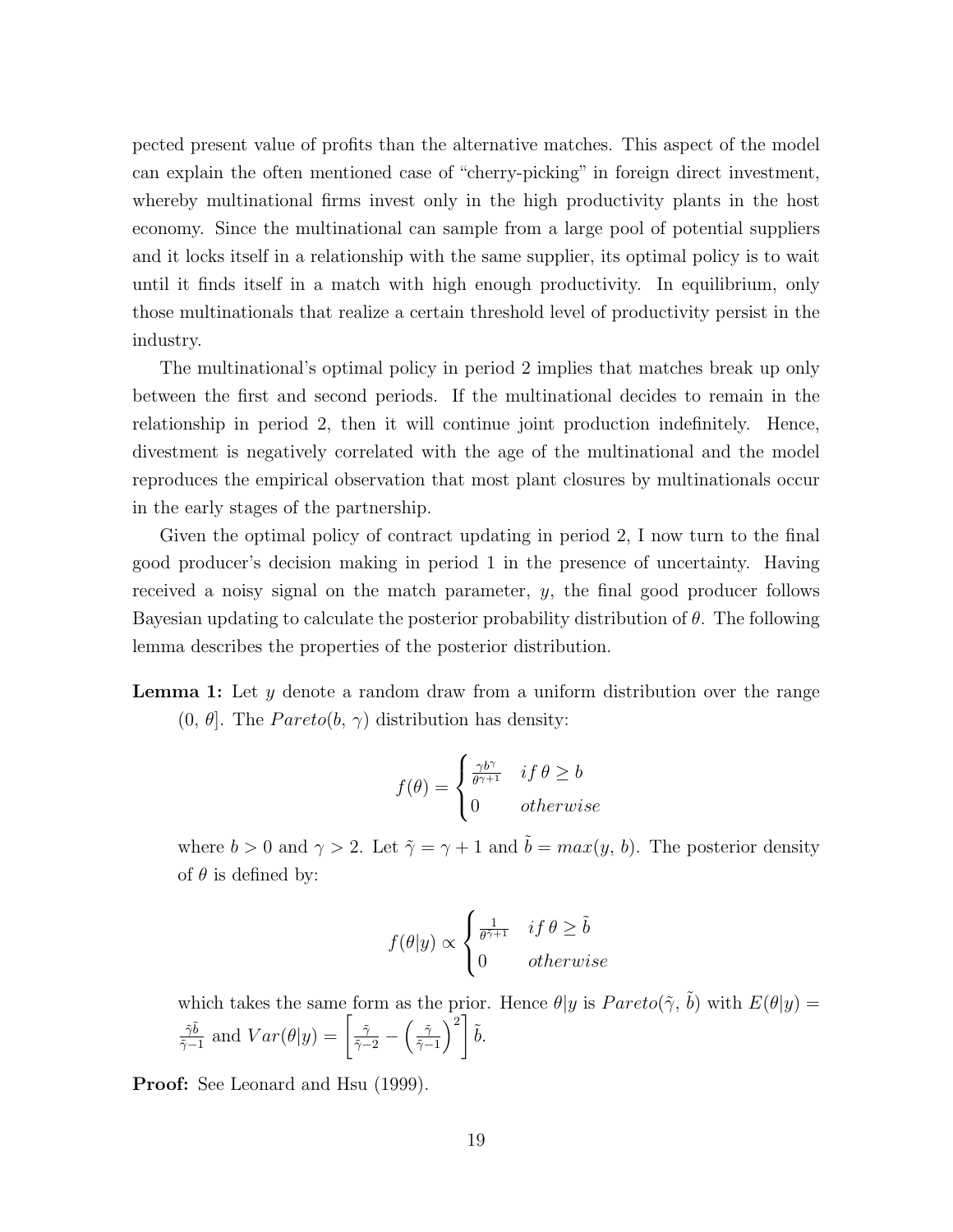Lemma 1 expresses the posterior expected value of  $\theta$  in terms of the parameters of the distribution and the signal. In order for the signal to be informative about  $\theta$ , I assume for the remaining analysis that the lower bound for the signal is b, so that  $\tilde{b} = y$ .<sup>21</sup> This setup leads the firm to infer that the true value of its  $\theta$  is increasing in the value of the signal that it receives, as the posterior mean is given by:  $\tilde{\theta} = E(\theta | y) = \frac{\tilde{\gamma}}{\tilde{\gamma}-1}y$ . Notice that since  $y$  is uniformly distributed, the posterior mean is also distributed uniformly, characterized by the parameters  $\hat{b}$  and  $\hat{\gamma}$ , where  $\hat{b} = \frac{\tilde{\gamma}}{z}$  $\frac{\tilde{\gamma}}{\tilde{\gamma}-1}b$  and  $\hat{\gamma} = \frac{\tilde{\gamma}}{\tilde{\gamma}-1}$  $\frac{\tilde{\gamma}}{\tilde{\gamma}-1}\theta$ .<sup>22</sup> I denote the distribution of the posterior mean by  $G(\tilde{\theta}|\hat{\gamma}, \hat{b})$ .

Let  $V(\tilde{\theta})$  be the value to a final good producer who has received signal y and is behaving optimally in period 1. If the final good producer chooses to remain in the match, the outcome of the game in period 1 yields a per-period profit of  $\pi(\tilde{\theta})$ , where<sup>23</sup>

$$
\pi(\tilde{\theta}) = X^{\frac{\mu-\alpha}{1-\alpha}} E\left[\theta^{\frac{\alpha}{1-\alpha}}|y\right] \psi(\delta_1, \eta) - w_N \delta_1 \tag{12}
$$

In the case that the match breaks up, the final good producer receives a per-period profit of zero and it can seek out a new supplier next period. If it survives, the true value of  $\theta$  is revealed. Then  $V(\tilde{\theta})$  satisfies:

$$
V(\tilde{\theta}) = max \left\{ \pi(\tilde{\theta}) + \frac{1}{r + \lambda} \int J(\theta') dP(\theta' | \tilde{\gamma}, \tilde{b}), \frac{1}{r} Q \right\}
$$
(13)

In (13),  $P(\theta'|\tilde{\gamma}, \tilde{b})$  is the conditional distribution of joint productivities for the next period when the true  $\theta$  is revealed. As with the contract updating policy in period 2, (13) implies an optimal policy for the final good producer that continues the match above a certain level of  $\tilde{\theta}$ , and withdraws from it below this threshold.<sup>24</sup> The solution to the Bellman equation for the first period is given by:

$$
V(\tilde{\theta}) = \begin{cases} \pi(\tilde{\theta}) + \frac{1}{r+\lambda} \int J(\theta')dP(\theta'|\tilde{\gamma}, \tilde{b}) & \text{for } \tilde{\theta} \ge \tilde{\theta} \\ \frac{1}{r}Q & \text{for } \tilde{\theta} \le \tilde{\theta} \end{cases}
$$
(14)

 $^{21}$ One can interpret this by assuming, for instance, that the firm receives a signal above a certain value in expectation of the productivity gains from a takeover. Note that when  $y < b$ , the posterior mean becomes  $\tilde{\gamma}b/(\tilde{\gamma}-1)$ , which is independent of y, and therefore the signal becomes uninformative. <sup>22</sup>The support of a uniform distribution is defined by its upper and lower bounds.

<sup>&</sup>lt;sup>23</sup>The following equations are written with some abuse of notation. Notice that equation  $(12)$  is actually defined in terms of  $E[\theta^{\frac{\alpha}{1-\alpha}}|y]$ , which is not the same as  $\tilde{\theta} = E(\theta|y)$ . To be more precise, one can calculate  $E\left[\theta^{\frac{\alpha}{1-\alpha}}|y\right]$  as  $\frac{\tilde{\gamma}}{\tilde{\gamma}-\alpha/(1-\alpha)}y^{\alpha/(1-\alpha)}$  by using the density function  $f(\theta)$  in Lemma 1. Notice that just like  $E(\theta|y)$ ,  $E[\theta^{\frac{\alpha}{1-\alpha}}|y]$  is determined by  $\tilde{\gamma}$  and y. Likewise, taking  $\alpha$  as given, the distribution of the posterior expectation is uniform and characterized by similar parameters.

<sup>&</sup>lt;sup>24</sup>To see this, notice that both  $\pi(\tilde{\theta})$  and  $\frac{1}{r+\lambda} \int J(\theta')dP(\theta'|\tilde{\gamma}, \tilde{b})$  are increasing in  $\tilde{\theta}$  while  $\frac{1}{r}Q$  is constant.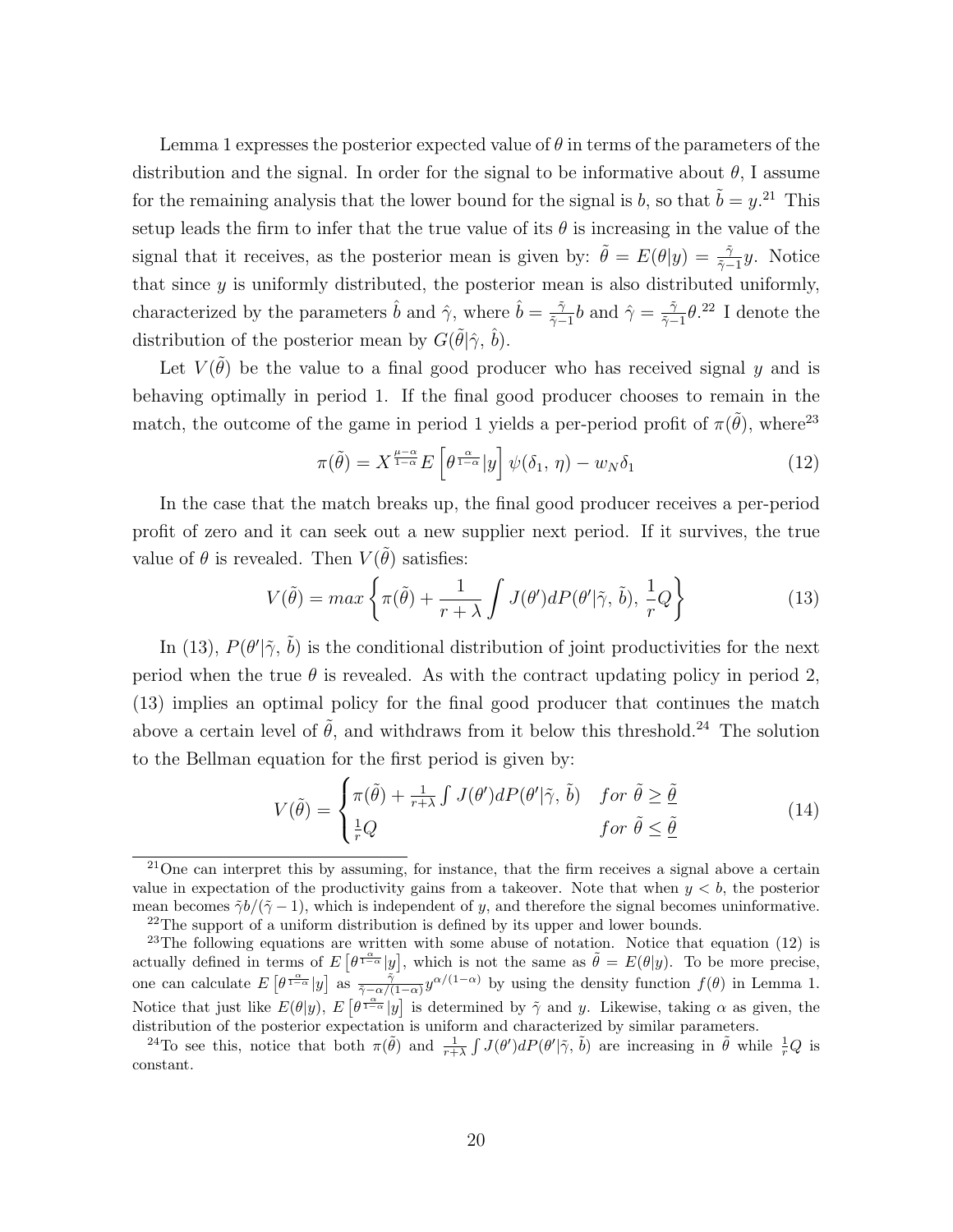where  $\tilde{\underline{\theta}}$  satisfies:

$$
\pi(\underline{\tilde{\theta}}) + \frac{1}{r + \lambda} \int J(\theta')dP(\theta'|\tilde{\gamma}, \tilde{b}) = -\frac{1}{r}Q \tag{15}
$$

It is possible to show (see Appendix) that  $\pi(\underline{\theta}) > \pi(\underline{\tilde{\theta}})$ ; that is, the final good producer requires a higher level of profits in period 2 to stay in the match compared to the level of profits it would accept in period 1 to continue joint production. The reason for the increase in the "reservation profits" is the resolution of the uncertainty over the joint productivity parameter. Since the final good producer knows that the firm's total profits will be determined by the true value of  $\theta$  in period 2 and thereafter, it becomes more selective in establishing a long-term relationship with a supplier. An immediate implication of this result is that  $\theta > \tilde{\theta}$ , because the per-period profit function  $\pi(.)$  is strictly increasing in  $\theta$ . Therefore, the final good producer's optimal policy implies divestment whenever the true productivity level with the supplier turns out to be lower than the threshold value of the posterior mean.

The increase in the reservation productivity level of the final good producer explains the argument that foreign direct investors tend to retain high-productivity firms under their ownership and sell low-productivity firms to uninformed agents since they gain crucial information about the productivity of the firms under their control (Loungani and Razin, 2001). Note, however, that in order to gain this crucial information, the final good producer should commit to at least one period of joint production with its supplier. What happens following this learning stage is a selection process which eliminates low quality matches. As a result, multinational producers lie at the high end of the productivity distribution for a universe of plants in host economies.<sup>25</sup>

I now study whether there exists a unique solution to the final good producer's dynamic problem. The final good producer's optimal policy consists of a threshold strategy in each of the two periods of the model. If the final good producer leaves the match at any of these periods, it can match with a new supplier and receive a noisy signal on its joint productivity with the new partner. The expected present value from a new match is given by:

$$
Q = \int V(\tilde{\theta}) dG(\tilde{\theta}|\hat{\gamma}, \hat{b})
$$
\n(16)

The final good producer's optimal policy is characterized by the equations (10),

<sup>&</sup>lt;sup>25</sup>This mechanism implies a lemons problem in the market for corporate stocks when foreign owners are divesting. It would not be surprising to see a decline in the value of a firm when corporate control is handed from foreign owners back to the initial owners of the firm.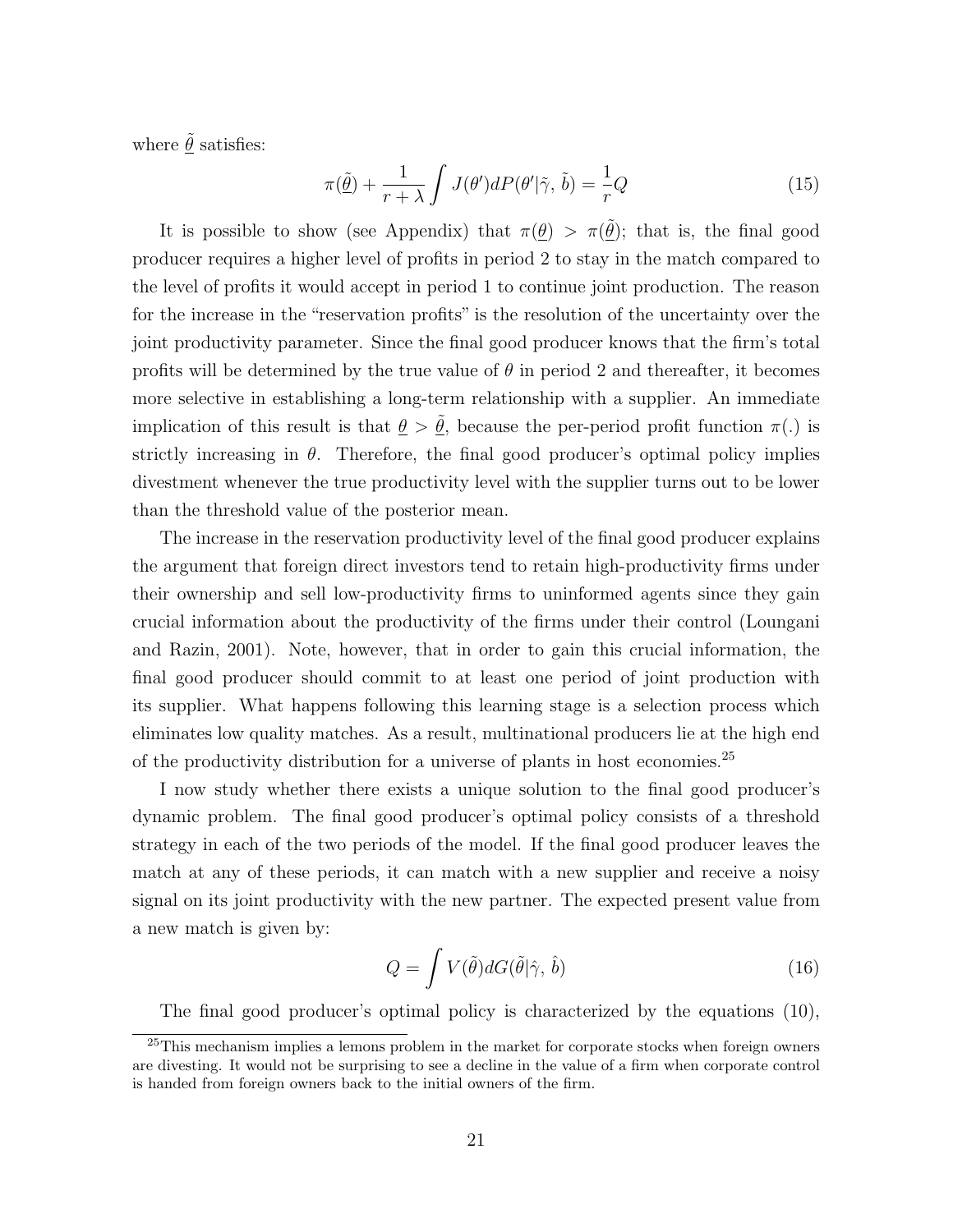$(14)$ , and  $(16)$ , which give rise to a single Bellman equation in V:

$$
V(\tilde{\theta}) = \max \left\{ \pi(\tilde{\theta}) + \frac{1}{r + \lambda} \int \max \left\{ \frac{r + \lambda}{r + \lambda - 1} \pi(\theta), \frac{1}{r} \int V(\tilde{\theta}') dG(\tilde{\theta}' | \hat{\gamma}, \hat{b}) \right\} dP(\theta | \tilde{\gamma}, \tilde{b}),
$$
  

$$
\frac{1}{r} \int V(\tilde{\theta}') dG(\tilde{\theta}' | \hat{\gamma}, \hat{b}) \right\}
$$
(17)

The following result establishes the solution to the final good producer's dynamic problem and is proved in the Appendix.

**Theorem 1** There exists a unique, bounded, and continuous solution for  $V$  in (17).

What does the learning process imply about the optimal level of integration? Recall that the final good producer designs a multi-period contract in period 1 (stage 4) which specifies its share of the manufactured input in the first period and gives the right to update this share when the uncertainty is resolved (stage 8). I am interested in how this share evolves as the match endures. Within the property-rights framework of the multinational firm, I expect the resolution of the uncertainty to lead to a more efficient allocation of residual rights as joint production reveals the optimal mix of headquarter services and manufactured inputs. The multi-period contract should be updated to reflect this allocation of rights over the manufactured input.

Consider a final good producer in period 1 that has received a signal such that its posterior expected value of  $\theta$ , say  $\tilde{\theta}_t$ , lies between  $\underline{\theta}$  and  $\underline{\tilde{\theta}}$ . In equilibrium, this marginal producer will start production with its supplier in the first period but it will divest and withdraw from its match if the true value of its  $\theta$  eventually turns out to be less than  $\underline{\theta}$ . For the producer to survive with its current match into future periods, its true  $\theta$  should turn out to be greater than  $\underline{\theta} > \tilde{\theta}_t$ . This implies that the true joint productivity with the supplier should surpass the posterior expected value, which is calculated from the signal, for surviving firms. Recalling the earlier result that  $\partial \delta^*(\theta)/\partial \theta > 0$ , the marginal producer will increase its optimal level of integration with the supplier in the case that the match survives. It is then intuitive to see the following proposition:

**Proposition 3** The optimal level of integration for an average firm in its second period is higher than the level of optimal integration for an average firm in its first period. In other words, the optimal degree of foreign ownership is rising over time for an average multinational.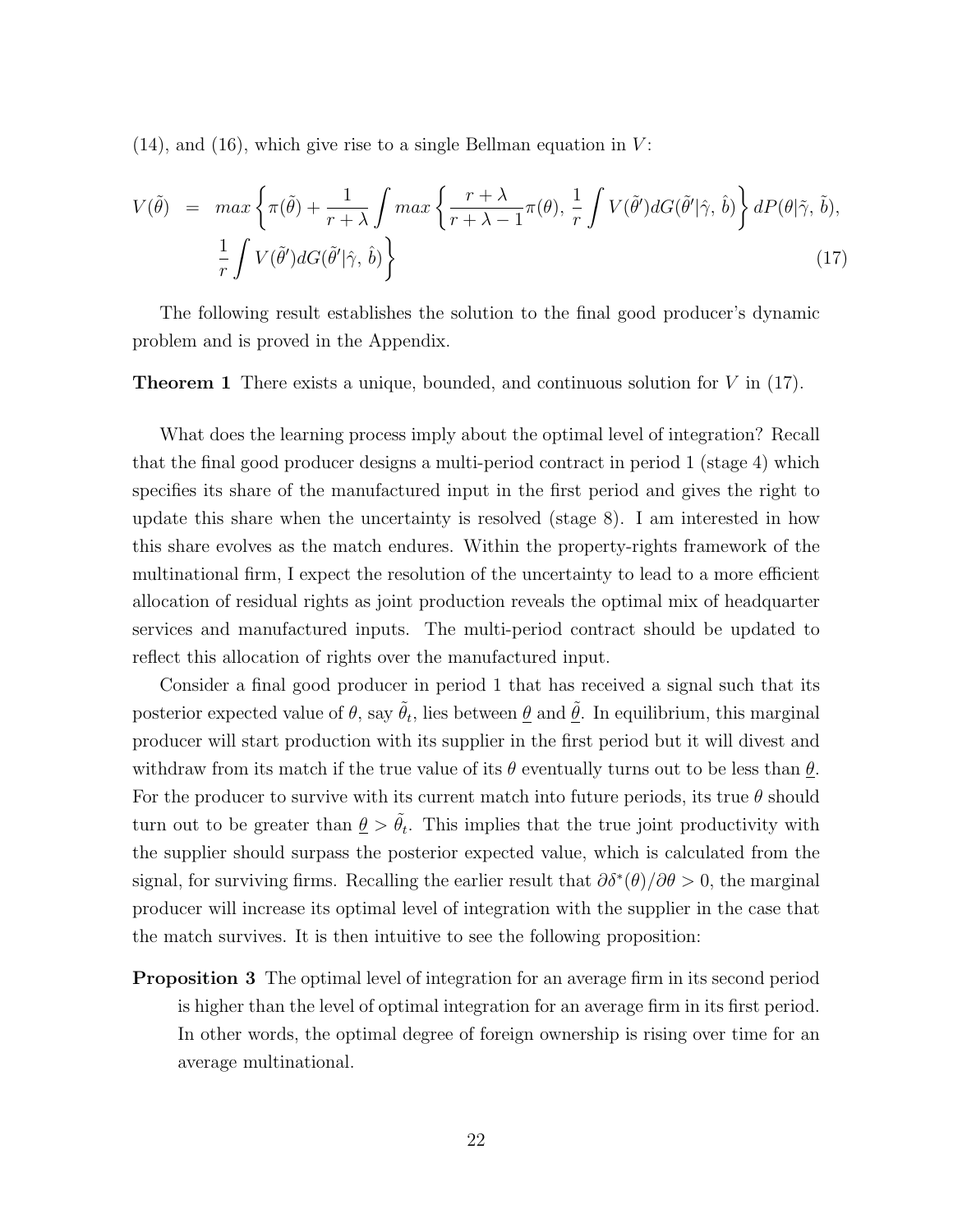Proposition 3 explains the empirical regularity demonstrated in Section 2 that foreign equity participation rises with the age of the MNE. The intuition is fairly straightforward and depends on the selection of high productivity matches into future periods. Low productivity matches dissolve if the true value of their  $\theta$  is not higher than their posterior mean. High productivity matches survive into the second period and the multi-period contract is updated to reflect the revelation of the true value of productivity. This selection mechanism leads us to the following proposition:

Proposition 4 The optimal ratio of investments in headquarter services and manufactured inputs,  $h^*/m^*$ , rises with the age of the integrated firm.

Proposition 4 is relatively easy to see from equation (6). Notice that (6) depends only on  $\delta$ , and positively. Since the optimal level of integration is increasing over time for an average multinational, we immediately have that  $h^*/m^*$  is higher in the second period than in the first period. Hence, the model predicts that production gets more intensive in the use of headquarter services as the integrated firm continues production in future periods. In the second period, there is a greater transfer of headquarter services that are produced in the North to the production plant in the South. Therefore, the model generates transfer of technology that is driven by the degree of foreign ownership and explains the empirical finding that multinational plants get more headquarter-intensive over time.<sup>26</sup>

The inner workings of the dynamic model essentially depend on a selection mechanism whereby low productivity matches dissolve as the uncertainty over match quality is resolved. This selection mechanism determines the rise in the threshold levels of joint productivity from period 1 to period 2 and leads to the optimal reallocation of property rights within the firm. According to the model, the probability of a match being dissolved in period 2 is given by  $Prob\{\theta' < \underline{\theta} | \tilde{\theta}\} = P(\underline{\theta} | \tilde{\gamma}, \tilde{b})$ , which is obviously negatively correlated with  $\tilde{\theta}$ , the posterior expected value for joint productivity. I summarize this selection mechanism in the following proposition:

**Proposition 5** The probability of a match being dissolved subsequently is negatively correlated with the current level of joint productivity.

<sup>26</sup>See, for instance, the discussion in Arnold and Javorcik (2009) for how factor intensity and use of imported inputs evolves at multinationals over time.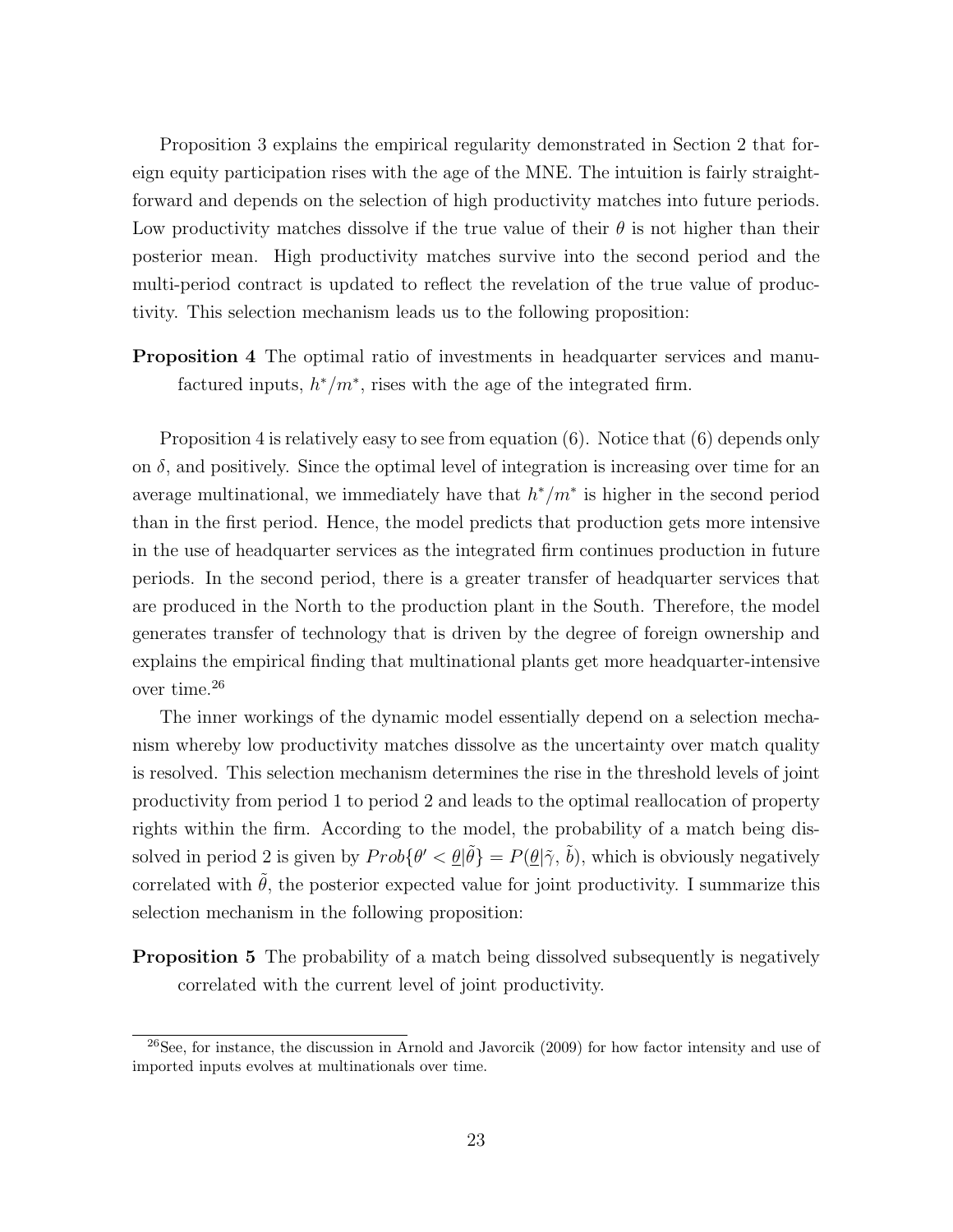The dynamic model can thus explain the major empirical regularities identified in Section 2 in addition to a set of well-known facts in the literature. It also presents some strong implications about the evolution of the degree of foreign ownership and productivity and how they interact. I turn next to a rigorous empirical analysis of this interaction.

## 5 Empirical Evidence

The theoretical model described previously delivers some testable implications about the relationship between the level of foreign ownership and the joint productivity ("match quality") of the multinational parent and the manufacturing supplier. In order to test the implications of the model, I measure joint productivity at the MNE by total factor productivity (TFP). This section first discusses the construction of the joint productivity measure and then lays out the econometric strategy to test the model alongside presenting my findings using plant-level data from Turkish manufacturing industry.

### 5.1 Estimating Joint Productivity

In the model, output is produced according to the Cobb-Douglas production function:

$$
x_j(i) = \theta \left[\frac{h_j(i)}{\eta_j}\right]^{\eta_j} \left[\frac{m_j(i)}{1-\eta_j}\right]^{1-\eta_j}, 0 < \eta_j < 1,
$$

where  $\theta$  indicates joint productivity,  $h_j(i)$  is the headquarter services input that is imported from the North, and  $m_j(i)$  is the manufactured component at the plant in the South. Unarguably, both the headquarter firm and the manufacturing supplier employ physical capital, labor, and some intermediate inputs to provide h and m. While I do not observe the quantities and inputs that are used in the production of  $h$ , I do observe the inputs used by the supplier firm to produce m. More specifically, I assume that m is produced following a Cobb-Douglas function of the form:

$$
m_j(i) = k_{i,j}^a l_{i,j}^b n_{i,j}^c e_{i,j}^d \tag{18}
$$

where k represents physical capital,  $l$  represents labor,  $n$  represents raw material inputs, and e represents energy consumption. Substituting (18) into the final production function gives:

$$
x_j(i) = \theta \left[ \frac{h_j(i)}{\eta_j} \right]^{\eta_j} \left[ \frac{k_{i,j}^a l_{i,j}^b n_{i,j}^c e_{i,j}^d}{1 - \eta_j} \right]^{1 - \eta_j}
$$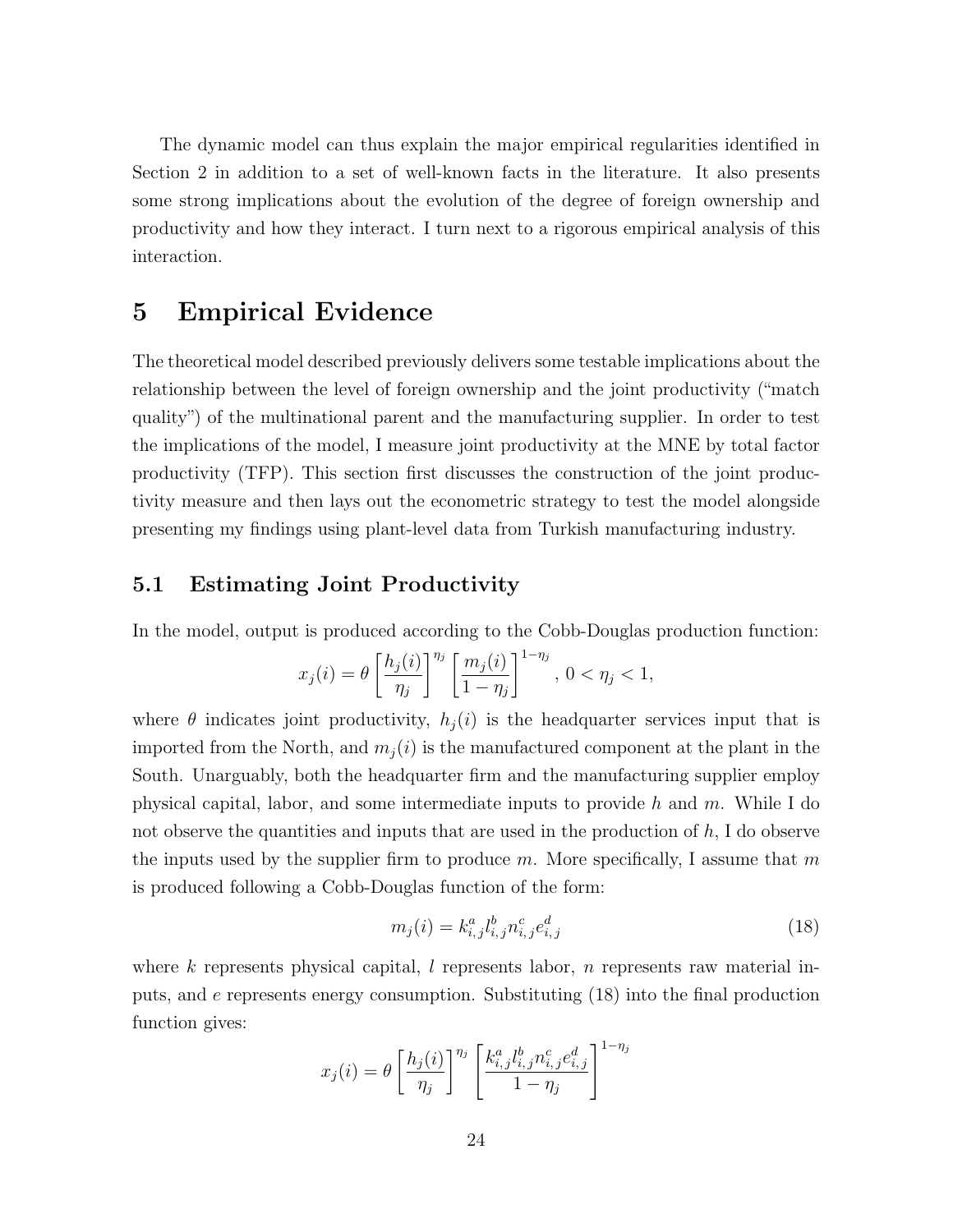which suggests the following specification of the Cobb-Douglas production function in logs:

$$
log x_j(i) = \beta_0 + \beta_1 log h_j(i) + \beta_2 log k_j(i) + \beta_3 log l_j(i) + \beta_4 log n_j(i) + \beta_5 log e_j(i) + log \theta + \varepsilon_j(i)
$$

where  $log\theta$  is the productivity shock that is observed by the producer but not by the econometrician, and  $\varepsilon$  are unobservable shocks to efficiency. Productivity shocks  $log\theta$  are assumed to follow a first-order Markov process. Since I cannot differentiate between h and n in my data set, I choose to follow a value-added estimation approach. Letting  $v_i(i)$  represent value added, i.e. gross output net of both imported and domestic intermediate inputs, I can write the production function as:

$$
logv_j(i) = \beta_0 + \beta_k logk_j(i) + \beta_l logl_j(i) + log\theta + \varepsilon
$$
\n(19)

The parameters of the value-added equation (19) are consistently estimated using the two-step procedure suggested by Levinsohn and Petrin (2003) and predicted levels of productivity are recovered from:

$$
\hat{\theta} = exp(logv - \hat{\beta}_k logk - \hat{\beta}_l logl)
$$

The Levinsohn and Petrin (2003) procedure relies on firms' intermediate inputs to proxy for productivity shocks that are correlated with firms' inputs of production. In my estimations, I use raw materials to proxy productivity shocks in order to satisfy the monotonicity condition.<sup>27</sup> I estimate the parameters of  $(19)$  at the ISIC Rev. 2 three digit industry level; coefficient estimates are reported in Table A3.<sup>28</sup>

Table 2 reports the mean values of some key variables used in the empirical analysis by type of ownership and year. The average TFP value for the multinationals is more than twice that for domestic plants in most of the years in the sample. The average TFP at multinationals throughout the sample period is around 5.3 compared to 1.3 at domestic plants, a difference that is statistically significant. This finding confirms the model's prediction that, in equilibrium, only the most productive plants are controlled

 $^{27}$ An alternative methodology for TFP calculation is Olley and Pakes (1996), who suggest using investment decisions to proxy productivity shocks. However, there is a large number of zero observations for the investment series in the Turkish data, as can be seen from Table A2, which reports the percentage of non-zero observations of potential proxy variables for the ten largest manufacturing sectors.

 $28I$  estimate industry categories 313 (beverages) and 314 (tobacco) together, as well as 361 (pottery, china, earthenware) and 362 (glass products), to increase the sample size for the estimation at the industry level. For the same concern, the production function is not estimated for the industries of 353 (petroleum refineries) and 354 (other petroleum), which have a total of 367 plant-year observations.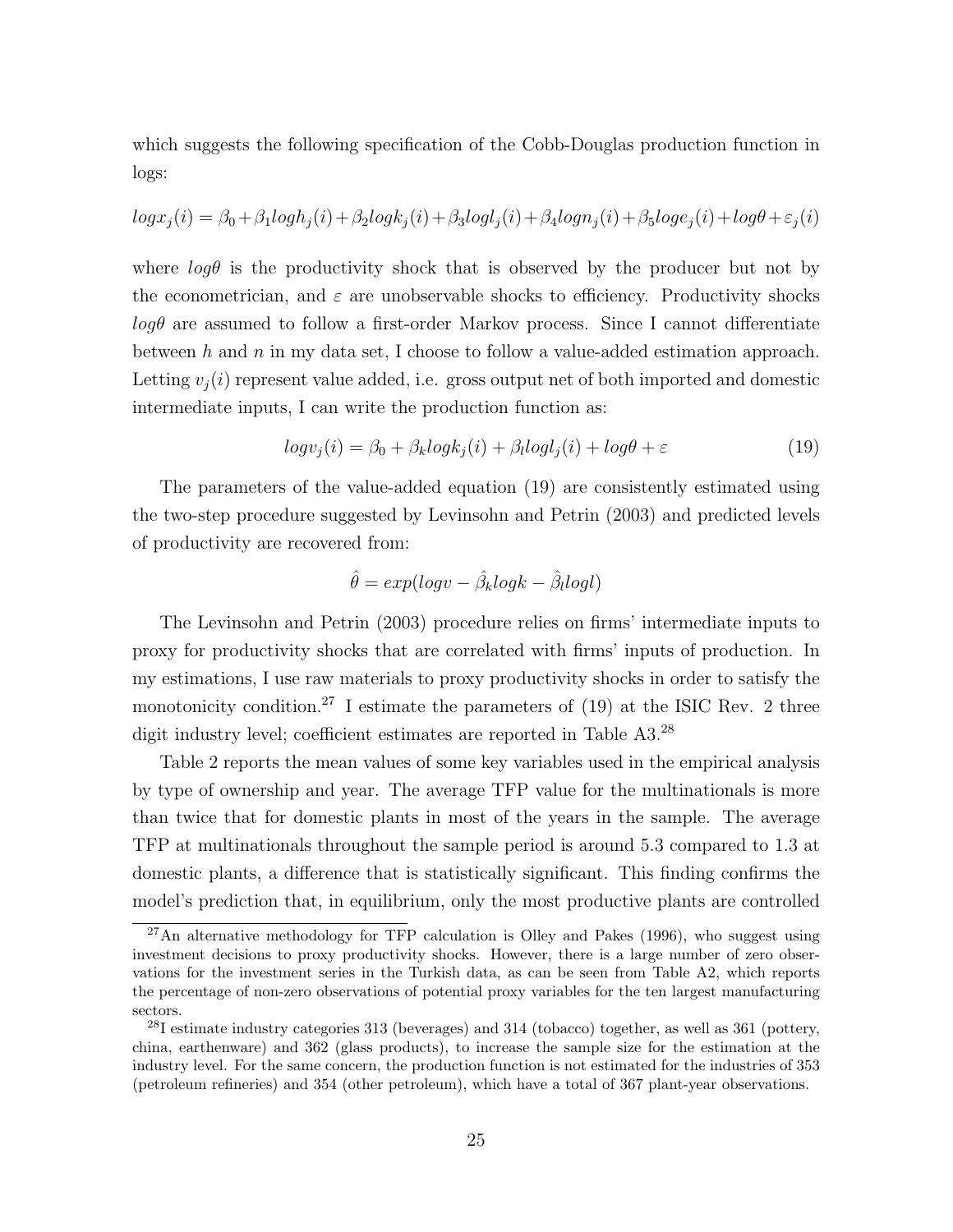by multinational investors. Accordingly, multinational plants in Turkey are much larger compared to domestic plants, both in terms of the number of workers they employ and the value of output they produce. They are also more capital intensive on average and have much higher value added. Hence, there is a sizable premium to being multinational, which is well documented in the literature. What remains to be understood, however, are the determinants of the extent of ownership at multinationals, which I turn to next.

### 5.2 Match Quality and the Level of Foreign Ownership

This subsection answers two questions that are central to my model: i) What determines the level of foreign ownership at subsidiaries of multinational firms; and ii) how does joint productivity affect the level of ownership? Theory suggests that there are two primary factors that determine the answer to my first question. The first is the industrylevel intensity of the production line in headquarter services,  $\eta$ , which I refer to as the "Antras effect." The second is the match-specific joint productivity,  $\theta$ , which I call the "match quality effect." Antras (2003) and Antras and Helpman (2004) proxy  $\eta$ by industry-level data on capital- and skill-intensity, respectively, and I compute these values for the Turkish manufacturing data for its 85 industries defined at the ISIC four digit level.<sup>29</sup> I compute  $\theta$  as described in the previous section and estimate variants of the following Tobit type one model:

$$
y_{it}^* = \alpha + \beta_{\theta} ln(\theta)_{it} + \beta_{K/L} ln(K/L)_{gt} + \beta_{S/L} ln(S/L)_{gt} + \mu_t + \varepsilon_{it}
$$
 (20)

$$
y_{it} = \begin{cases} y_{it}^{*} & if \ 0 < y_{it}^{*} \le 100 \\ 0 & if \ y_{it}^{*} \le 0 \end{cases}
$$
 (21)

where *i* indexes plants, *g* indexes industries, and *t* indexes time. In (20),  $y_{it}^*$  is a latent variable indicating the optimal level of foreign equity participation, but in the data I simply observe  $y_{it}$ . I assume  $\varepsilon \sim N(0, \sigma^2)$  with variance  $\sigma^2$  constant across observations, and  $\mu_t$  are year dummies.

Table 4 reports the estimates of the model in (20). In all columns, I report standardized "beta" coefficients, which makes it easy to analyze and compare the size of the

 $^{29}$ I conducted the following analysis at the ISIC three-digit level as well, and my results are unchanged. My analysis with 85 industries is an improvement over Antras (2003), who worked at the 2-digit SIC level with 28 industries, and Yeaple (2006), who worked with 51 industries from BEA data, but falls short of a similar exercise conducted by Nunn and Trefler (2008), who work with 370 industries from the US Census data. Unlike these studies, however, I am interested in determining firm-level outcomes as opposed to the industry-level.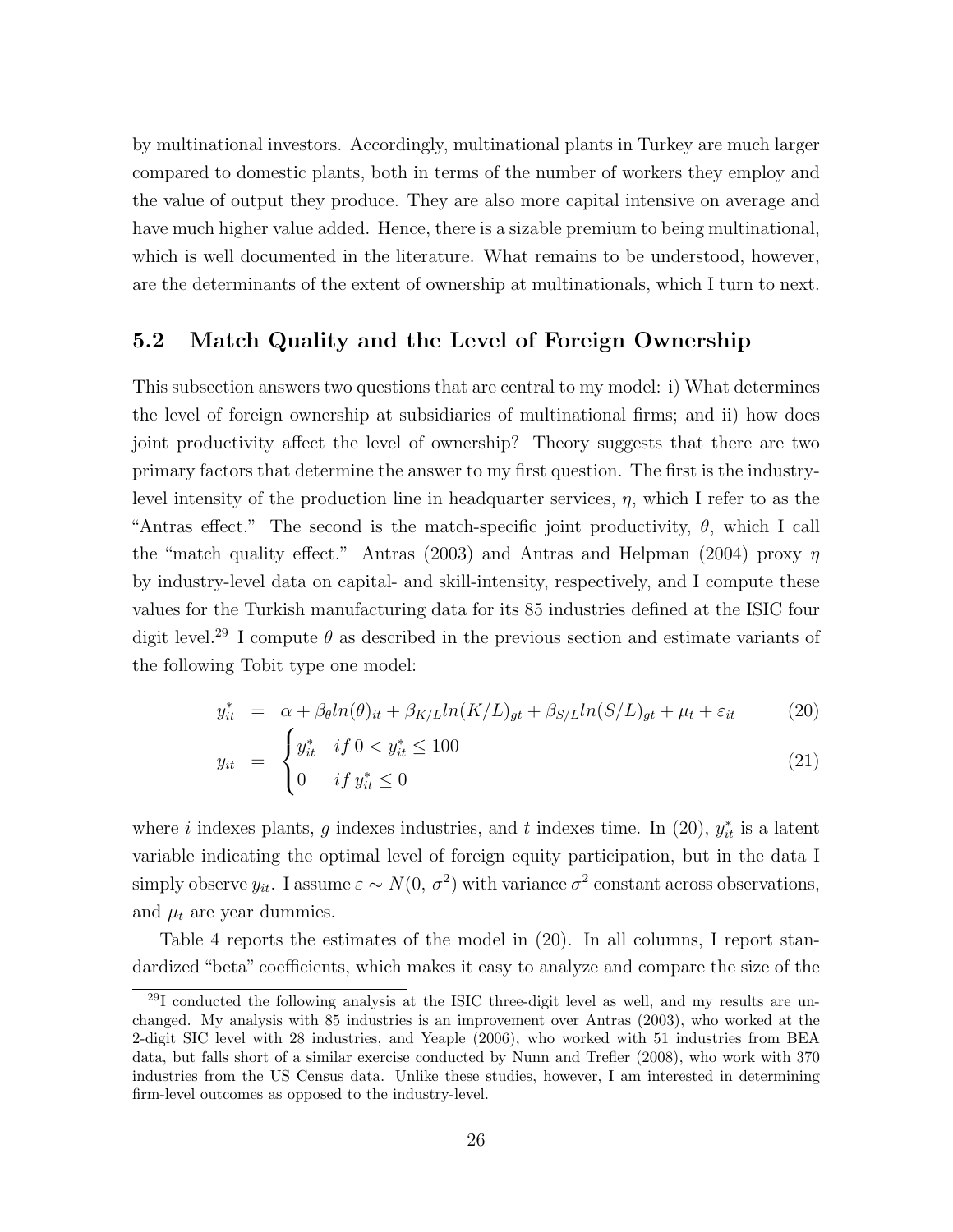coefficients. To judge the goodness of fit for the different models, I follow Wooldridge (2002) and calculate  $R^2$  as the square of the correlation coefficient between  $y_i$  and  $\hat{y}_i$ , where  $\hat{y}_i$  is the Tobit estimate of  $E(y|\mathbf{x} = \mathbf{x}_i)$  with x being the vector of explanatory variables. The results indicate that match quality is a highly significant determinant of the degree of foreign ownership. Joint productivity alone can explain more of the variation in foreign equity participation as compared to sectoral capital and skill intensity (see columns  $(1)$  and  $(2)$ ). I find that while sectoral skill intensity is a significant determinant of foreign equity participation, sectoral capital intensity is not. Comparing the sizes of the coefficients in column (3) indicates that joint productivity has a larger effect than industry-level factor intensities. Hence, the "match quality effect" outweighs the "Antras effect" in determining the degree of integration at multinational subsidiaries.

These findings are consistent with a high degree of within-industry heterogeneity in factor use. In their study of intrafirm trade using French data, Corcos et al. (2010) find factor intensity to be an important determinant of firms' sourcing decisions when measured at the firm level, but not at the industry level, which they attribute to substantial within-industry heterogeneity. In order to determine whether match quality still matters when this heterogeneity is taken into account, I estimate (20) with firmlevel capital and skill intensity. Indeed, columns (4) and (5) show that both variables are highly significant determinants of foreign equity participation. I find that match quality retains its significance with an economically large effect even after controlling for firm-level heterogeneity in factor intensities: a one standard deviation increase in joint productivity leads to a 0.223 standard deviation increase in foreign equity participation.

One of the major propositions that comes out of my model is that, conditional on acquisition taking place, the level of foreign ownership is increasing in the joint productivity of the final good producer and the manufactured input supplier; i.e.  $\partial \delta/\partial \theta > 0$ . In order to quantify the impact of joint productivity on the level of foreign ownership, I estimate the pooled Tobit model:

$$
y_{it}^* = \alpha + \beta_{\theta} \ln(\theta)_{it} + \beta_{K/L} \ln(K/L)_{it} + \beta_{S/L} \ln(S/L)_{it} + \gamma' \mathbf{X}_{it} + \varepsilon_{it}, \qquad (22)
$$

where  $y_{it}^*$  is defined by (21) and  $\mathbf{X}_{it}$  is a vector of firm-level controls.<sup>30</sup> The pooled

 $30$ My choice of controls is informed by existing studies which predict the *type* of foreign ownership at the plant level (see, for instance, Barbosa and Louri (2002)). It is important to note that there is a subtle difference between the determinants of the level of foreign ownership and the determinants of foreign acquisition per se. Most of the existing literature has focused on the latter, predicting what factors increase the likelihood of a domestic plant being taken over. The focus of the current study, however, is on the former, which will not necessarily share the factors that predict acquisition.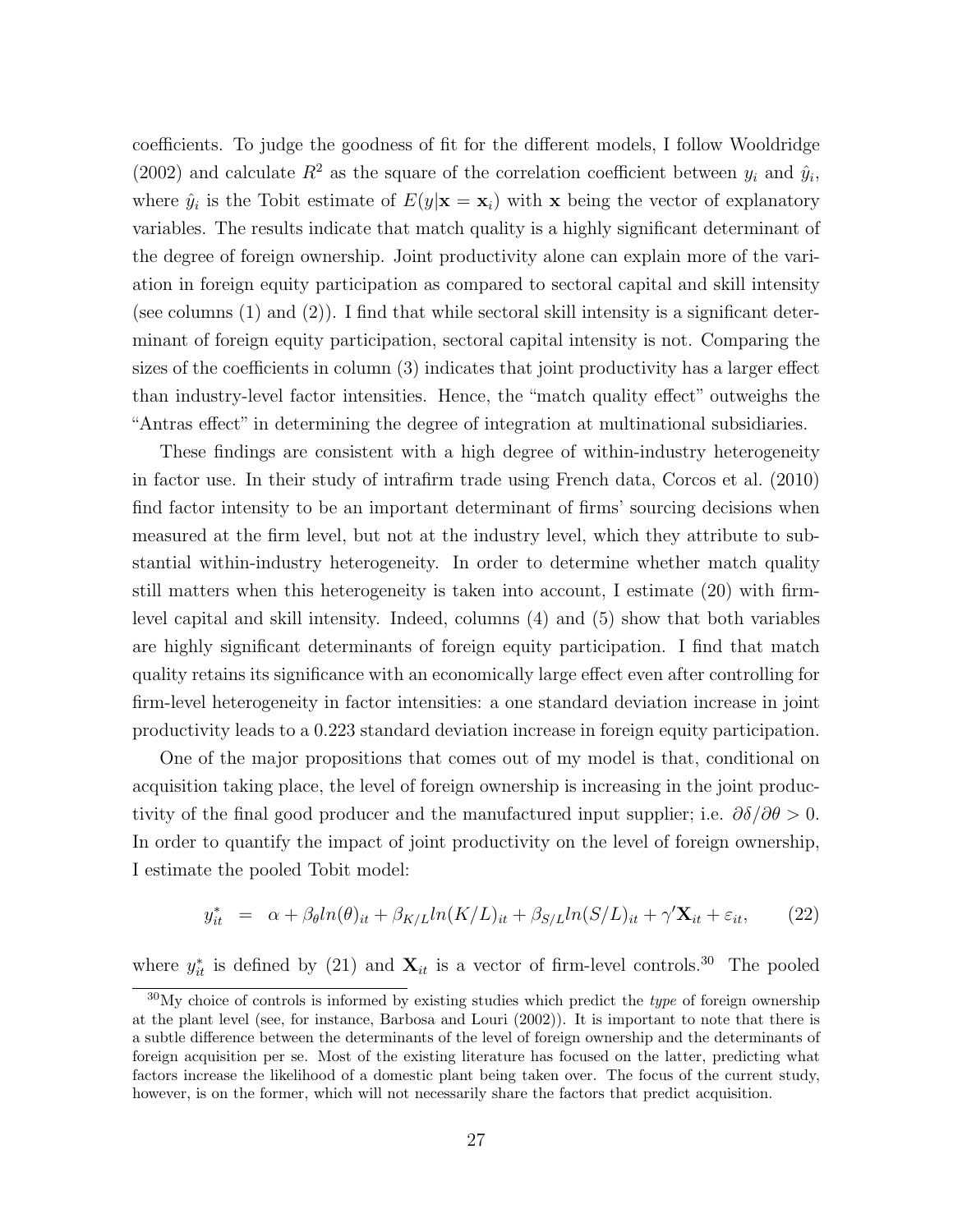Tobit model has two distinct advantages. First, it does not maintain strict exogeneity of the explanatory variables; while  $\varepsilon_{it}$  are assumed to be independent of the covariates, the relationship between the current error term and the covariates in the other time periods is unspecified. This means that we can safely estimate explanatory variables that are affected by feedback from previous periods. Second,  $\varepsilon_{it}$  are allowed to be serially dependent, so that  $y_{it}^*$  can be dependent after conditioning on the explanatory variables (Wooldridge, 2002).

Table 5 reports the estimates from the model in (22), which also control for year and sector effects.<sup>31</sup> I report marginal effects conditional on foreign acquisition; i.e.  $E(\partial y/\partial x|0 < y \le 100)$ . Column (1) indicates that a 10 percent increase in joint productivity is associated with around a 17 percent increase in foreign equity participation when I do not control for additional covariates. This is an economically significant effect and it points to substantial variation in the degree of foreign ownership simply due to "match quality." When additional covariates are included in columns (2) and (3), the estimated effect is 18 percent and 14 percent, respectively. These figures show that multinationals acquire sizable shares of equity at those of their subsidiaries that they perceive as highly productive partnerships. Controlling for unobserved plant effects in column (4) does not change the major finding of a positive relationship between joint productivity and foreign equity participation, although it returns much lower coefficients across the board.<sup>32</sup>

It is possible to have a nonzero correlation between  $ln(\theta)_{it}$  and  $\varepsilon_{it}$  in (22) if the specification does not include relevant time-varying factors correlated with TFP, or if TFP is mismeasured.<sup>33</sup> An additional concern is reverse causality, whereby the degree of foreign

 $31$ If foreign investors own larger equity fractions in sectors that are more productive than the others, then failing to control for sector effects might drive the relationship reported in Table 5. Controlling for sector effects ensures that this relationship is driven by *within-industry* variation.

 $32$ Column (4) reports estimates from a random effects Tobit model to control for unobserved individual effects since unconditional fixed effects estimates are biased as is well known. Controlling for individual effects comes at a cost, though, because the random effects Tobit estimator requires strict exogeneity conditional on the unobserved effects. This assumption is unlikely to be satisfied in the present context as theory emphasizes the link between firm-specific characteristics and firm-level outcomes.

<sup>&</sup>lt;sup>33</sup>I experimented with three additional methods to check the robustness of my results against the construction of the TFP measure. First, I used electricity use as a proxy for unobserved productivity shocks instead of raw materials in the Levinsohn-Petrin procedure. Second, I estimated equation (19) assuming there are two types of labor, skilled and unskilled, instead of one. Data on the number of non-production and production workers are used to represent skilled and unskilled labor, respectively. I estimated the production function with two types of labor first using electricity usage as a proxy, and then using raw materials. My results are robust to these alternative methods and they are available upon request.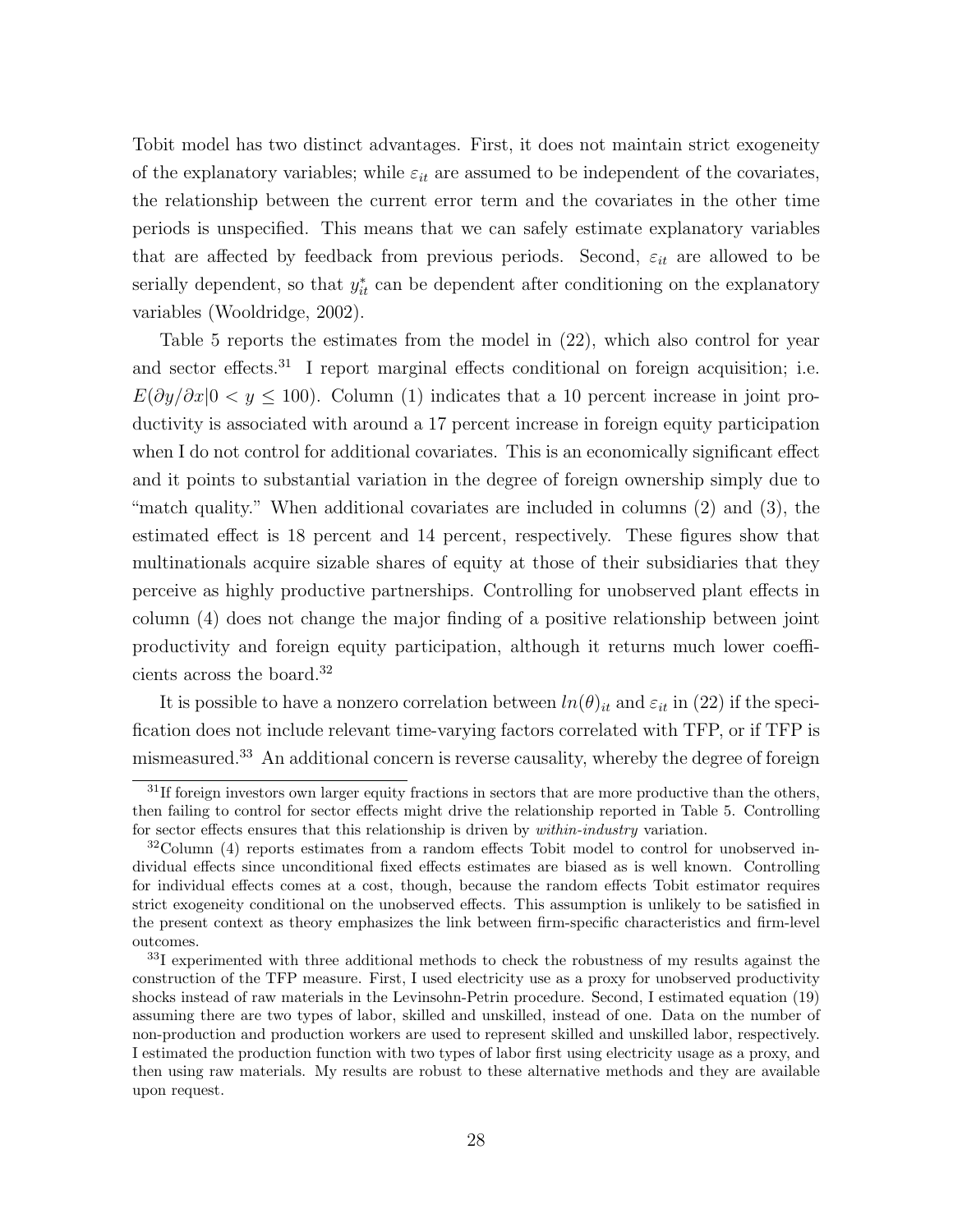ownership might impact productivity through intrafirm activities. An oft mentioned argument is that equity investment decisions precede physical investment decisions, for instance if majority foreign ownership is required to transfer technology to the affiliate (Lipsey and Sjoholm, 2006). If such physical investment affects TFP concurrently, then  $ln(\theta)$  is potentially endogenous in (22).<sup>34</sup> I therefore turn to an instrumental variables (IV) Tobit model to establish the causal link from joint productivity to the degree of foreign ownership.

I implement the IV Tobit model in a two-step procedure following Smith and Blundell (1986) and Wooldridge (2002), in which residuals from first stage estimation are included in (22) and a standard Tobit is estimated at the second step. I estimate the first stage by ordinary least squares including the (log of) price cost-margin (PCM) at the plant level, which serves as the identifying exclusion restriction. The PCM is calculated as {(value added - total wages)/gross value of production} for each plant-year observation. The PCM captures the multinational's marginal costs and price-setting behavior and thus directly reflects its market power and profitability, which cannot be accounted for by physical inputs to production. These in turn are positively associated with firm-level productivity, which renders PCM a good proxy for  $ln(\theta)$ . In the data, the simple correlation between (log) PCM and (log) TFP is 0.39. Barbosa and Louri (2002) find, using plant level data from Portugal, that PCM does not affect multinationals' ownership preferences, which provides support for the exogeneity condition of the instrument.

Estimates from the IV Tobit model are reported in columns  $(5)-(7)$  of Table  $5.^{35}$ First stage results indicate that PCM is a highly significant predictor of joint productivity; a 10 percent increase in PCM is associated with around a 5 percent increase in TFP. Accounting for endogeneity does not affect my major findings and estimates

<sup>&</sup>lt;sup>34</sup>While the differences in the level of productivity between MNEs and domestic firms are well documented, the evidence from the few studies on whether there is a causal effect of foreign ownership on productivity is inconclusive. Using data from the British and Italian manufacturing industries, respectively, Harris and Robinson (2002) and Benfratello and Sembenelli (2006) find that foreigners acquire the most productive plants (cherry-picking) and that foreign ownership has no effect on productivity. In contrast, Arnold and Javorcik (2009) find that foreign acquisitions do lead to productivity improvements in Indonesian manufacturing, and Aitken and Harrison (1999) find that foreign equity participation is positively correlated with plant productivity, as measured by (log) output, in Venezuela. In a review of the literature, Navaretti and Venables (2004) argue: "... the evidence reported up to now supports a statistical association between foreign ownership and productivity, but not a causal link."

<sup>35</sup>As a robustness check, I estimated the IV Tobit model using maximum likelihood as well. My results are unchanged using this alternative method.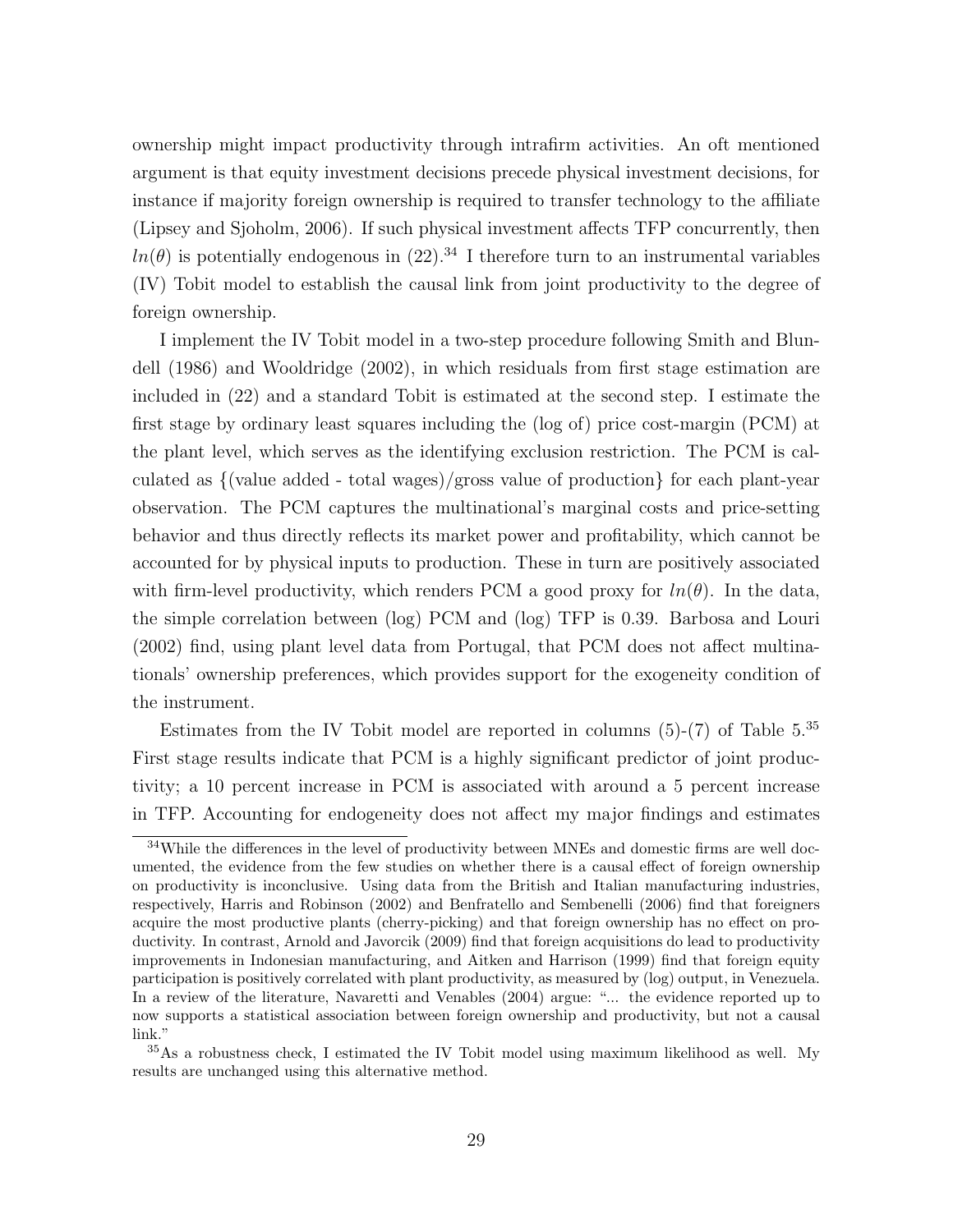at the second stage. Column (5) shows that a 10 percent increase in joint productivity leads to an 18 percent increase in foreign equity participation. Including further controls in columns (6) and (7), this estimate becomes 14 percent and 12 percent, respectively. Table 5 additionally reports the results of the Wald test of exogeneity for the two-step procedure, which indicate that endogeneity is a valid concern except for column (5). As a result, these estimates point to a robust and economically large effect of joint productivity on the degree of foreign ownership. Comparing the size of the estimates for all covariates, joint productivity is only second to plant size in determining foreign equity participation. As expected, capital and skill intensity as well as plant size unambiguously impact the degree of foreign ownership positively.

### 5.3 Match Quality and Selection

Why does the average degree of foreign ownership rise over time? In the model, multinationals enter a relationship with input suppliers if they receive a high enough productivity draw and they determine their level of equity participation depending on the noisy signal on this draw. Because they lock themselves in a long-lasting relationship upon the resolution of the uncertainty over joint productivity, multinationals choose higher shares of equity in a high productivity partnership. They are also predicted to increase their equity share if true productivity turns out to be better than what is implied by the noisy signal. If, on the other hand, they find themselves to be in a low productivity partnership after uncertainty is resolved, then they dissolve the match and engage in divestment. As low productivity matches dissolve with learning, divestment occurs at those partnerships with lower levels of foreign equity participation, thus producing the trend in Figure 3. This subsection tests whether the described selection mechanism is also at work empirically by using nonparametric and semi-parametric survival analysis.

I define divestment as constituting any reduction in foreign equity participation that exceeds 1 percentage point, including cases of plant closure by the multinational parent.<sup>36</sup> A reduction in foreign equity participation means the sale of equity shares back to the domestic supplier or a third party, which indicates that the multinational parent is unwilling to commit resources in line with its original stake as it perceives itself to be in a low productivity match. In the data, the median age (defined as the number of years that the newly established MNE has operated) of divestment is 3 years. I

<sup>&</sup>lt;sup>36</sup>The reason for choosing 1 percent for the definition is to sidestep any coding errors in the data and to capture the fact that any change in excess of 1 percent can have significant implications for the subsidiary, if for instance, the multinational parent decreases its stake from 51 percent to 49 percent.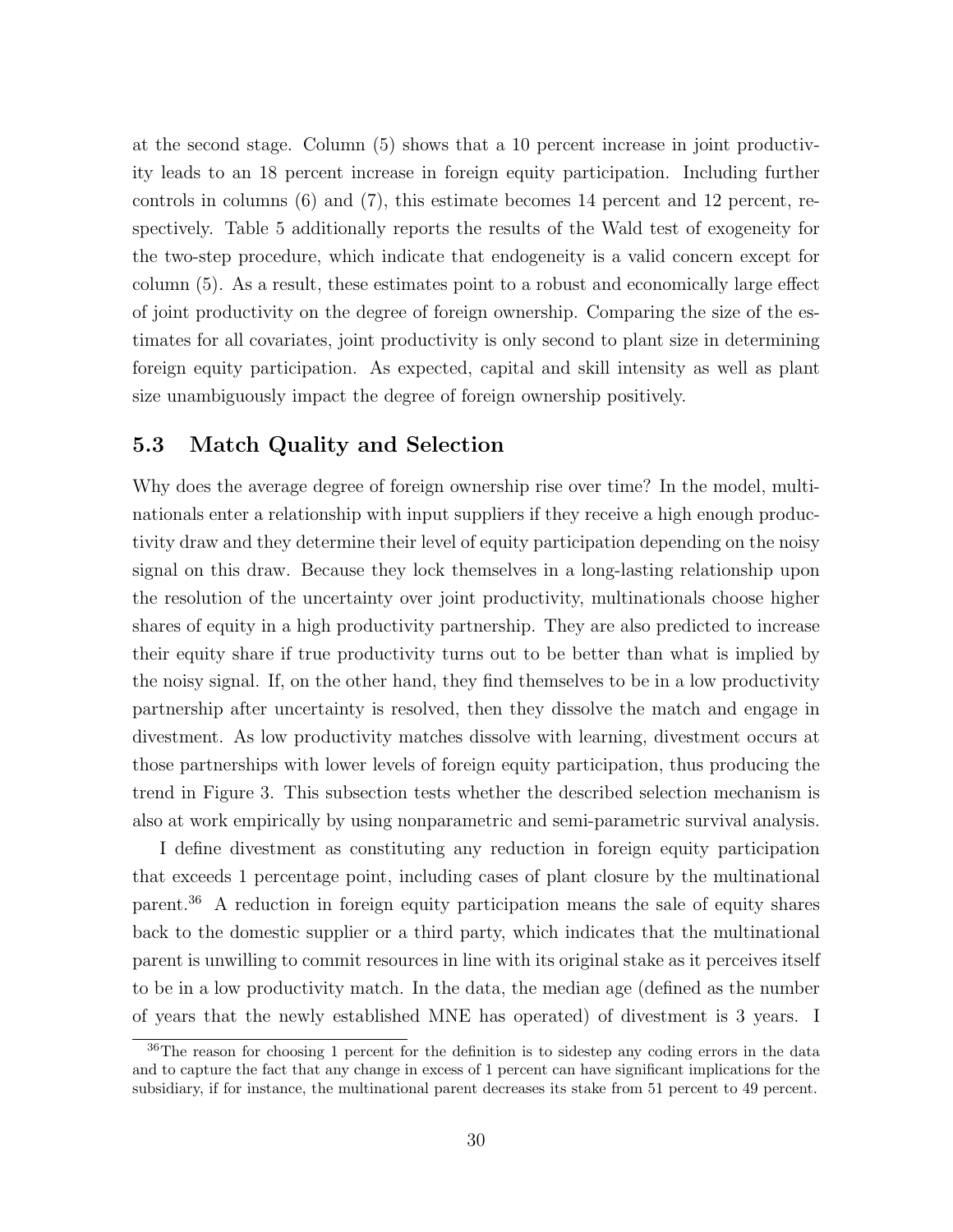start by modeling the "hazard" of divestment by a strictly empirical and nonparametric approach that leaves out covariates that could affect the hazard rate, which is the wellknown Kaplan-Meier estimator. Let  $T$  be the time until divestment occurs and  $a_m$  be the age of the MNE in year  $m = 1, ..., M$ ; e.g.  $a_1$  is the first year of production for the MNE. Then the survivor (no divestment) function at age  $a_m$  is given by:

$$
S(a_m) = P(T > a_m) = \Pi_{r=1}^m P(T > a_r | T > a_{r-1})
$$
\n(23)

Now for each  $r = 1, ..., M$ , define  $N_r$  to be the number of MNEs in the "risk set" for interval r. That is,  $N_r$  is the number of MNEs that did not engage in divestment in the time interval  $[a_{r-1}, a_r)$ , so they are subject to the hazard of divestment during this period (age). Similarly, define  $D<sub>r</sub>$  to be the number of MNEs that engaged in divestment in interval r. A consistent estimator of  $(23)$  at age  $a_m$  is then given by (Wooldridge, 2002):

$$
\hat{S}(a_m) = \Pi_{r=1}^m \left[ \left( N_r - D_r \right) / N_r \right]
$$

The Kaplan-Meier estimator imposes minimal restrictions and assumes that the probability of divestment depends only on time. In the present context, it highlights the role that learning over time plays in determining survival/divestment. Figure 6 depicts the evolution of the Kaplan-Meier estimates of divestment. I divide MNEs into four groups of 25 percentile units according to their average productivity.<sup>37</sup> The figure displays the cumulative probability of divestment by age for the MNEs ranked by their percentile of productivity. The cumulative divestment functions for the four groups diverge over time, with the MNEs in the bottom  $25^{th}$  and second  $25^{th}$  percentiles subject to higher divestment hazard throughout. MNEs in these two groups have around a one-third probability of divestment beyond age seven. A log-rank test for the equality of the divestment functions for these four groups returns a  $\chi^2$  value of 13.22 with an associated p-value of 0.004. When I control for time-invariant sector and/or year effects, the log-rank test essentially returns a p-value of 0. Coupled with Figure 6, these test statistics provide strong evidence that low productivity matches dissolve earlier than high productivity matches.

An important assumption of the Kaplan-Meier estimator is that all MNEs in the sample behave the same regardless of whether they have engaged in divestment or not. If those MNEs that experienced no divestment during the sample period behave differently from those that did, then the Kaplan-Meier estimator may return biased results.

<sup>37</sup>As a robustness check, I conducted the following nonparametric and semi-parametric analyses using the initial values of productivity at the MNEs as well. My results are unchanged with this alternative variable.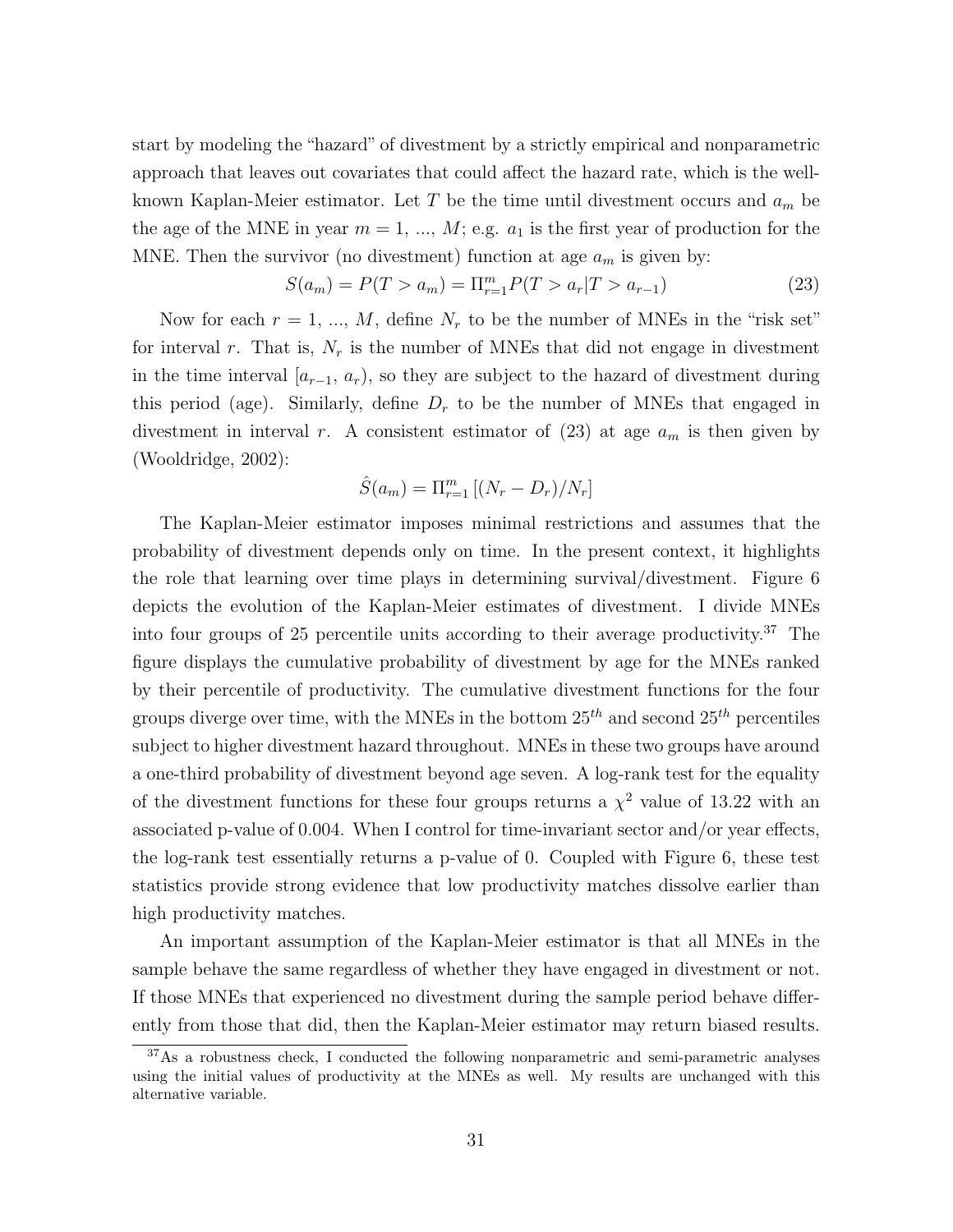Additionally, there could be other factors that influence the probability of divestment, such as plant size, which are not controlled for in the non-parametric approach. In order to address these issues, I turn to a Cox proportional hazard model. Cox (1972) suggests a semi-parametric method of analyzing the impact of covariates on the hazard rate while handling censored cases (MNEs for which no divestment took place) and individual heterogeneity. Let the hazard function be given by:

$$
\lambda(T_i) = exp(-\mathbf{x}'_i \beta) \lambda_0(T_i)
$$
\n(24)

where  $\lambda_0$  is the "baseline" hazard, which reflects individual heterogeneity, and **x** is a vector of covariates. Cox's partial likelihood estimator provides consistent estimates of β without specifying the form and the estimation of  $\lambda_0$  individually. Since interest is on how match quality impacts the probability of divestment, the Cox model provides the best tradeoff between the purely non-parametric model and the more restrictive parametric models.

Table 6 presents the estimates of the model in (24) with different sets of controls. I report hazard ratios; a ratio above 1.0 means higher odds of divestment and hazard ratios below 1.0 are associated with decreased hazard of divestment. All estimations are stratified by sector and year, which allow for equal coefficients of the covariates across these pairings, but generate baseline hazards unique to each stratum. Hence, I guard against sectoral and economy-wide shocks in a given year that may render the baseline hazards for these pairs non-proportional.<sup>38</sup>

I find strong evidence that lower levels of productivity increase the probability of a match being dissolved between the multinational parent and its supplier. Columns (1) and (2) report the estimated effect of an MNE's time-invariant average productivity on the probability of divestment.<sup>39</sup> One unit decrease in average productivity in log terms is associated with between 35 percent and 27 percent higher hazard of divestment. Considering that one standard deviation of average productivity is about 1.42 in log terms, these estimates imply economically large and significant differences between the survival prospects of MNEs that lie at the opposite ends of the productivity distribution. For instance, using the more conservative estimate from column (2), an MNE at the

<sup>&</sup>lt;sup>38</sup>This could be a concern in the Turkish data as Turkey experienced two drastic financial crises in 1994 and 2001, which were accompanied by devaluation of the Turkish Lira and the contraction of nominal GDP by almost a quarter in both years.

<sup>&</sup>lt;sup>39</sup>Using the time-invariant value of average productivity helps attenuate the yearly idiosyncratic shocks to TFP and can represent a more accurate estimate of the match-specific joint productivity that the multinational learns over time.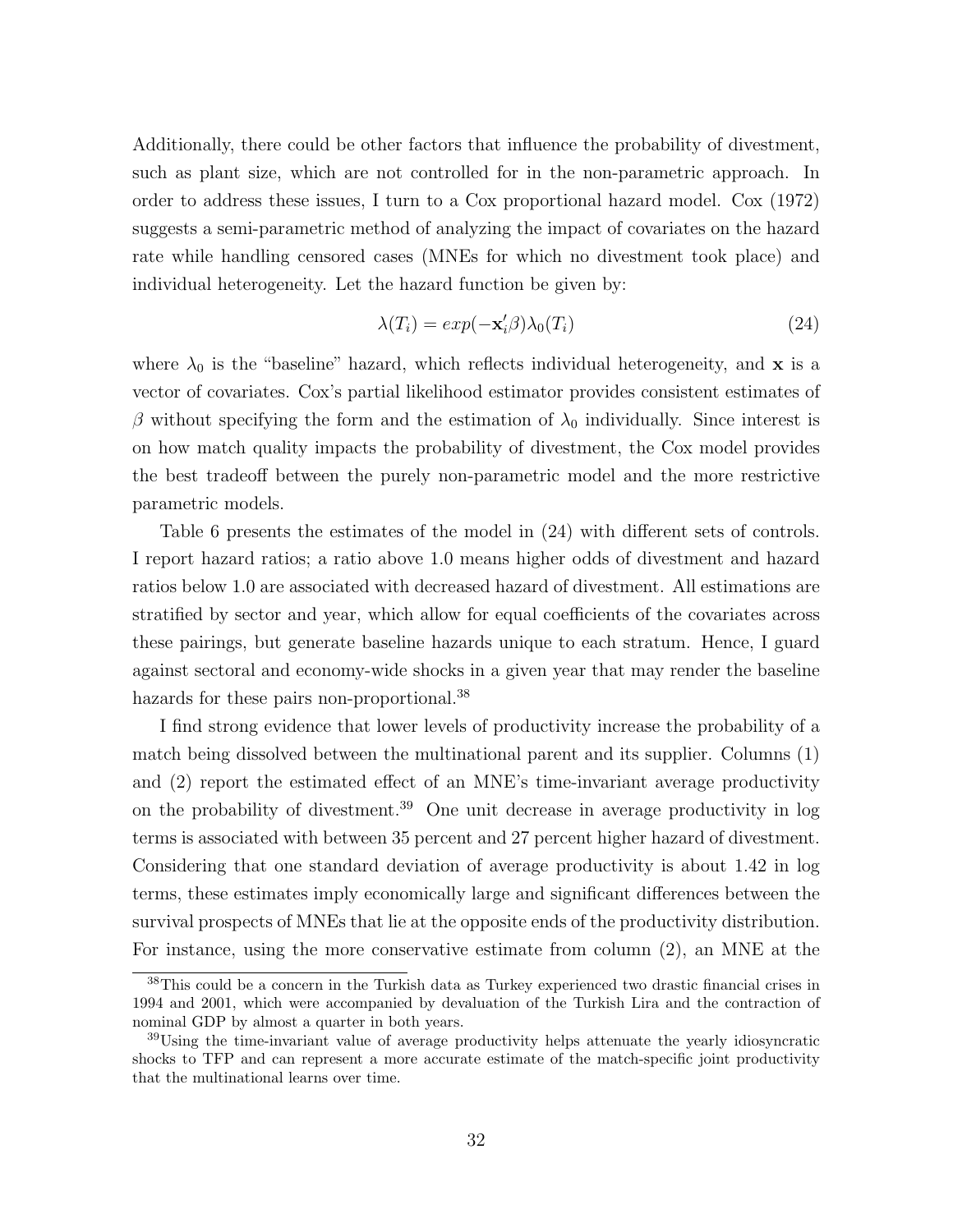$25<sup>th</sup>$  percentile  $(ln \overline{TFP}_i = -0.59)$  is predicted to have about 44 percent higher hazard of divestment compared to an MNE at the 75<sup>th</sup> percentile  $(ln \overline{TFP}_i = 1.05)$ .

In columns  $(3)-(6)$ , I check whether using a time-variant measure of joint productivity affects my results. Since the model implies that current levels of productivity affect subsequent divestment, year-to-year shocks to TFP can potentially influence the estimated hazard. While joint productivity is still highly significant, a one unit decrease is now associated with between 20 percent and 14 percent higher hazard of divestment (columns (3) and (4), respectively). Controlling for firm-level random effects in column (5) decreases this estimate to 12 percent. The random effects Cox model has the advantage of accounting for within-firm correlation in the divestment hazard. Column (6) indicates that with the addition of further controls, firm-level TFP no longer affects the hazard of divestment significantly. These results suggest that divestment at MNEs occurs primarily at the cross-section through a process of learning about fixed match quality rather than at a longitudinal level through MNEs reacting to changes in year-to-year productivity. This is supported by the likelihood ratio tests of shared frailty in columns (5) and (6), which find a significant firm-level frailty effect. Table 6 also shows that a smaller plant size and lower skill intensity at the plant level increase the probability of divestment. Perhaps surprisingly, capital intensity has no effect on the prospects of survival, except in column (6). Lastly, the proportional hazard tests provide strong support for the model specification in all columns, except for column (6).

### 6 Conclusion

Using an almost exhaustive database of Turkish manufacturing plants, I conducted a detailed examination of the degree of vertical integration among multinationals operating in Turkey and uncovered some empirical regularities that are unknown in the literature. Motivated by these and earlier findings, I developed a multi-period model of foreign direct investment under uncertainty. I showed that there exists a nondegenerate distribution of foreign ownership in integrated firms regardless of industry and that the degree of foreign ownership rises over time. The multi-period model developed in this paper is also able to explain several empirical findings in the literature and can generate "cream-skimming." An important point that emerges from the model is that the relative use of factors in production, and thus the value of intrafirm trade, are directly linked to the level of integration with the parent foreign company. This implies that technology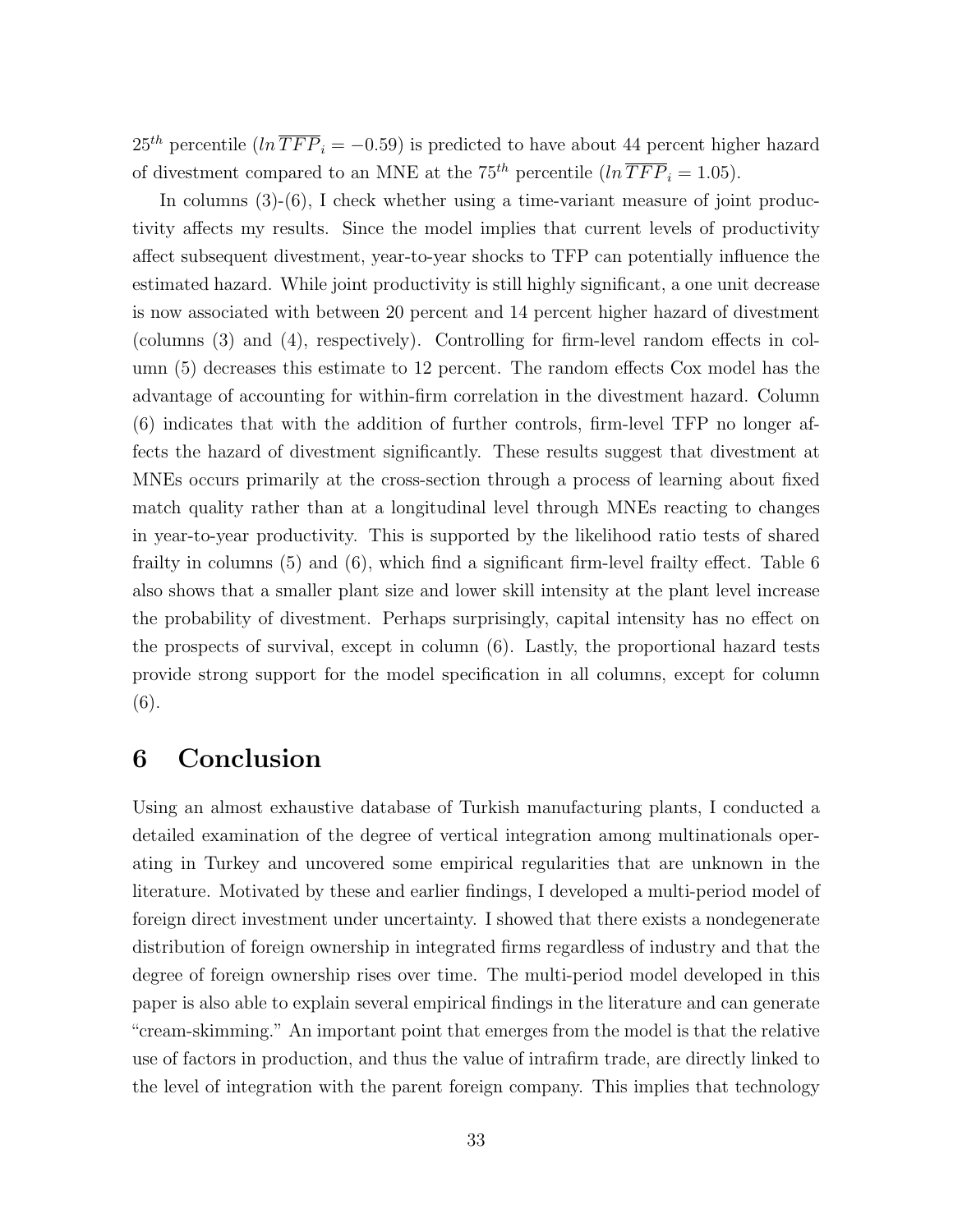transfer within integrated firms is determined by the degree of foreign ownership and it takes place only gradually via intrafirm trade conditional on survival.

My empirical analysis on the relationship between productivity and the degree of foreign ownership has revealed the importance of within-sector heterogeneity in explaining the distribution of foreign equity participation across plants. I find that a 10 percent increase in plant-level TFP is associated with between 12 and 18 percent increase in foreign equity participation. While factor shares in the production technology are also important in predicting the degree of foreign ownership, the heterogeneity in plant-level productivities can better explain the investment decisions of multinationals. I also find that MNEs with lower levels of productivity are more likely to engage in divestment. As a result, my empirical analysis lends support to the selection mechanism described in the theoretical model. Further empirical analysis of how the degree of foreign ownership impacts intrafirm trade would be most welcome.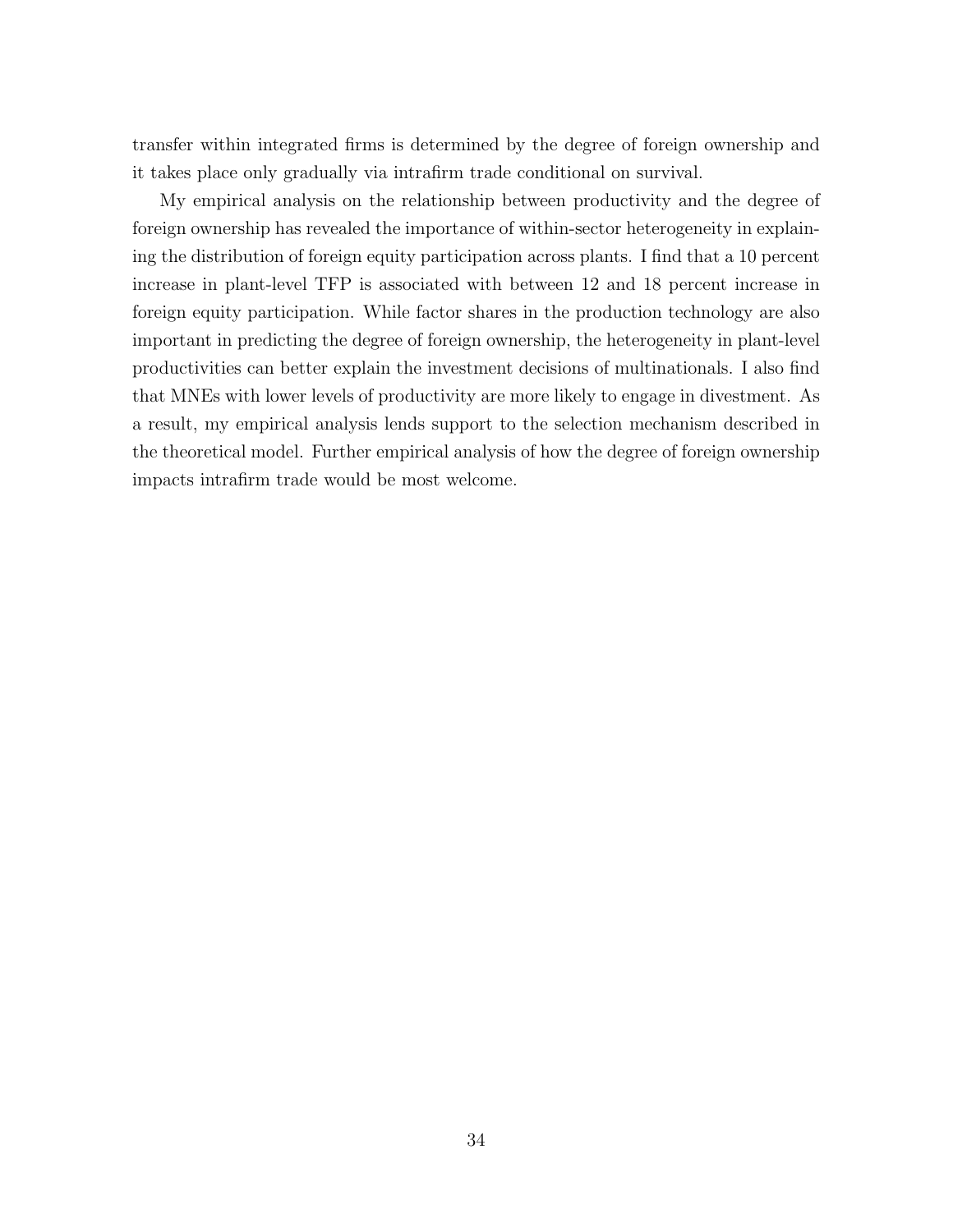## A Appendix

The Appendix contains some intermediate results and proofs of the propositions and theories that are mentioned in the body of the text.

### A.1 Proof of Proposition 1

The proof consists of two parts. In the first part of the proof, I show that there exists a solution  $\delta^* \in (0, 1)$  to the final good producer's problem. In the second part, I show that this optimal level of integration is unique. In order to simplify the analysis, I show these results for the optimal fraction of revenues that accrue to the final good producer,  $\beta_V^*$ . Recall that  $\beta_V = \delta^{\alpha}(1-\beta) + \beta$ . Since the choice of the level of integration,  $\delta$ , uniquely determines the division rule of the surplus,  $\beta_V$ , it will be sufficient to pin down an optimal  $\beta_V \in (0, 1)$ . One can then back out  $\delta^* \in (0, 1)$  from  $\delta = [(\beta_V^* - \beta)/(1 - \beta)]^{1/\alpha}$ .<sup>40</sup>

#### Existence:

I rewrite the final good producer's problem of maximizing per-period profits in terms of  $\beta_V$  (I suppress the other arguments for notational simplicity):

$$
\max_{\beta_V} \pi(\beta_V) = X^{\frac{\mu-\alpha}{1-\alpha}} \theta^{\frac{\alpha}{1-\alpha}} \psi(\beta_V) - w_N \left(\frac{\beta_V - \beta}{1-\beta}\right)^{\frac{\phi}{\alpha}} \tag{25}
$$

where

$$
\psi(\beta_V) = \alpha^{\frac{\alpha}{1-\alpha}} \left(\frac{\beta_V}{w_N}\right)^{\frac{\alpha\eta}{1-\alpha}} \left(\frac{1-\beta_V}{w_S}\right)^{\frac{\alpha(1-\eta)}{1-\alpha}} \left(1-\alpha\eta\beta_V - \alpha(1-\eta)(1-\beta_V)\right).
$$

The first order condition to this program yields:

$$
\frac{\partial \pi(\beta_V)}{\partial \beta_V} = \begin{bmatrix} \frac{\alpha^{\alpha} X^{\mu - \alpha} \theta^{\alpha}}{w_N^{\alpha \eta} w_S^{\alpha (1 - \eta)}} \end{bmatrix}^{\frac{1}{1 - \alpha}} \begin{bmatrix} \frac{\alpha \beta_V^{\frac{\alpha \eta}{1 - \alpha} - 1} (1 - \beta_V)^{\frac{\alpha (1 - \eta)}{1 - \alpha} - 1}}{(1 - \alpha)} \\ \frac{\alpha \beta_V^{\alpha \eta} w_S^{\alpha (1 - \eta)}}{(1 - \alpha)} \end{bmatrix} \times \left[ \beta_V^2 (2\eta - 1) + \beta_V (2\eta (\alpha - \alpha \eta - 1)) + \eta (1 - \alpha + \alpha \eta) \right] - \frac{\phi w_N}{\alpha (1 - \beta)} \left( \frac{\beta_V - \beta}{1 - \beta} \right)^{\frac{\phi - \alpha}{\alpha}}
$$
\n(26)

For operating profits to have at least one local maximum  $\beta_V \in (0, 1)$ , we require  $\partial \pi(\beta_V)/\partial \beta_V > 0$  as  $\beta_V \to \beta$  (this is the case when  $\delta \to 0$ ) and  $\partial \pi(\beta_V)/\partial \beta_V < 0$ as  $\beta_V \rightarrow 1$  (this is the case when  $\delta \rightarrow 1$ ). First consider the case when  $\beta_V \rightarrow 1$ . The second term in (26) is clearly negative and the first term converges to zero when  $\frac{\alpha(1-\eta)}{1-\alpha} - 1 > 0$ . If  $\frac{\alpha(1-\eta)}{1-\alpha} - 1 < 0$ , then the sign of the quadratic equation in  $\beta_V$  in the square brackets becomes important as the first term in the expression tends to infinity. However, notice that the quadratic equation goes to  $-1 + \eta(1 + \alpha - \alpha \eta)$  as  $\beta_V \to 1$ .

<sup>&</sup>lt;sup>40</sup>Notice also that the first order condition that defines the optimal level of integration,  $\partial \pi(\delta)/\partial \delta = 0$ , can be written as  $(\partial \pi(\beta_V)/\partial \beta_V)(\partial \beta_V/\partial \delta) = 0$ . The partial derivative of  $\beta_V$  with respect to  $\delta$  is always non-zero, so that  $\delta^*$  is defined by  $\partial \pi(\beta_V)/\partial \beta_V = 0$ .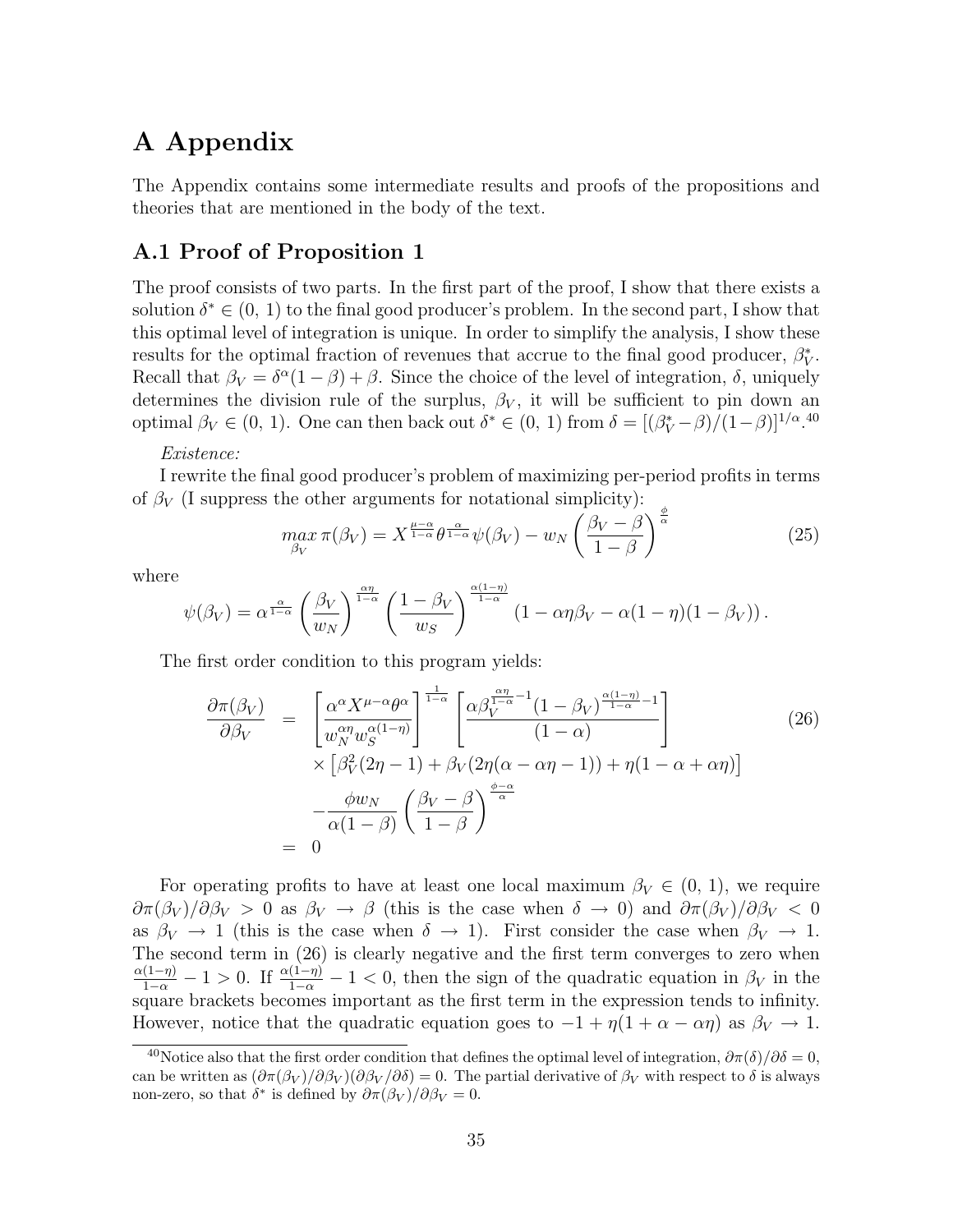Let  $g(\eta) = -1 + \eta(1 + \alpha - \alpha \eta)$ . It is easy to check that  $g(\eta)$  is increasing in  $\eta$  and  $g(0) = -1$  and  $g(1) = 0$ . Since  $\eta$  takes on values in the open interval  $(0, 1), g(\eta)$  is always negative.

Next consider  $\beta_V \rightarrow \beta$ . The second term in the first order condition vanishes since  $\phi > \alpha$ . The sign of the first order condition is then determined by the quadratic expression  $\beta^2(2\eta-1)+\beta(2\eta(\alpha-\alpha\eta-1))+\eta(1-\alpha+\alpha\eta)$ , which is required to be positive to show existence. For high enough values of  $\eta$ , this expression is positive for almost all  $\beta \in (0, 1)$ . Since I focus on high headquarter intensity industries in this paper, the existence of  $\delta^*$  follows without much restriction on  $\beta$ <sup>41</sup>. For low headquarter intensity industries, however, the model requires the bargaining power parameter  $\beta$  to be low enough for vertical integration to arise. In particular, assume  $\eta$  is less than  $\frac{1}{2}$  for low headquarter intensity industries; one can check that for  $\eta < \frac{1}{2}$ ,  $\beta$  should also be less than  $\frac{1}{2}$  for integration to arise in equilibrium. Figure A1 demonstrates the permissible set of  $\beta$ 's for two industries, one with relatively high headquarter intensity and the other with relatively low headquarter intensity.

The intuition here comes from the tradeoff faced by the final good producer between maximizing the level of profits versus maximizing its share of the revenue when it decides on the level of integration. By picking a higher degree of ownership, the final good producer grabs a bigger fraction of the revenue, but causes its manufacturing supplier to underinvest, which leads to a lower overall level of profits. As the headquarter intensity of the production line increases, the relative importance of the manufacturing supplier's input goes down. This means that the supplier's underinvestment has minimal effect on the overall level of profits when  $\eta$  is high, thereby tilting the final good producer's tradeoff in favor of a higher share of the revenue.

Notice that the final good producer always receives at least a fraction  $\beta$  of the revenue. In low  $\eta$  industries, its input is of relatively low importance, so a high bargaining power  $\beta$  already compensates it for its investment. Any additional increase in the final good producer's share of the revenue will lower overall profits. In such industries, one needs the manufacturing supplier to have the upper hand in the ex post bargaining stage, i.e.  $1 - \beta$  to be high, for vertical integration to occur. In high  $\eta$  industries, however, the relatively high importance of its input leads the final good producer to claim a larger fraction of the revenue even if it has a high bargaining power to start with. Hence, the permissible set of  $\beta$ 's enlarges with headquarter intensity.

#### Uniqueness:

I now prove that the optimal level of integration is unique. A sufficient condition for this result is that operating profits are strictly quasi-concave in  $\delta$ . To get this result, I again work with  $\beta_V$  and I show the strict concavity of the profit function in  $\delta$ . Note that  $\beta_V$  is a strictly concave function of  $\delta$ , since  $\beta_V = \delta^{\alpha}(1-\beta) + \beta$  and  $\alpha \in (0, 1)$ , and profits are strictly increasing in  $\beta_V$  by the model assumptions. Hence, one needs only to show that profits are concave in  $\beta_V$  to establish strict concavity in  $\delta^{42}$ 

<sup>&</sup>lt;sup>41</sup>Only very high values for  $\beta$  may reverse the sign of the quadratic expression in  $\beta$ .

<sup>&</sup>lt;sup>42</sup>This is relatively easy to see. Let D be a convex set and  $f: D \to \mathbb{R}$  be strictly concave. Let B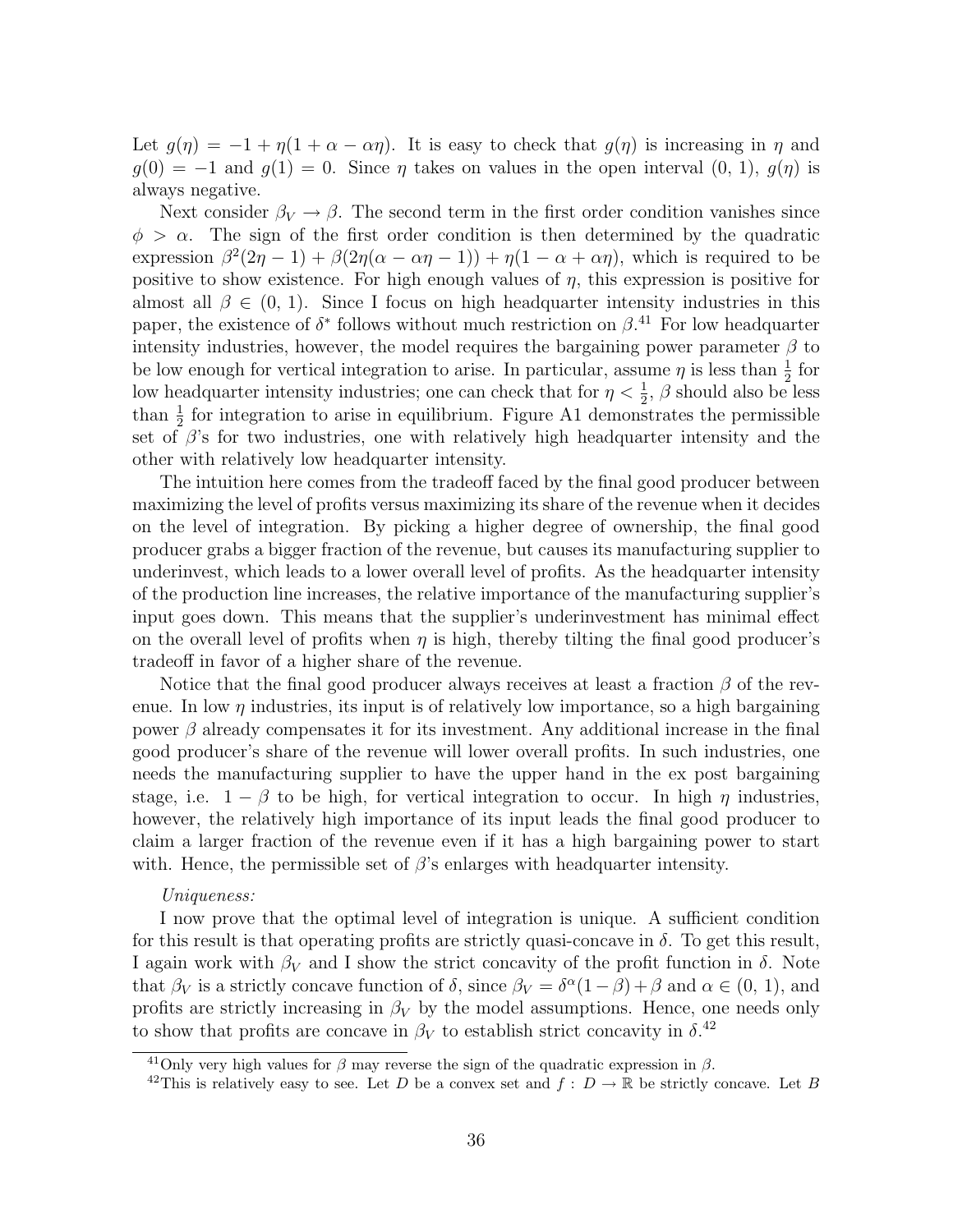Since  $\phi > \alpha$ , the costs of organizational form in (25) are convex. Subtracting a convex function from a concave function returns another concave function; I therefore check whether  $X^{\frac{\mu-\alpha}{1-\alpha}}\theta^{\frac{\alpha}{1-\alpha}}\psi(\beta_V)$  in (25) is concave in  $\beta_V$ . The second order condition to the final good producer's problem is given by:

$$
\frac{\partial^2 \pi (\beta_V)}{\partial \beta_V^2} = \frac{\alpha}{(1-\alpha)^2} \left[ \frac{X^{\mu-\alpha} \theta^{\alpha} \alpha^{\alpha}}{w_N^{\alpha} w_S^{\alpha(1-\eta)}} \right]^{\frac{1}{1-\alpha}} \left[ \beta_V^{\frac{\alpha \eta}{1-\alpha} - 2} (1 - \beta_V)^{\frac{\alpha(1-\eta)}{1-\alpha} - 2} \right] \qquad (27)
$$
  
 
$$
\times [\beta_V^3 (1 - 2\eta) \alpha + \beta_V^2 (1 + \alpha \eta - \alpha) (4\alpha \eta - 1) + \beta_V (1 + \alpha \eta - \alpha) (2 - 3\alpha - 2\alpha \eta) \eta + (1 + \alpha \eta - \alpha) (\alpha + \alpha \eta - 1) \eta] - \frac{\phi w_N (\phi - \alpha)}{\alpha^2 (1 - \beta)^2} \left( \frac{\beta_V - \beta}{1 - \beta} \right)^{\frac{\phi - \alpha}{\alpha} - 1} \qquad (28)
$$

where the first term is the second derivative of  $X^{\frac{\mu-\alpha}{1-\alpha}}\theta^{\frac{\alpha}{1-\alpha}}\psi(\beta_V)$  with respect to  $\beta_V$ .

In order for operating profits to be concave in  $\beta_V$ , it is sufficient for the value of the cubic equation in  $\beta_V$  that is expressed in the square brackets to be negative.<sup>43</sup> The sign of this expression is determined by the values of the parameters in the model. In Figure A2, I plot out the cubic equation for various values of  $\alpha$  and  $\eta$ . As can be seen from the figure, the cubic equation is everywhere less than zero whenever  $\alpha < \frac{1}{2}$ , regardless of what value  $\eta$  takes. When  $\alpha > \frac{1}{2}$ , the curvature of the cubic equation is reversed; as a result, the value of the equation becomes only slightly positive when evaluated at the extreme end values of  $\beta_V$ . This may occur, for instance, when both  $\alpha$  and  $\eta$  are sufficiently high. However, recall that  $\beta_V$  is the share of revenue that accrues to the final good producer, which has a lower bound of  $\beta$ , and  $1 - \beta_V$  is the share of revenue that accrues to the manufacturing input supplier. As a result, one can comfortably conjecture that the value of  $\beta_V$  in equilibrium will be away from the end points of 0 and 1. This establishes the concavity of the profit function in  $\beta_V$ . (Recall that  $\alpha$  governs the elasticity of substitution between any two varieties within a sector through the CES function for aggregate consumption.)

contain  $f(D)$  and  $g : B \to \mathbb{R}$  be concave and strictly increasing. Consider any  $a, b \in D$  and  $t \in [0, 1]$ . Let  $d = ta + (1 - t)b$ . The strict concavity of f means that:

$$
f(d) = f (ta + (1 - t)b) > tf(a) + (1 - t)f(b)
$$

Then  $g(f(d))$  is strictly concave since:

$$
g(f(d)) > g(t f(a) + (1-t)f(b)) \geq t g(f(a)) + (1-t)g(f(b))
$$

where the first inequality follows from q being strictly increasing and the second (weak) inequality from its concavity.

 $43$ Note that this is more restrictive than necessary. The second term in (27) is unambiguously negative since  $\phi > \alpha$ . Negativity of the first term ensures that  $\frac{\partial^2 \pi(\beta_V)}{\partial \beta_V^2} < 0$ . However, the second order condition could still be negative when the first term is positive, depending on the relative sizes of the two terms.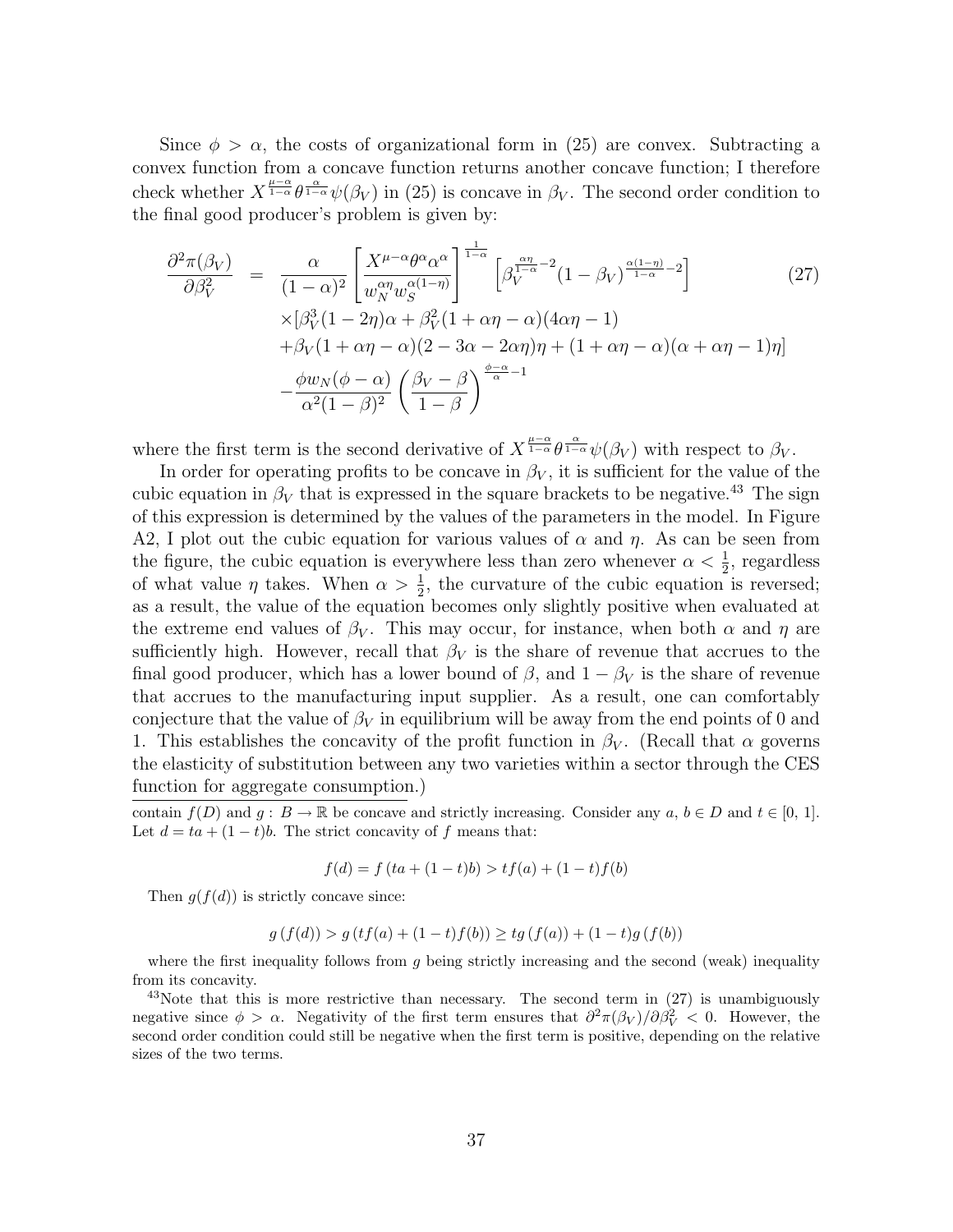#### A.2 Proof of Proposition 2

In order to show the result, I again work with  $\beta_V$  instead of working with  $\delta$  directly. Since  $\frac{\partial \delta^*}{\partial \theta} = \left(\frac{\partial \delta^*}{\partial \beta_V} \right)$  $\partial \beta_V(\delta)$  $\left(\frac{\partial \beta_V(\delta)}{\partial \theta}\right)$  and  $\beta_V$  rises monotonically in  $\delta^*$ , it is sufficient to sign the partial derivative  $\partial \beta_V(\delta)/\partial \theta$ .

The final good producer's optimal share of revenues is implicitly defined by the first order condition in (26). Define the function  $g(\beta_V, \theta) = \frac{\partial \pi(\beta_V)}{\partial \beta_V}$ . Using the implicit function theorem:

$$
\frac{\partial \beta_V}{\partial \theta} = -\frac{\partial g(\beta_V, \theta)/\partial \theta}{\partial g(\beta_V, \theta)/\partial \beta_V}
$$

Notice that  $\partial g(\beta_V, \theta)/\partial \beta_V$  is simply the second order condition given by (27). I show in the proof of Proposition 1 that (27) is negative. Now consider  $\partial g(\beta_V, \theta)/\partial \theta$ . This is given by:

$$
\frac{\partial g(\beta_V, \theta)}{\partial \theta} = \frac{\alpha}{1 - \alpha} \left[ \frac{1}{\theta} \frac{\alpha^{\alpha} X^{\mu - \alpha}}{w_N^{\alpha \eta} w_S^{\alpha (1 - \eta)}} \right]^{\frac{1}{1 - \alpha}} \left[ \frac{\alpha \beta_V^{\frac{\alpha \eta}{1 - \alpha} - 1} (1 - \beta_V)^{\frac{\alpha (1 - \eta)}{1 - \alpha} - 1}}{(1 - \alpha)} \right] \times \left[ \beta_V^2 (2\eta - 1) + \beta_V (2\eta (\alpha - \alpha \eta - 1)) + \eta (1 - \alpha + \alpha \eta) \right]
$$

Since  $\psi(\beta_V, \eta)$  is assumed to be increasing in  $\beta_V$  in high headquarter intensity industries, we have  $44$ :

$$
\frac{\partial \psi(\beta_V, \eta)}{\partial \beta_V} = \left[ \frac{\alpha^{\alpha}}{w_N^{\alpha \eta} w_S^{\alpha(1-\eta)}} \right]^{\frac{1}{1-\alpha}} \left[ \frac{\alpha \beta_V^{\frac{\alpha \eta}{1-\alpha}-1} (1-\beta_V)^{\frac{\alpha(1-\eta)}{1-\alpha}-1}}{(1-\alpha)} \right] \times \left[ \beta_V^2 (2\eta - 1) + \beta_V (2\eta(\alpha - \alpha \eta - 1)) + \eta(1-\alpha+\alpha \eta) \right] > 0
$$

It is then straightforward to see that  $\frac{\partial g(\beta_V, \theta)}{\partial \theta} > 0$ . Hence, the partial derivative  $\partial \beta_V / \partial \theta$  is positive as a result of the implicit function theorem, which establishes that  $\delta^*$  is strictly increasing in  $\theta$ .

# **A.3 Proof of**  $\pi(\underline{\theta}) > \pi(\underline{\tilde{\theta}})$

In the body of the paper, I made the assertion that the level of profits required by the final good producer to stay in the match rises from the first period to the second. I now show formally why this holds.

Using (10) and (11) in equation (15), and adding and subtracting like terms where necessary, we get:

<sup>&</sup>lt;sup>44</sup>To see this result, note that the quadratic term in  $\beta_V$  in square brackets goes to  $(\beta_V - 1)^2$  as  $\eta \rightarrow 1$ ; i.e. for high enough values of headquarter intensity, the quadratic expression is positive.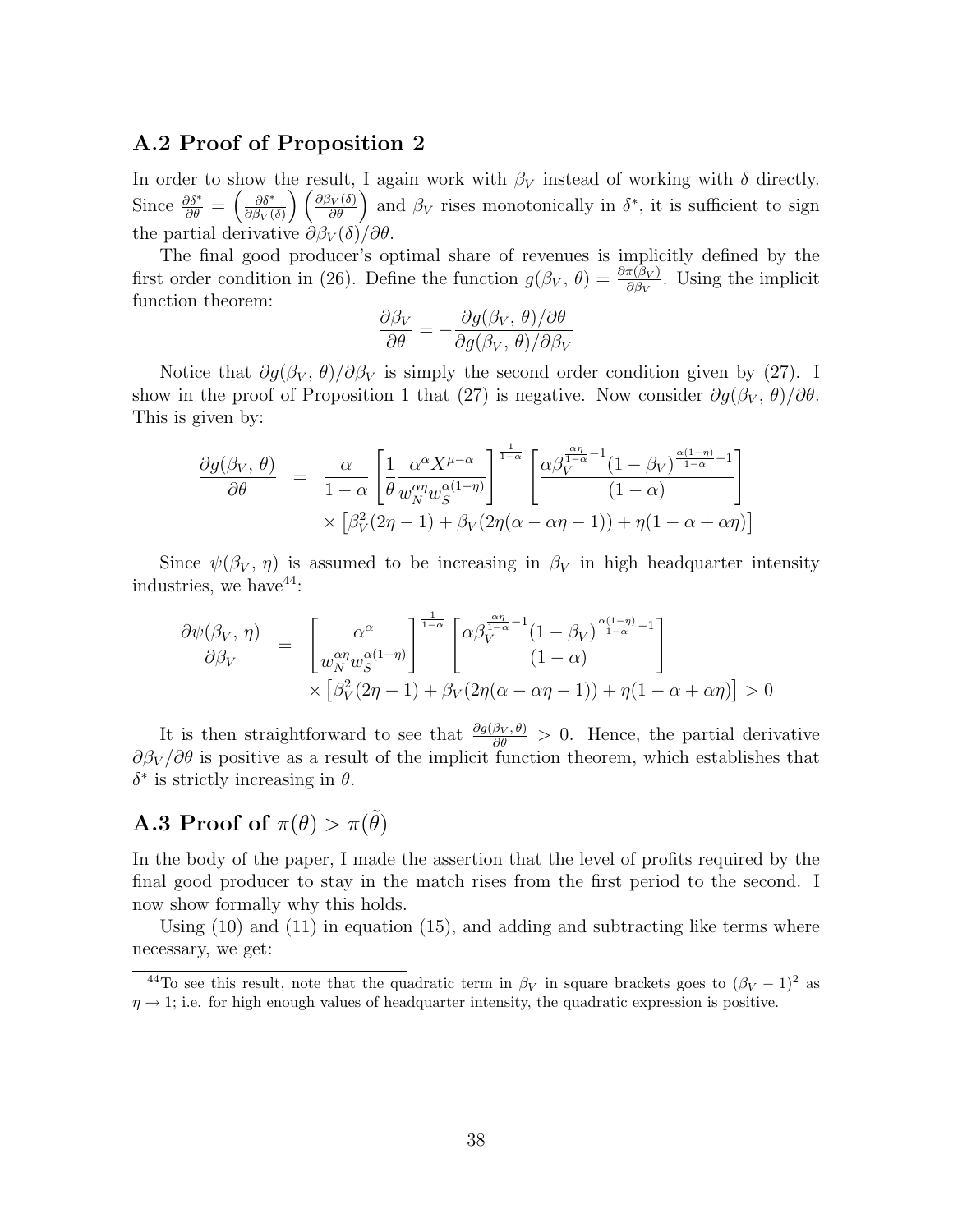$$
\frac{r+\lambda}{r+\lambda-1}\pi(\underline{\theta}) = \pi(\tilde{\theta}) + \frac{1}{r+\lambda}\int_{-\infty}^{\infty} J(\theta')dP(\theta'|\tilde{\gamma}, \tilde{b})
$$
\n
$$
\frac{r+\lambda}{r+\lambda-1}\pi(\underline{\theta}) = \pi(\tilde{\theta}) + \frac{1}{r+\lambda}\int_{-\infty}^{\theta} \frac{1}{r}QdP(\theta'|\tilde{\gamma}, \tilde{b}) + \frac{1}{r+\lambda}\int_{\underline{\theta}}^{\infty} \frac{r+\lambda}{r+\lambda+1}\pi(\theta')dP(\theta'|\tilde{\gamma}, \tilde{b})
$$
\n
$$
\frac{r+\lambda}{r+\lambda-1}\pi(\underline{\theta}) = \pi(\tilde{\theta}) + \frac{\pi(\underline{\theta})}{r+\lambda-1}\int_{-\infty}^{\underline{\theta}} dP(\theta'|\tilde{\gamma}, \tilde{b}) + \frac{1}{r+\lambda-1}\int_{\underline{\theta}}^{\infty} \pi(\theta')dP(\theta'|\tilde{\gamma}, \tilde{b})
$$
\n
$$
(r+\lambda)\pi(\underline{\theta}) = (r+\lambda-1)\pi(\tilde{\theta}) + \pi(\underline{\theta})\int_{-\infty}^{\underline{\theta}} dP(\theta'|\tilde{\gamma}, \tilde{b}) + \int_{\underline{\theta}}^{\infty} \pi(\theta')dP(\theta'|\tilde{\gamma}, \tilde{b})
$$
\n
$$
(r+\lambda-1)\left[\pi(\underline{\theta}) - \pi(\tilde{\theta})\right] = \pi(\underline{\theta})\int_{-\infty}^{\underline{\theta}} dP(\theta'|\tilde{\gamma}, \tilde{b}) + \int_{\underline{\theta}}^{\infty} \pi(\theta')dP(\theta'|\tilde{\gamma}, \tilde{b}) - \pi(\underline{\theta})
$$
\n
$$
(r+\lambda-1)\left[\pi(\underline{\theta}) - \pi(\tilde{\theta})\right] = \pi(\underline{\theta})\int_{-\infty}^{\underline{\theta}} dP(\theta'|\tilde{\gamma}, \tilde{b}) + \int_{\underline{\theta}}^{\infty} \pi(\theta')dP(\theta'|\tilde{\gamma}, \tilde{b})
$$
\n
$$
-\int_{-\infty}^{\underline{\theta}} \pi(\underline{\theta})dP(\theta'|\tilde{\gamma}, \tilde{b}) - \int_{\underline{\theta}}^{\infty} \pi(\underline{\theta})dP(\theta'|\tilde{\gamma}, \tilde{b})
$$

The last line can be easily seen as the right hand side of the equation is certainly positive due to the fact that  $\pi(.)$  is an increasing function of  $\theta$ .

#### A.4 Proof of Theorem 1

I check Blackwell's sufficient conditions to establish the existence of an appropriate operator and show its properties. Let  $T$  denote the operator which defines  $V$  as the fixed point of the equation (17), so that  $V = TV$ .

First, T transforms bounded and continuous functions into other bounded and continuous functions. Boundedness follows since the profit function in terms of the posterior expected value of productivity,  $\pi(\tilde{\theta})$ , is bounded. To see this, note that from equation (7), the profit function is bounded from below trivially by the fixed cost (when  $\theta = 0$ ). The support of  $\theta$  is  $(0, \infty)$ , but as  $\theta$  rises, Proposition 2 implies that the optimal level of integration, and thus the final good producer's share of revenue, $\beta_V$ , should also rise. From (8), one can see that this negates the initial effect on profits from the rise in θ. As  $β_V$  tends to 1, operating profits collapse to zero. Continuity follows in a more straightforward manner as the profit function is continuous in  $\hat{\theta}$ .

Second, consider  $V(\tilde{\theta}) \geq W(\tilde{\theta})$  from the set of bounded and continuous real-valued functions on  $\theta$ . Then: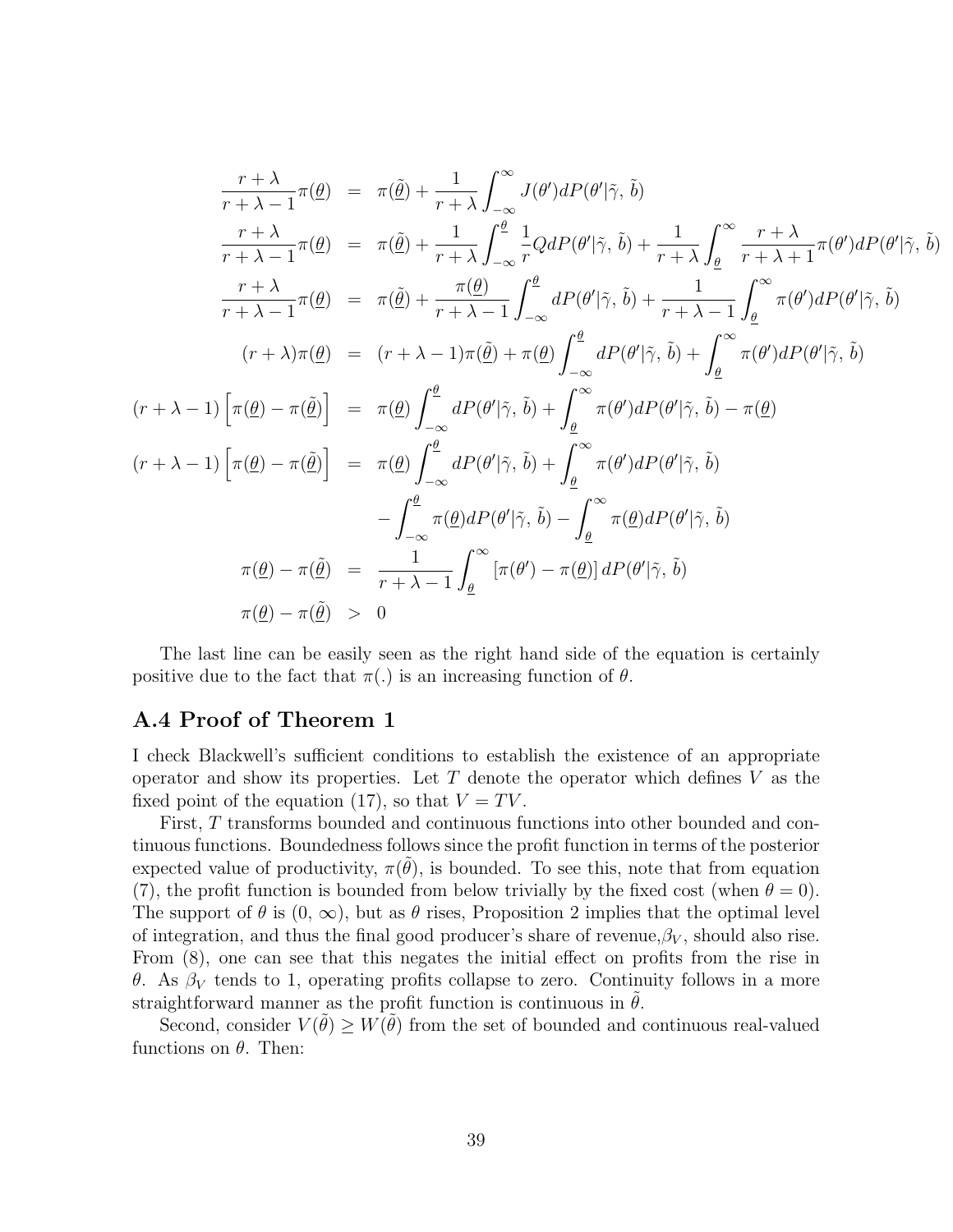$$
TV = \max \left\{ \pi(\tilde{\theta}) + \frac{1}{r + \lambda} \int \max \left[ \frac{r + \lambda}{r + \lambda - 1} \pi(\theta), \frac{1}{r} \int V(\tilde{\theta}') dG(\tilde{\theta}' | \hat{\gamma}, \hat{b}) \right] dP(\theta | \tilde{\gamma}, \tilde{b}),
$$
  
\n
$$
\frac{1}{r} \int V(\tilde{\theta}') dG(\tilde{\theta}' | \hat{\gamma}, \hat{b}) \right\}
$$
  
\n
$$
\geq \max \left\{ \pi(\tilde{\theta}) + \frac{1}{r + \lambda} \int \max \left[ \frac{r + \lambda}{r + \lambda - 1} \pi(\theta), \frac{1}{r} \int W(\tilde{\theta}') dG(\tilde{\theta}' | \hat{\gamma}, \hat{b}) \right] dP(\theta | \tilde{\gamma}, \tilde{b}),
$$
  
\n
$$
= \frac{1}{r} \int W(\tilde{\theta}') dG(\tilde{\theta}' | \hat{\gamma}, \hat{b}) \right\}
$$
  
\n
$$
= TW
$$

This establishes the monotonicity of T. For Blackwell's other sufficient condition, we have:

$$
T(V + c) = \max \left\{ \pi(\tilde{\theta}) + \frac{1}{r + \lambda} \int \max \left[ \frac{r + \lambda}{r + \lambda - 1} \pi(\theta), \frac{1}{r} \int \left\{ V(\tilde{\theta}') + c \right\} dG(\tilde{\theta}' | \hat{\gamma}, \hat{b}) \right\} dP(\theta | \tilde{\gamma}, \tilde{b}),
$$
  
\n
$$
\frac{1}{r} \int \left\{ V(\tilde{\theta}') + c \right\} dG(\tilde{\theta}' | \hat{\gamma}, \hat{b}) \right\}
$$
  
\n
$$
= \max \left\{ \pi(\tilde{\theta}) + \frac{1}{r + \lambda} \int \max \left[ \frac{r + \lambda}{r + \lambda - 1} \pi(\theta), \frac{1}{r} \int V(\tilde{\theta}') dG(\tilde{\theta}' | \hat{\gamma}, \hat{b}) + \frac{c}{r} \right\} dP(\theta | \tilde{\gamma}, \tilde{b}),
$$
  
\n
$$
\frac{1}{r} \int V(\tilde{\theta}') dG(\tilde{\theta}' | \hat{\gamma}, \hat{b}) + \frac{c}{r} \right\}
$$
  
\n
$$
= \max \left\{ \pi(\tilde{\theta}) + \frac{1}{r + \lambda} \int \max \left[ \frac{r + \lambda}{r + \lambda - 1} \pi(\theta), \frac{1}{r} \int V(\tilde{\theta}') dG(\tilde{\theta}' | \hat{\gamma}, \hat{b}) \right\} dP(\theta | \tilde{\gamma}, \tilde{b}),
$$
  
\n
$$
\frac{1}{r} \int V(\tilde{\theta}') dG(\tilde{\theta}' | \hat{\gamma}, \hat{b}) \right\} + \frac{c}{r}
$$
  
\n
$$
= TV + \frac{c}{r}
$$

Hence, T is a contraction operator with modulus  $1/r$  which gives us that the functional equation in (17) has a unique fixed point in the space of bounded and continuous functions.

### A.5 Proof of Proposition 3

Since the optimal level of integration is strictly increasing in the level of productivity due to Proposition 2, we need only to show that the average productivity in the second period is greater than in the first period. The rest of the proof closely follows Ljungqvist and Sargent (2004).

The mean values of productivity in period 1 and in period 2 are calculated using Bayes rule. The probability that a previously unmatched multinational offers a contract to its supplier in the first period is given by  $\int_{\tilde{\theta}}^{\infty} dG(\tilde{\theta}|\hat{\gamma}, \hat{b})$ . The probability that a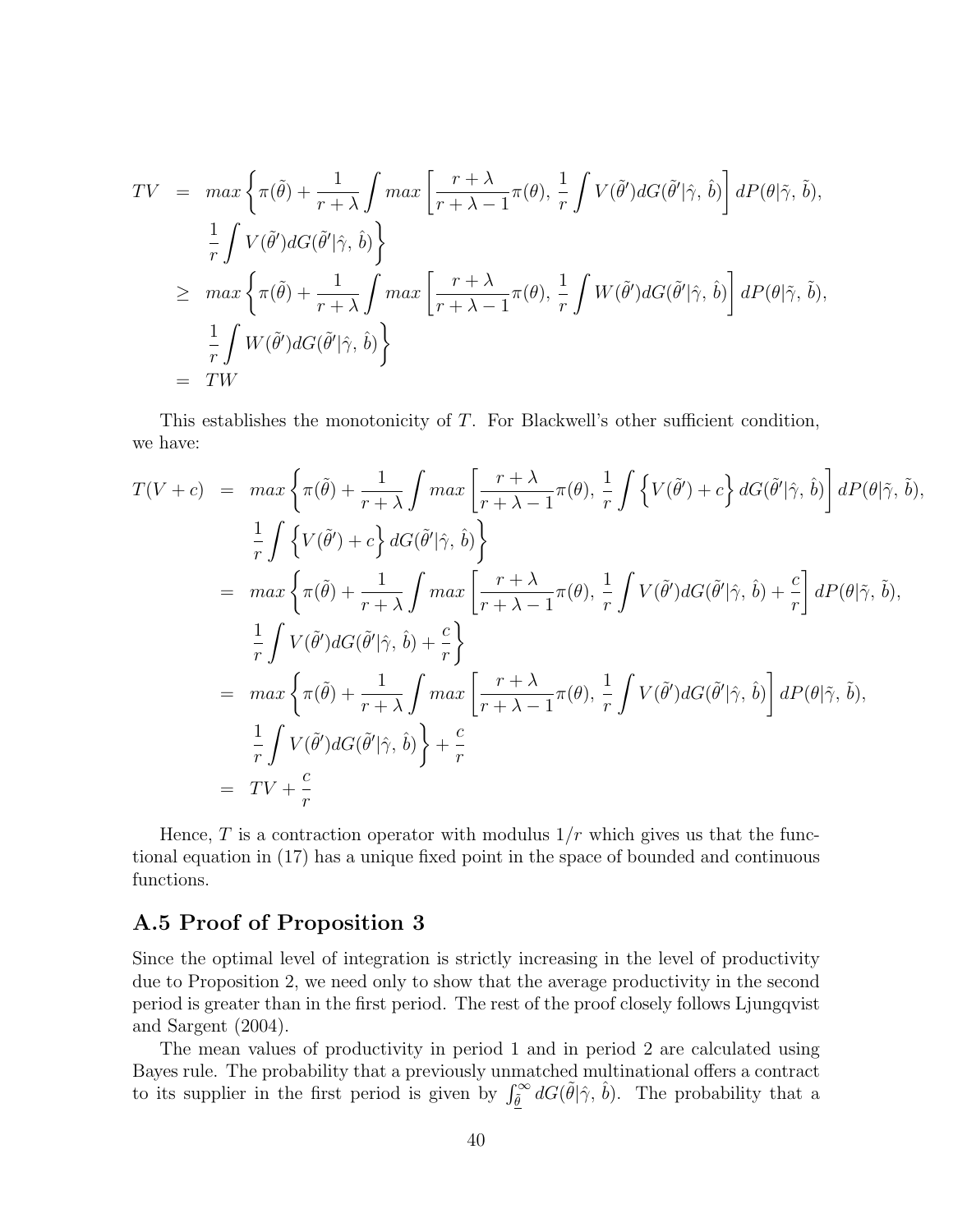previously unmatched multinational offers a contract in the first period and updates it in the second period is given by:  $\int_{\tilde{\theta}}^{\infty} \int_{\theta}^{\infty} dP(\theta | \tilde{\gamma}, \tilde{b}) dG(\tilde{\theta} | \hat{\gamma}, \hat{b})$ . Following Bayes rule, average productivity in period 1 and period 2 is respectively given by:

$$
\overline{\tilde{\theta}}_1 = \frac{\int_{\tilde{\theta}}^{\infty} \tilde{\theta} dG(\tilde{\theta}|\hat{\gamma}, \hat{b})}{\int_{\tilde{\theta}}^{\infty} G(\tilde{\theta}|\hat{\gamma}, \hat{b})}
$$

$$
\overline{\theta}_2 = \frac{\int_{\tilde{\theta}}^{\infty} \int_{\tilde{\theta}}^{\infty} \theta dP(\theta|\tilde{\gamma}, \tilde{b}) dG(\tilde{\theta}|\hat{\gamma}, \hat{b})}{\int_{\tilde{\theta}}^{\infty} \int_{\tilde{\theta}}^{\infty} dP(\theta|\tilde{\gamma}, \tilde{b}) G(\tilde{\theta}|\hat{\gamma}, \hat{b})}
$$

Using the fact that  $\tilde{\theta} = \int_b^{\infty} \theta dP(\theta | \tilde{\gamma}, \tilde{b})$ , one gets:

$$
\overline{\tilde{\theta}}_1 = \frac{\int_{\underline{\tilde{\theta}}}^{\infty} \int_{b}^{\infty} \theta dP(\theta | \tilde{\gamma}, \tilde{b}) dG(\tilde{\theta} | \hat{\gamma}, \hat{b})}{\int_{\underline{\tilde{\theta}}}^{\infty} G(\tilde{\theta} | \hat{\gamma}, \hat{b})}
$$
\n
$$
= \frac{\int_{\underline{\tilde{\theta}}}^{\infty} \int_{b}^{\underline{\theta}} \theta dP(\theta | \tilde{\gamma}, \tilde{b}) dG(\tilde{\theta} | \hat{\gamma}, \hat{b}) + \overline{\theta}_{2} \int_{\underline{\tilde{\theta}}}^{\infty} \int_{\underline{\theta}}^{\infty} dP(\theta | \tilde{\gamma}, \tilde{b}) dG(\tilde{\theta} | \hat{\gamma}, \hat{b})}{\int_{\underline{\tilde{\theta}}}^{\infty} G(\tilde{\theta} | \hat{\gamma}, \hat{b})}
$$
\n
$$
< \frac{\int_{\underline{\tilde{\theta}}}^{\infty} \left\{ \overline{\theta} P(\overline{\theta} | \tilde{\gamma}, \tilde{b}) + \overline{\theta}_{2} \left[ 1 - P(\overline{\theta} | \tilde{\gamma}, \tilde{b}) \right] \right\} dG(\tilde{\theta} | \hat{\gamma}, \hat{b})}{\int_{\underline{\tilde{\theta}}}^{\infty} G(\tilde{\theta} | \hat{\gamma}, \hat{b})}
$$
\n
$$
< \overline{\theta}_{2}
$$

Thus, average productivity rises over time which leads to a greater degree of foreign ownership at the average integrated firm.

### A.6 Proof of Proposition 4

In the text.

### A.7 Proof of Proposition 5

In the text.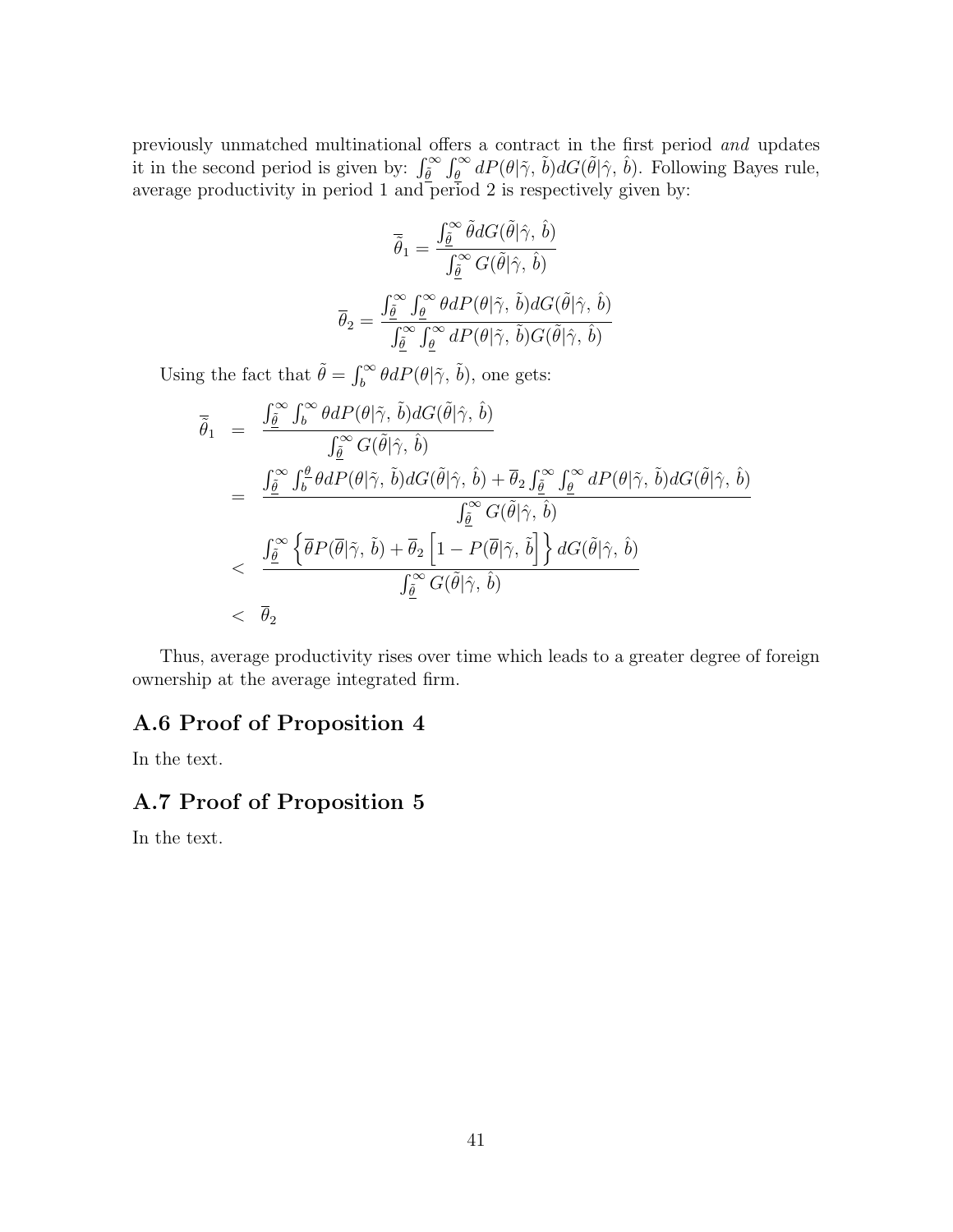## References

- Aitken, Brian J. and Ann E. Harrison, "Do Domestic Firms Benefit from Direct Foreign Investment? Evidence from Venezuela," The American Economic Review, June 1999, 89 (3), 605–618.
- Antras, Pol, "Firms, Contracts, and Trade Structure," Quarterly Journal of Economics, November 2003, 118 (4), 1375–1418.
- $\equiv$  and Elhanan Helpman, "Global Sourcing," Journal of Political Economy, 2004, 112 (3), 552–580.
- Arnold, Jens Matthias and Beata S. Javorcik, "Gifted Kids or Pushy Parents? Foreign Direct Investment and Plant Productivity in Indonesia," Journal of International Economics, 2009, 79, 42–53.
- Barbosa, Natalia and Helen Louri, "On the Determinants of Multinationals' Ownership Preferences: Evidence from Greece and Portugal," International Journal of Industrial Organization, 2002, 20, 493–515.
- Benfratello, Luigi and Alessandro Sembenelli, "Foreign Ownership and Productivity: Is the Direction of Causality So Obvious?," International Journal of Industrial Organization, 2006, 24, 733–751.
- Caves, Richard E., Multinational Enterprise and Economic Analysis, 3rd ed., Cambridge University Press, 2007.
- Chari, Anusha, Paige P. Ouimet, and Linda L. Tesar, "The Value of Control in Emerging Markets," The Review of Financial Studies, 2010, 23 (4), 1741–1770.
- Corcos, Gregory, Delphine M. Irac, Giordano Mion, and Thierry Verdier, "The Determinants of Intrafirm Trade," 2010.
- Cox, D. R., "Regression Models and Life-Tables," Journal of the Royal Statistical Society, Series B, 2 1972, 34, 187–220.
- Desai, Mihir A., C. Fritz Foley, and James R. Hines, "The costs of shared ownership: Evidence from international joint ventures," Journal of Finacial Economics, 2004, 73, 323–374.
- Djankov, Simeon and Bernard Hoekman, "Foreign Investment and Productivity Growth in Czech Enterprises," The World Bank Economic Review, January 2000, 14  $(1), 49-64.$
- Harris, Richard and Catherine Robinson, "The Effect of Foreign Acquisition on Total Factor Productivity: Plant-Level Evidence from U.K. Manufacturing, 1987 - 1992," The Review of Economics and Statistics, August 2002, 84 (3), 562–568.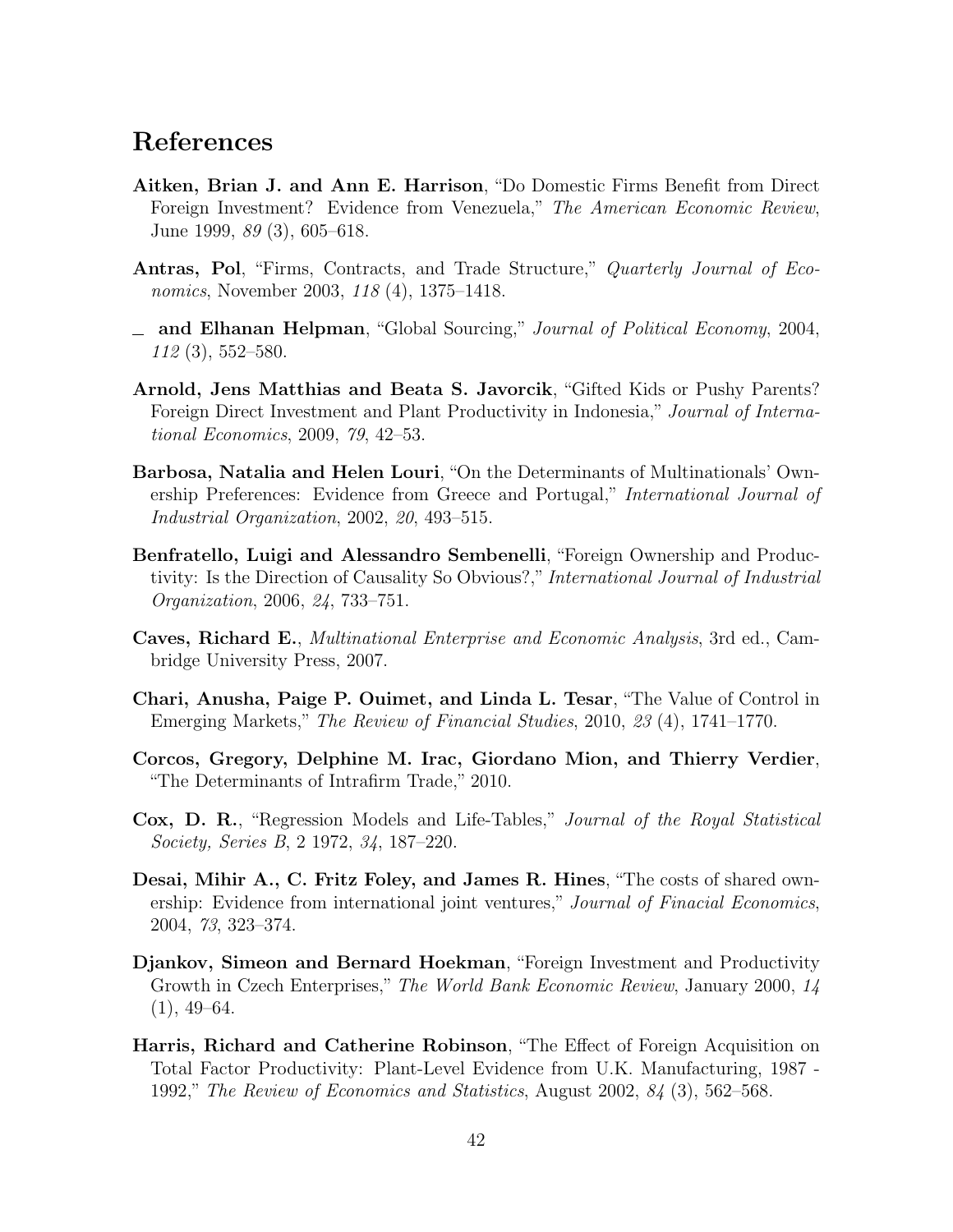- **Jovanovic, Boyan**, "Job Matching and the Theory of Turnover," *Journal of Political*  $Economy, 1979, 87(5), 972-990.$
- Leonard, Thomas and John S. J. Hsu, Bayesian Methods: An Analysis for Statisticians and Interdisciplinary Researchers, Cambridge University Press, 1999.
- Levinsohn, James and Amil Petrin, "Estimating Production Functions Using Inputs to Control for Unobservables," Review of Economic Studies, 2003, 70, 317–341.
- Lipsey, Robert E. and Fredrik Sjoholm, "Foreign Firms and Indonesian Manufacturing Wages: An Analysis with Panel Data," Economic Development and Cultural Change, October 2006, 55 (1), 201–221.
- Loungani, Prakash and Assaf Razin, "How Beneficial is Foreign Direct Investment for Developing Countries?," Finance and Development, June 2001, 38 (2).
- Navaretti, Giorgio Barba and Anthony J. Venables, Multinational Firms in the World Economy, Princeton University Press, 2004.
- Nunn, Nathan and Daniel Trefler, "The Boundaries of the Multinational Firm: An Empirical Analysis," in Elhanan Helpman, Dalia Marin, and Thierry Verdier, eds., The Organization of Firms in a Global Economy, Harvard University Press, 2008, pp. 55–83.
- Olley, G. Steven and Ariel Pakes, "The Dynamics of Productivity in the Telecommunications Equipment Industry," Econometrica, November 1996, 64 (6), 1263-1297.
- Ozler, Sule, Erol Taymaz, and Kamil Yilmaz, "History Matters for the Export Decision: Plant-Level Evidence from Turkish Manufacturing Industry," World Development, 2009, 37 (2), 479–488.
- **P**etrez-González, Francisco, "The Impact of Acquiring Control on Productivity," March 2005.
- Razin, Assaf and Efraim Sadka, Foreign Direct Investment: Analysis of Aggregate Flows, Princeton University Press, 2007.
- Smith, Richard J. and Richard W. Blundell, "An Exogeneity Test for a Simultaneous Equation Tobit Model with an Application to Labor Supply," Econometrica, May 1986, 54 (3), 679–685.
- Wooldridge, Jeffrey M., Econometric Analysis of Cross Section and Panel Data, The MIT Press, 2002.
- Yeaple, Stephen Ross, "Offshoring, Foreign Direct Investment, and the Structure of U.S. Trade," Journal of European Economic Association, April-May 2006, 4 (2-3), 602–611.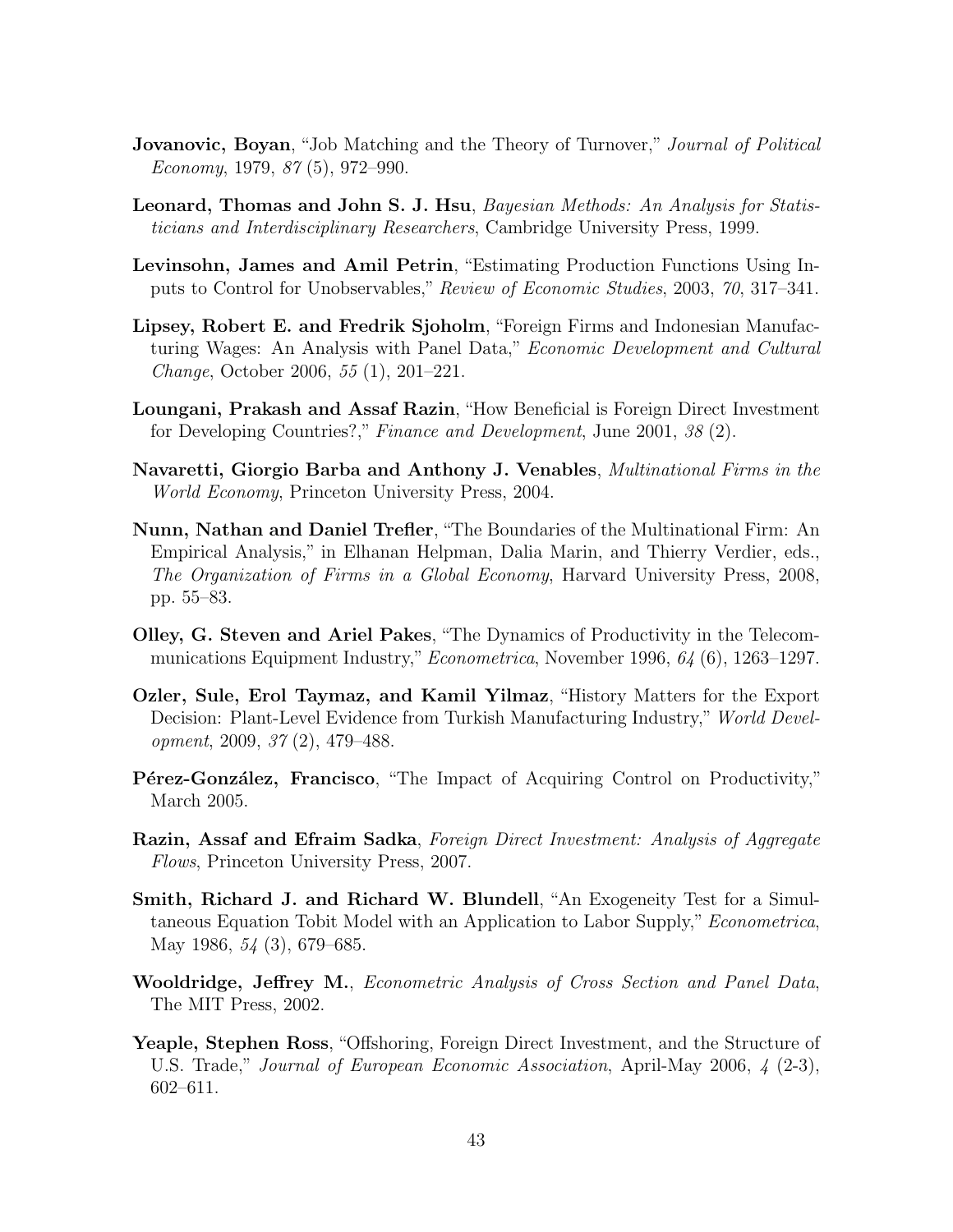| No. of MNEs         | 251                              | 264                    | $277\,$                            | 282   | 308            | 338             | 353   | 343                  | 341   |
|---------------------|----------------------------------|------------------------|------------------------------------|-------|----------------|-----------------|-------|----------------------|-------|
| Total No. of Plants | 5,682                            | 5,982                  | 6,466                              | 6,888 | 7,322          | 7,855           | 7,557 | 7,385                | 6,950 |
| MNE Presence $(\%)$ | 4.42                             | 4.41                   | 4.28                               | 4.09  | 4.21           | 4.30            | 4.67  | 4.64                 | 4.91  |
|                     |                                  |                        | (a) Multinational Presence by Year |       |                |                 |       |                      |       |
|                     |                                  |                        |                                    |       |                |                 |       |                      |       |
|                     |                                  |                        |                                    |       |                | Plant-Year Obs: |       | <b>MNE</b> Presence: |       |
| ISIC Code           |                                  | Sector                 |                                    |       | <b>MNE</b>     | Total           |       | $(\%)$               |       |
| 311                 |                                  | Food                   |                                    |       | 235            | 6,764           |       | 3.47                 |       |
| 312                 |                                  | Other Food             |                                    |       | 116            | 1,978           |       | 5.86                 |       |
| 313                 |                                  | Beverage               |                                    |       | 43             | 657             |       | 6.54                 |       |
| 314                 |                                  | Tobacco                |                                    |       | 53             | 217             |       | 24.42                |       |
| 321                 | <b>Textiles</b>                  |                        |                                    |       | 175            | 10,605          |       | 1.65                 |       |
| 322                 |                                  | Wearing Apparel        |                                    |       | 199            | 7,040           |       | 2.83                 |       |
| 323                 |                                  | Leather                |                                    |       | $\mathbf{1}$   | 787             |       | 0.13                 |       |
| 324                 |                                  | Footwear               |                                    |       | 3              | 693             |       | 0.43                 |       |
| 331                 |                                  | Wood Products          |                                    |       | 10             | 1,128           |       | 0.89                 |       |
| 332                 |                                  | Furniture              |                                    |       | $\overline{7}$ | 935             |       | 0.75                 |       |
| 341                 | Paper Products                   |                        |                                    | 36    | 1,009          | 3.57            |       |                      |       |
| 342                 | Printing and Publishing          |                        |                                    |       | 11             | 1,166           |       | $0.94\,$             |       |
| 351                 | Industrial Chemicals             |                        |                                    |       | 74             | 602             |       | 12.29                |       |
| 352                 |                                  | Other Chemicals        |                                    |       | 294            | 1,831           |       | 16.06                |       |
| 353                 | Petroleum Refineries             |                        |                                    |       | 8              | 63              |       | 12.70                |       |
| 354                 |                                  | Other Petroleum        |                                    |       | 67             | 229             |       | 29.26                |       |
| 355                 |                                  | <b>Rubber Products</b> |                                    |       | $54\,$         | 812             |       | 6.65                 |       |
| 356                 | Other Plastic Products           |                        |                                    |       | 103            | 2,564           |       | 4.02                 |       |
| 361                 | Pottery, China, Earthenware      |                        |                                    |       | 11             | 278             |       | 3.96                 |       |
| 362                 |                                  | <b>Glass Products</b>  |                                    |       | 43             | 524             |       | 8.21                 |       |
| 369                 | Non-metallic Mineral Products    |                        |                                    |       | 156            | 3,649           |       | 4.28                 |       |
| 371                 |                                  | Iron and Steel         |                                    |       | 46             | 1,697           |       | 2.71                 |       |
| 372                 | Non-ferrous Metal                |                        |                                    |       | 23             | 728             |       | 3.16                 |       |
| 381                 | Fabricated Metal Products        |                        |                                    |       | 147            | 5,032           |       | 2.92                 |       |
| 382                 | Non-electrical Machinery         |                        |                                    |       | 175            | 4,158           |       | 4.21                 |       |
| 383                 | Electrical Machinery             |                        |                                    |       | 285            | 2,809           |       | 10.15                |       |
| 384                 | <b>Transport Equipment</b>       |                        |                                    |       | 293            | 2,821           |       | 10.39                |       |
| 385                 | Scientific and Optical Equipment |                        |                                    |       | 48             | 628             |       | 7.64                 |       |

Table 1: Presence of Multinationals in Turkish Manufacturing

1993 1994 1995 1996 1997 1998 1999 2000 2001

#### (b) Multinational Presence by Sector

390 Other Manufacturing 41 683 6.00

Notes: An MNE is defined as a plant with any level of foreign ownership share. MNE presence is the ratio of the number of MNE observations to the total number of observations. Industry classification follows the International Standard Industry Classification System (ISIC) Rev.2 at the 3-digit level.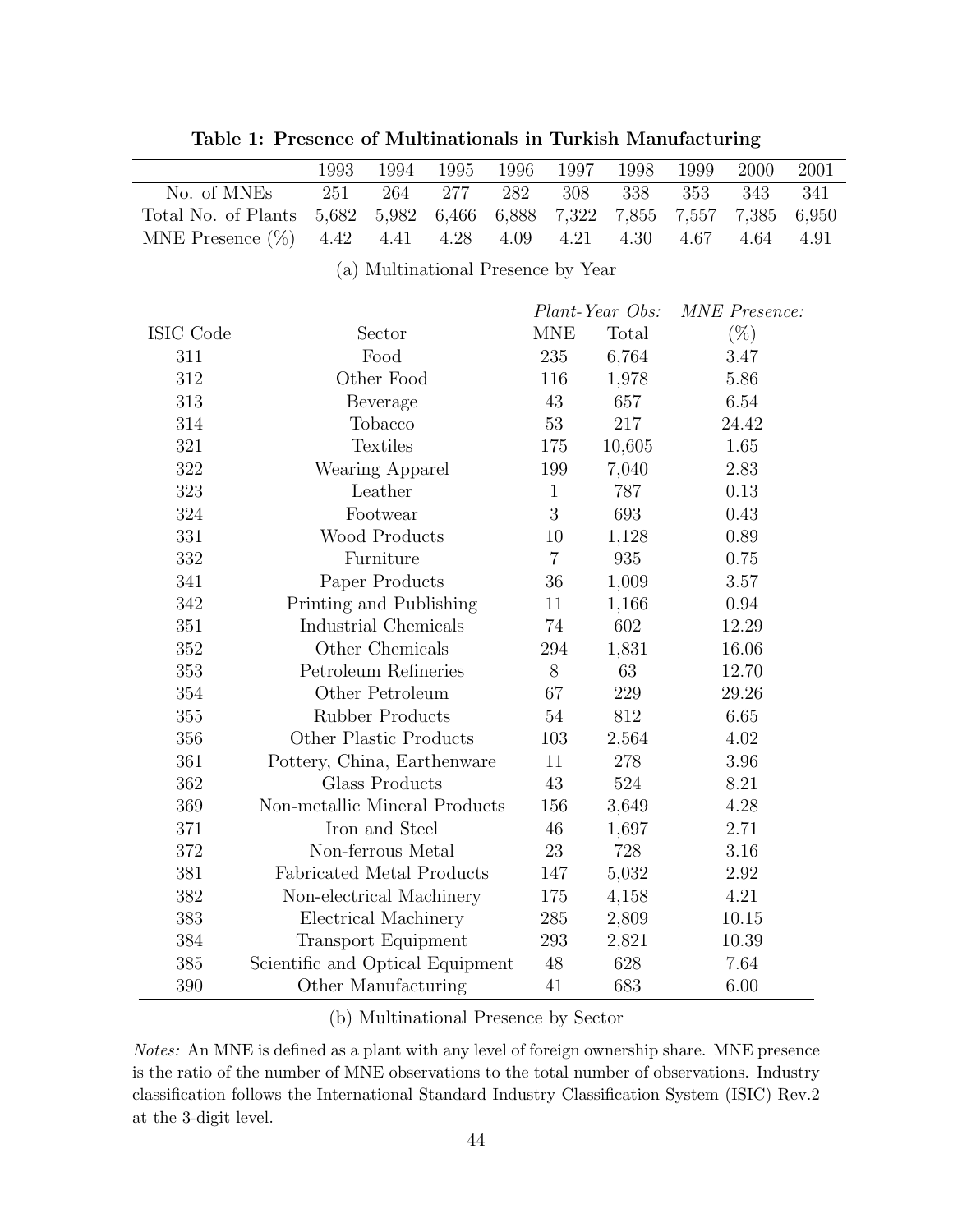|                   | Obs    | Mean     | Std Dev | Intra-sector<br>Std Dev $(\%)$ |
|-------------------|--------|----------|---------|--------------------------------|
| TFP               | 58,845 | $-0.631$ | 1.247   | 0.828                          |
| Capital Intensity | 59,137 | $-1.082$ | 1.676   | 0.973                          |
| Skill Intensity   | 54,248 | $-1.557$ | 0.954   | 0.909                          |
| Employment        | 59,127 | 4.010    | 1.119   | 0.971                          |
| Electric Use      | 59,077 | $-4.471$ | 1.326   | 0.885                          |

Table 2: Summary Statistics on Firm-Level Variables

#### (a) Intra-Sector Heterogeneity

|                   | <b>TFP</b> | Capital<br>Intensity | Skill<br>Intensity | Employment | Electric<br>Use |
|-------------------|------------|----------------------|--------------------|------------|-----------------|
| TFP               | 1.000      |                      |                    |            |                 |
| Capital Intensity | $-0.075$   | 1.000                |                    |            |                 |
| Skill Intensity   | 0.115      | 0.165                | 1.000              |            |                 |
| Employment        | 0.272      | 0.114                | 0.049              | 1.000      |                 |
| Electric Use      | 0.053      | 0.340                | 0.101              | 0.209      | 1.000           |

(b) Correlations Across Firm-Level Variables

Notes: All variables are in logs. Intra-sector Std Dev (%) refers, for each variable, to the ratio between the mean standard deviation within ISIC 3-digit sectors and the overall standard deviation. The calculation of TFP estimates are described in the text. Capital Intensity is the ratio of the stock of capital to employment in any given year. Skill Intensity is the ratio of non-production workers to production workers. Employment is the average number of workers at a plant over a given year. Electric Use is the yearly consumption of electricity per worker. Capital Intensity and Electric Use are in billions of Turkish Liras and deflated by 1990 prices.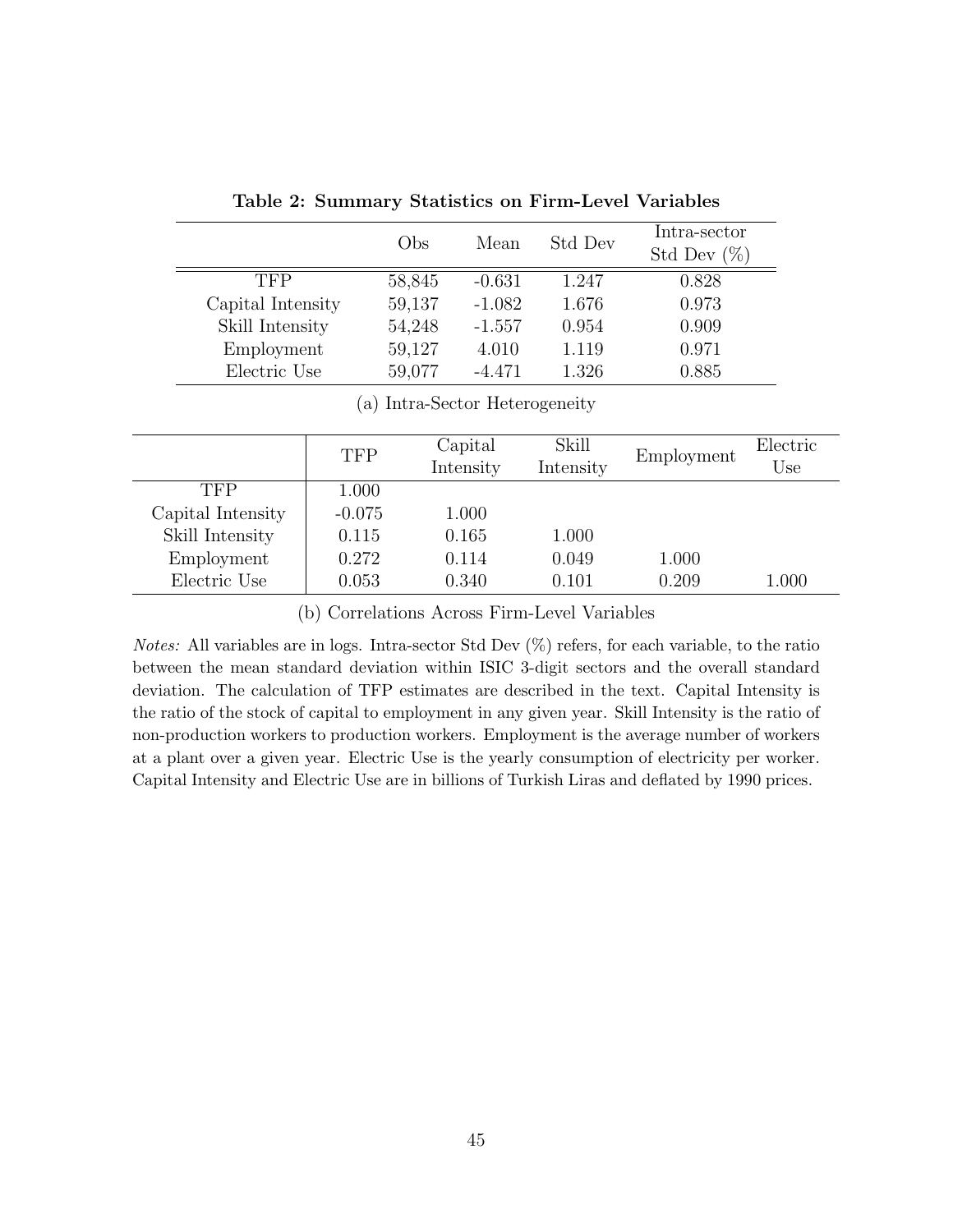| Year | <b>TFP</b>           |            |        | Value  | Capital   |
|------|----------------------|------------|--------|--------|-----------|
|      |                      | Employment | Output | Added  | Intensity |
|      | Multinational Plants |            |        |        |           |
| 1993 | 4.7                  | 419.0      | 2167.4 | 1018.1 | 2.4       |
| 1994 | 5.0                  | 380.2      | 1698.8 | 792.0  | 2.6       |
| 1995 | 4.6                  | 368.3      | 2007.2 | 896.1  | 2.5       |
| 1996 | 5.4                  | 397.8      | 2051.3 | 933.8  | 2.7       |
| 1997 | 4.1                  | 392.6      | 2175.8 | 1013.3 | 2.9       |
| 1998 | 6.0                  | 369.4      | 1944.0 | 840.9  | 2.8       |
| 1999 | 6.2                  | 352.3      | 1907.0 | 856.3  | 2.8       |
| 2000 | 5.7                  | 371.5      | 2269.9 | 927.4  | 2.9       |
| 2001 | 5.9                  | 378.8      | 2207.1 | 948.1  | 3.1       |
|      | Domestic Plants      |            |        |        |           |
| 1993 | 1.4                  | 126.2      | 299.2  | 127.3  | 1.7       |
| 1994 | 1.3                  | 117.2      | 272.0  | 112.3  | 1.7       |
| 1995 | 1.2                  | 114.8      | 283.7  | 110.1  | 1.6       |
| 1996 | 1.2                  | 116.3      | 270.9  | 101.4  | 1.7       |
| 1997 | 1.2                  | 118.0      | 294.2  | 113.6  | 1.5       |
| 1998 | 1.2                  | 115.4      | 282.0  | 110.0  | 1.6       |
| 1999 | 1.4                  | 112.4      | 282.2  | 109.4  | 1.8       |
| 2000 | 1.4                  | 114.7      | 298.4  | 106.0  | 1.5       |
| 2001 | 1.4                  | 113.7      | 301.3  | 109.4  | 1.5       |

Table 3: Summary Statistics (Means) by Year and Ownership

Notes: An MNE is defined as a plant with any level of foreign ownership share. Employment is the average number of workers at a plant over a given year. Output and Value Added are defined as in the text and in Data Appendix. Capital Intensity is the ratio of the stock of capital to employment in any given year. Output, Value Added, and Capital Intensity are in billions of Turkish Liras and deflated by 1990 prices. The calculation of TFP estimates are described in the text.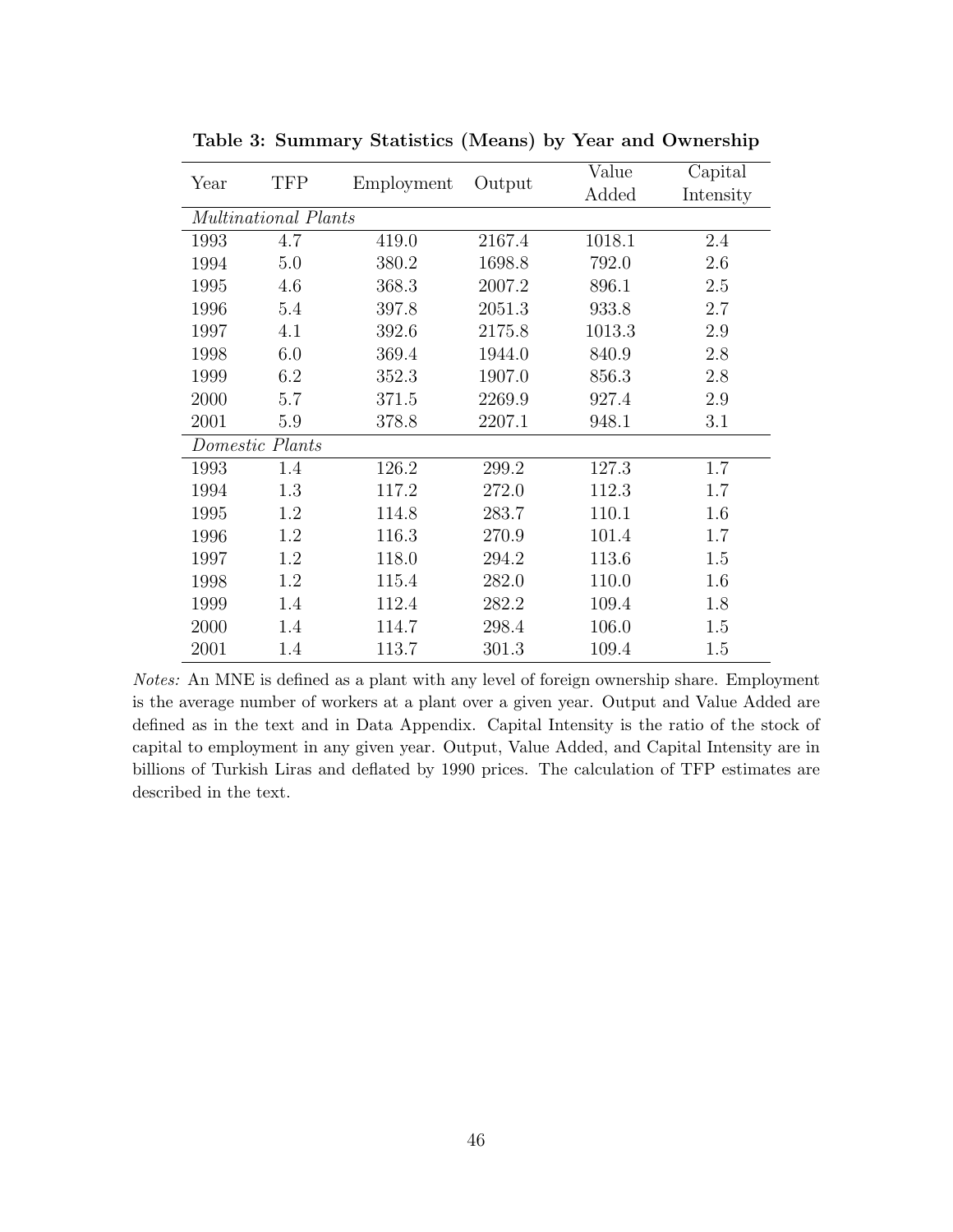|                                                                 | $\left( 1\right)$ | $\left( 2\right)$ | $\left( 3\right)$ | $\left(4\right)$ | (5)        |
|-----------------------------------------------------------------|-------------------|-------------------|-------------------|------------------|------------|
| Dependent Variable: Foreign Equity Participation, $y_{i,t}$ (%) |                   |                   |                   |                  |            |
|                                                                 |                   |                   |                   |                  |            |
| Joint Productivity,                                             | $0.266***$        |                   | $0.248***$        |                  | $0.223***$ |
| $ln TFP_{i.t}$                                                  | (0.113)           |                   | (0.110)           |                  | (0.109)    |
| Sector-Level Capital Intensity,                                 |                   | 0.009             | 0.013             |                  |            |
| $ln (K/L)_{q,t}$                                                |                   | (0.257)           | (0.149)           |                  |            |
| Sector-Level Skill Intensity,                                   |                   | $0.224***$        | $0.187***$        |                  |            |
| $ln (S/L)_{q,t}$                                                |                   | (0.357)           | (0.202)           |                  |            |
| Firm-Level Capital Intensity,                                   |                   |                   |                   | $0.249***$       | $0.257***$ |
| $ln (K/L)_{i,t}$                                                |                   |                   |                   | (0.080)          | (0.083)    |
| Firm-Level Skill Intensity,                                     |                   |                   |                   | $0.270***$       | $0.232***$ |
| $ln (S/L)_{i,t}$                                                |                   |                   |                   | (0.124)          | (0.128)    |
| Year Effects                                                    | Yes               | Yes               | Yes               | Yes              | Yes        |
| $-\ln L$                                                        | 20,178            | 20,660            | 19,895            | 19,702           | 19,016     |
| $\hat{\sigma}$                                                  | 157.316           | 159.725           | 153.120           | 148.876          | 143.284    |
| $R^2$                                                           | 0.031             | 0.019             | 0.033             | 0.053            | 0.079      |
| Observations                                                    | 58,845            | 59,137            | 58,845            | 54,248           | 53,966     |

Table 4: The Determinants of the Level of Foreign Ownership, Sector- and Firm-Level Factors

Notes: This table reports estimates of (20). Standardized "beta" coefficients are reported; robust standard errors for the marginal effects after Tobit are given in parentheses and clustered at the sector level in column  $(2)$  and at the firm level in the remaining columns; \*, \*\*, \*\*\* indicate significance at the 10%, 5%, and 1% level, respectively. Sector- and Firm-Level Capital and Skill Intensity measures are defined at the ISIC 4-digit level. Variable definitions and the calculation of  $R^2$  are described in the text.  $-\ln L$  is the negative of the log pseudolikelihood and  $\hat{\sigma}$  is the estimated standard error of the fitted model.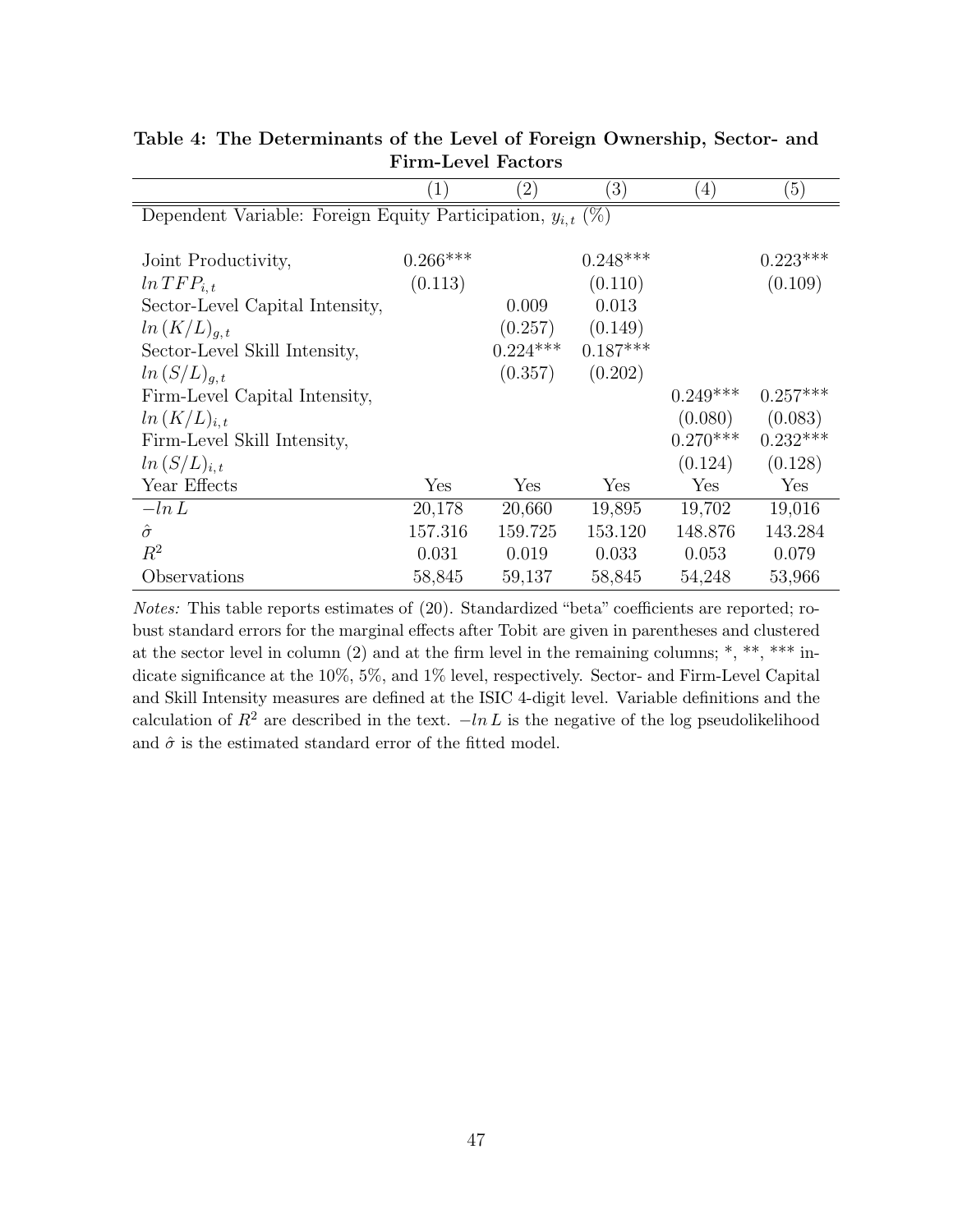|                                                                                                                                                                                                                                                                                                                                                                                                                                                                                                                                                                                                                                                                                                                                                                                                                                                                                                                                                                                                                                                                                                                |                   | Tobit             |        |        |                  | IV Tobit |                 |
|----------------------------------------------------------------------------------------------------------------------------------------------------------------------------------------------------------------------------------------------------------------------------------------------------------------------------------------------------------------------------------------------------------------------------------------------------------------------------------------------------------------------------------------------------------------------------------------------------------------------------------------------------------------------------------------------------------------------------------------------------------------------------------------------------------------------------------------------------------------------------------------------------------------------------------------------------------------------------------------------------------------------------------------------------------------------------------------------------------------|-------------------|-------------------|--------|--------|------------------|----------|-----------------|
|                                                                                                                                                                                                                                                                                                                                                                                                                                                                                                                                                                                                                                                                                                                                                                                                                                                                                                                                                                                                                                                                                                                | $\left( 1\right)$ | $\left( 2\right)$ | (3)    | (4)    | $\overline{(5)}$ | (6)      | (7)             |
| RE Tobit<br>Dependent Variable: Foreign Equity Participation, $y_{i,t}$ (%)<br>$1.669***$<br>$1.809***$<br>$1.370***$<br>$0.158***$<br>$1.809***$<br>$1.384***$<br><i>ln</i> Joint Productivity<br>(0.123)<br>(0.135)<br>(0.129)<br>(0.044)<br>(0.219)<br>(0.218)<br>$1.023***$<br>$0.937***$<br>$0.511^{***}\,$<br>$1.038***$<br><i>ln</i> Capital Intensity<br>(0.046)<br>(0.099)<br>(0.092)<br>(0.097)<br>$1.085***$<br>$0.457***$<br>$1.146***$<br>$1.144***$<br>$ln$ Skill Intensity<br>(0.130)<br>(0.058)<br>(0.141)<br>(0.132)<br>$1.469***$<br>$0.973***$<br><i>ln</i> Plant Size<br>(0.060)<br>(0.119)<br>$-0.126$<br>0.027<br>$ln$ Electric Use<br>(0.113)<br>(0.043)<br>Model Effects<br>Yes<br>Yes<br>Yes<br>Yes<br>Yes<br>Yes<br>19,364<br>$-\ln L$<br>18,438<br>17,994<br>13,060<br>14,925<br>14,199<br>$\hat{\sigma}$<br>146.159<br>135.031<br>129.700<br>144.419<br>132.426<br>0.652<br>0.001<br>Wald Test (p-value)<br>First Stage<br>Dependent Variable: <i>In</i> Joint Productivity<br>$0.518***$<br>$0.532***$<br>$ln$ Price-Cost Margin<br>(0.004)<br>(0.004)<br>$R^2$<br>0.538<br>0.590 |                   |                   |        |        |                  |          |                 |
|                                                                                                                                                                                                                                                                                                                                                                                                                                                                                                                                                                                                                                                                                                                                                                                                                                                                                                                                                                                                                                                                                                                |                   |                   |        |        |                  |          |                 |
|                                                                                                                                                                                                                                                                                                                                                                                                                                                                                                                                                                                                                                                                                                                                                                                                                                                                                                                                                                                                                                                                                                                |                   |                   |        |        |                  |          | $1.180***$      |
|                                                                                                                                                                                                                                                                                                                                                                                                                                                                                                                                                                                                                                                                                                                                                                                                                                                                                                                                                                                                                                                                                                                |                   |                   |        |        |                  |          | (0.235)         |
|                                                                                                                                                                                                                                                                                                                                                                                                                                                                                                                                                                                                                                                                                                                                                                                                                                                                                                                                                                                                                                                                                                                |                   |                   |        |        |                  |          | $0.922***$      |
|                                                                                                                                                                                                                                                                                                                                                                                                                                                                                                                                                                                                                                                                                                                                                                                                                                                                                                                                                                                                                                                                                                                |                   |                   |        |        |                  |          | (0.107)         |
|                                                                                                                                                                                                                                                                                                                                                                                                                                                                                                                                                                                                                                                                                                                                                                                                                                                                                                                                                                                                                                                                                                                |                   |                   |        |        |                  |          | $1.165^{***}\,$ |
|                                                                                                                                                                                                                                                                                                                                                                                                                                                                                                                                                                                                                                                                                                                                                                                                                                                                                                                                                                                                                                                                                                                |                   |                   |        |        |                  |          | (0.144)         |
|                                                                                                                                                                                                                                                                                                                                                                                                                                                                                                                                                                                                                                                                                                                                                                                                                                                                                                                                                                                                                                                                                                                |                   |                   |        |        |                  |          | $1.601***$      |
|                                                                                                                                                                                                                                                                                                                                                                                                                                                                                                                                                                                                                                                                                                                                                                                                                                                                                                                                                                                                                                                                                                                |                   |                   |        |        |                  |          | (0.142)         |
|                                                                                                                                                                                                                                                                                                                                                                                                                                                                                                                                                                                                                                                                                                                                                                                                                                                                                                                                                                                                                                                                                                                |                   |                   |        |        |                  |          | $-0.085$        |
|                                                                                                                                                                                                                                                                                                                                                                                                                                                                                                                                                                                                                                                                                                                                                                                                                                                                                                                                                                                                                                                                                                                |                   |                   |        |        |                  |          | (0.119)         |
|                                                                                                                                                                                                                                                                                                                                                                                                                                                                                                                                                                                                                                                                                                                                                                                                                                                                                                                                                                                                                                                                                                                |                   |                   |        |        |                  |          | Yes             |
|                                                                                                                                                                                                                                                                                                                                                                                                                                                                                                                                                                                                                                                                                                                                                                                                                                                                                                                                                                                                                                                                                                                |                   |                   |        |        |                  |          | 13,874          |
|                                                                                                                                                                                                                                                                                                                                                                                                                                                                                                                                                                                                                                                                                                                                                                                                                                                                                                                                                                                                                                                                                                                |                   |                   |        |        |                  |          | 127.473         |
|                                                                                                                                                                                                                                                                                                                                                                                                                                                                                                                                                                                                                                                                                                                                                                                                                                                                                                                                                                                                                                                                                                                |                   |                   |        |        |                  |          | 0.045           |
|                                                                                                                                                                                                                                                                                                                                                                                                                                                                                                                                                                                                                                                                                                                                                                                                                                                                                                                                                                                                                                                                                                                |                   |                   |        |        |                  |          |                 |
|                                                                                                                                                                                                                                                                                                                                                                                                                                                                                                                                                                                                                                                                                                                                                                                                                                                                                                                                                                                                                                                                                                                |                   |                   |        |        |                  |          |                 |
|                                                                                                                                                                                                                                                                                                                                                                                                                                                                                                                                                                                                                                                                                                                                                                                                                                                                                                                                                                                                                                                                                                                |                   |                   |        |        |                  |          | $0.519***$      |
|                                                                                                                                                                                                                                                                                                                                                                                                                                                                                                                                                                                                                                                                                                                                                                                                                                                                                                                                                                                                                                                                                                                |                   |                   |        |        |                  |          | (0.004)         |
|                                                                                                                                                                                                                                                                                                                                                                                                                                                                                                                                                                                                                                                                                                                                                                                                                                                                                                                                                                                                                                                                                                                |                   |                   |        |        |                  |          | 0.666           |
| Observations                                                                                                                                                                                                                                                                                                                                                                                                                                                                                                                                                                                                                                                                                                                                                                                                                                                                                                                                                                                                                                                                                                   | 58,845            | 53,966            | 53,917 | 53,917 | 44,826           | 41,001   | 40,972          |

Table 5: Tobit Results for the Effect of Joint Productivity on the Level of Foreign Ownership

Notes: This table reports estimates of (22). Marginal effects conditional on foreign acquisition are reported, except for the first stage in IV Tobit. Model effects include year and sector effects in all columns, and additionally unobserved effects in column (4). $-ln L$  is the negative of the log likelihood of the fitted model and  $\hat{\sigma}$  is the estimated standard error of the fitted model. Wald Test is the test of exogeneity for two-step IV Tobit, p-value reported (see Wooldridge (2002)). Variable definitions and sources are described in the text. All standard errors are corrected for heteroskedasticity, clustered at the firm level. Coefficients are given inthe first line; standard errors in parentheses; \*, \*\*, \*\*\* indicate significance at the 10%, 5%, and 1% level, respectively.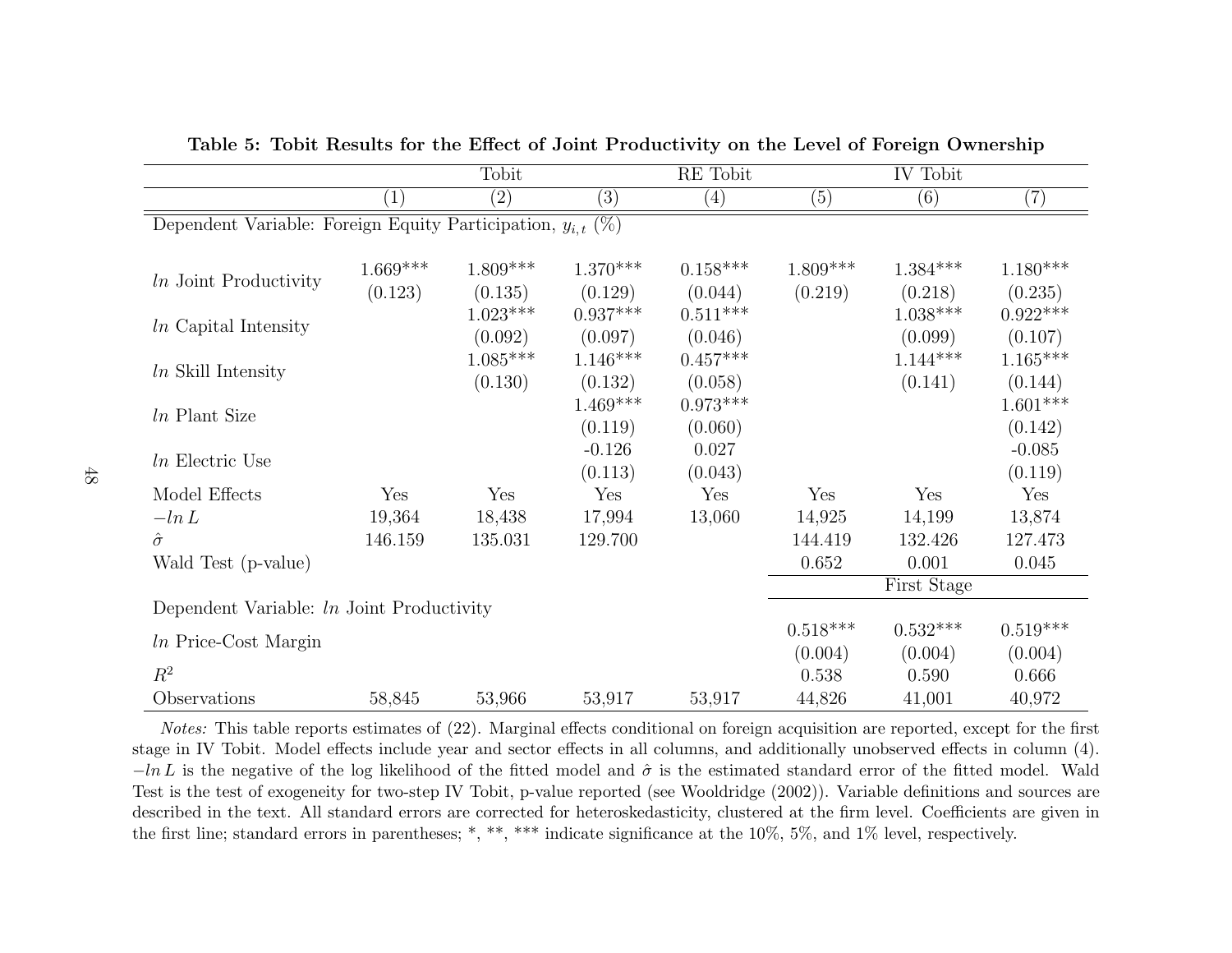|                                               | $\left(1\right)$ | $\left( 2\right)$ | $\left( 3\right)$ | $\left( 4\right)$ | (5)        | (6)                   |
|-----------------------------------------------|------------------|-------------------|-------------------|-------------------|------------|-----------------------|
| Dependent Variable: Hazard Rate of Divestment |                  |                   |                   |                   |            |                       |
|                                               |                  |                   |                   |                   |            |                       |
| Average Joint Productivity, $ln TFP_i$        | $0.652***$       | $0.733***$        |                   |                   |            |                       |
|                                               | (0.048)          | (0.059)           |                   |                   |            |                       |
| Joint Productivity, $ln TFP_{i,t}$            |                  |                   | $0.793***$        | $0.855***$        | $0.878***$ | 0.931                 |
|                                               |                  | 0.952             | (0.045)           | (0.053)<br>0.951  | (0.053)    | (0.056)<br>$0.812***$ |
| Capital Intensity, $ln (K/L)_{i,t}$           |                  | (0.040)           |                   | (0.040)           |            | (0.050)               |
|                                               |                  | $0.877*$          |                   | $0.801***$        |            | $0.745***$            |
| Skill Intensity, $ln (S/L)_{i,t}$             |                  | (0.063)           |                   | (0.056)           |            | (0.064)               |
|                                               |                  | $0.811***$        |                   | $0.781***$        |            | $0.641***$            |
| Plant Size, $ln(L)_{i,t}$                     |                  | (0.041)           |                   | (0.038)           |            | (0.050)               |
| Model Effects                                 | Yes              | Yes               | Yes               | Yes               | Yes        | Yes                   |
| Shared Frailty                                |                  |                   |                   |                   | Yes        | Yes                   |
| $-\ln L$                                      | 865.087          | 832.313           | 832.153           | 796.620           | 2,398.292  | 2,322.029             |
| Proportional Hazards Test, $\chi^2$           | 0.20             | 2.96              | 0.19              | 2.64              | 0.53       | 27.01                 |
| $(p-value)$                                   | (0.657)          | (0.565)           | (0.667)           | (0.620)           | (0.465)    | (0.000)               |
| LR Test of Shared Frailty, $\chi^2$           |                  |                   |                   |                   | 123.35     | 97.09                 |
| $(p-value)$                                   |                  |                   |                   |                   | (0.000)    | (0.000)               |
| Observations                                  | 2,674            | 2,649             | 2,593             | 2,572             | 2,593      | 2,572                 |

#### Table 6: Cox Regression Results for the Hazard of Divestment

Notes: This table reports estimates of (24). Model effects control for sector and year effects in all columns. Shared frailty controls for firm-level effects. Hazard ratios are <sup>g</sup>iven in the first line; robust standard errors in parentheses; \*, \*\*, \*\*\* indicatesignificance at the 10%, 5%, and 1% level, respectively. Variable definitions are in the text.  $-\ln L$  is the negative of the log likelihood, and LR test of Shared Frailty tests for the existence of <sup>a</sup> significant firm-level frailty effect.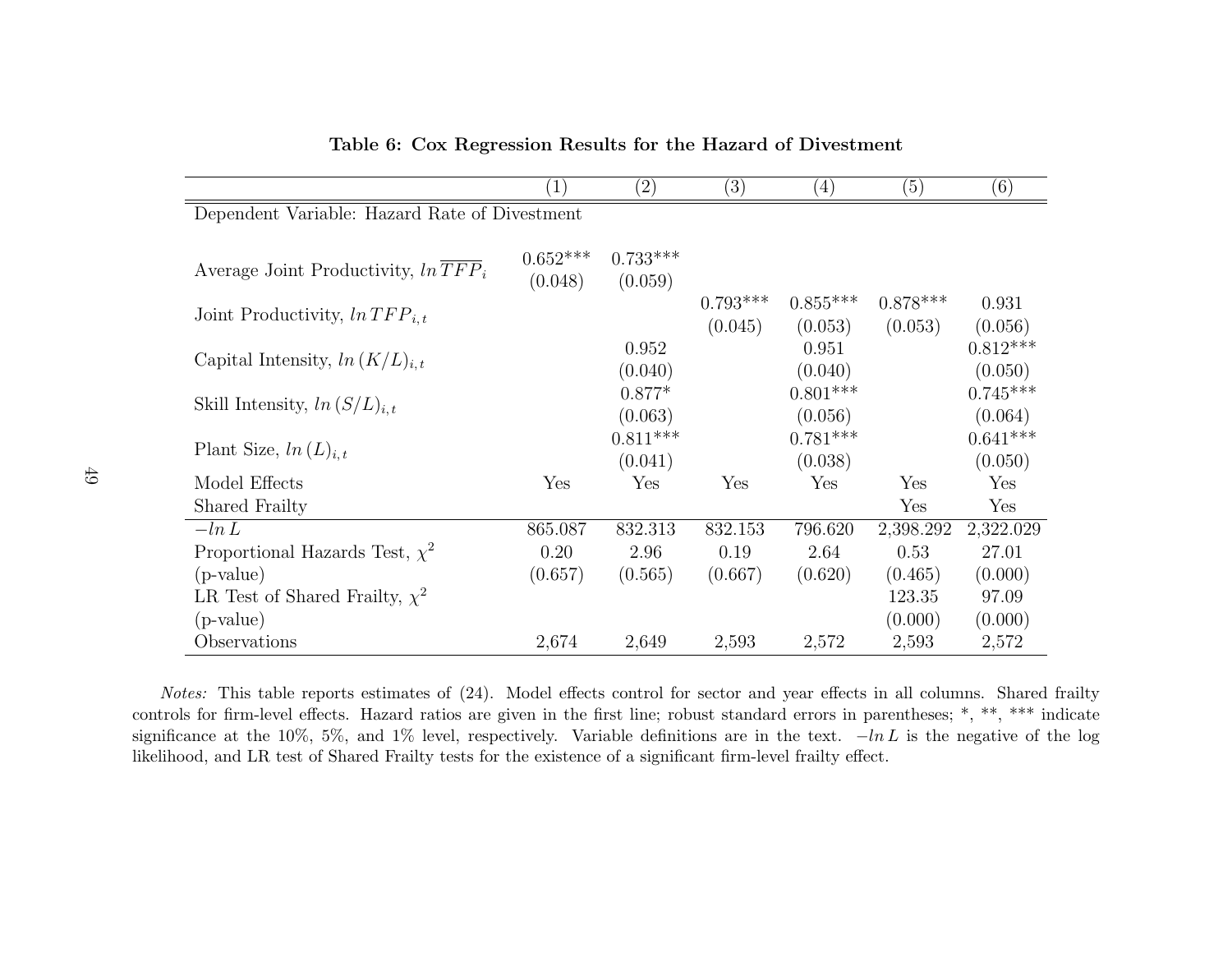

Figure 1: Distribution of Foreign Ownership in the Pooled Sample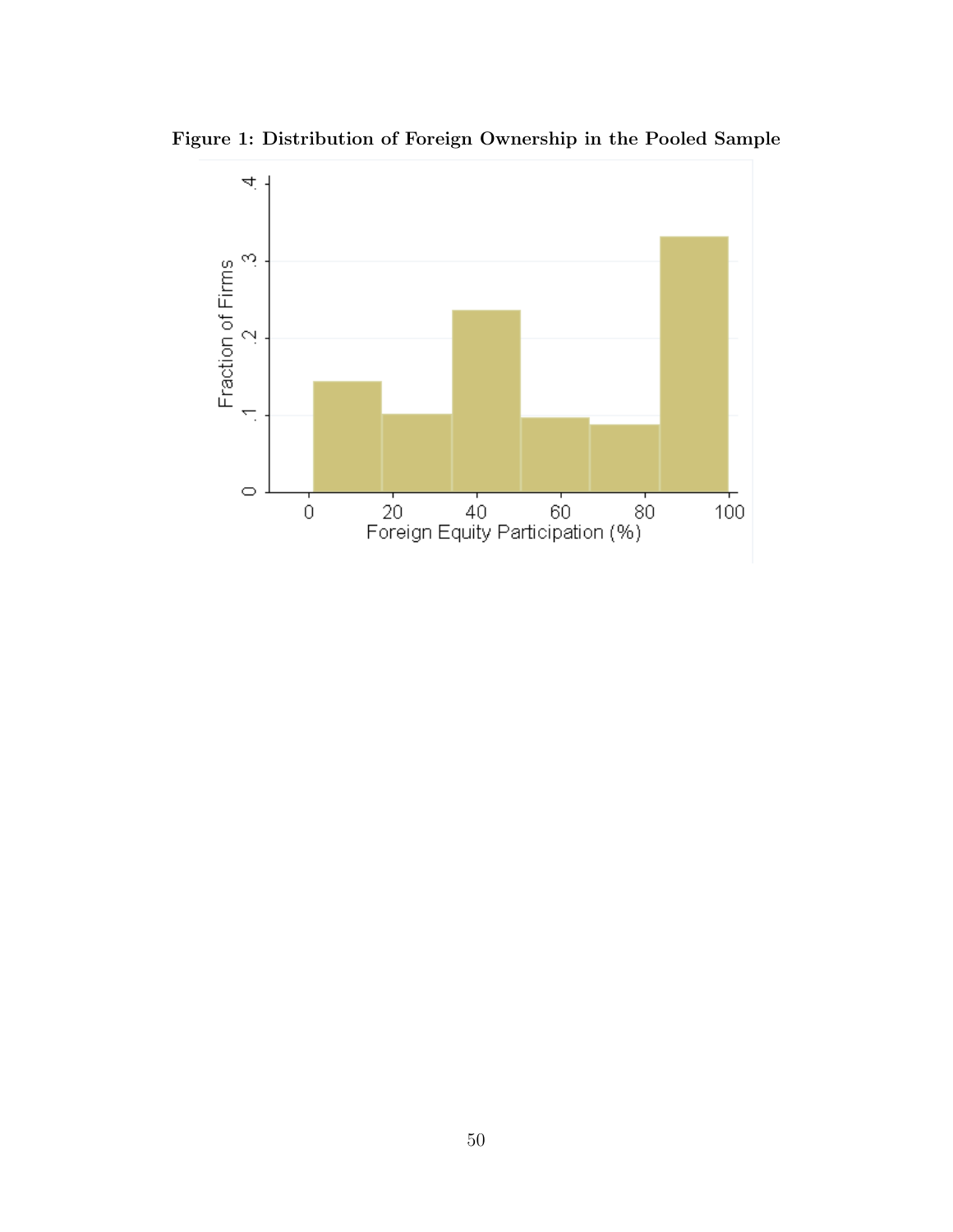

Figure 2: Distribution of Foreign Ownership by Age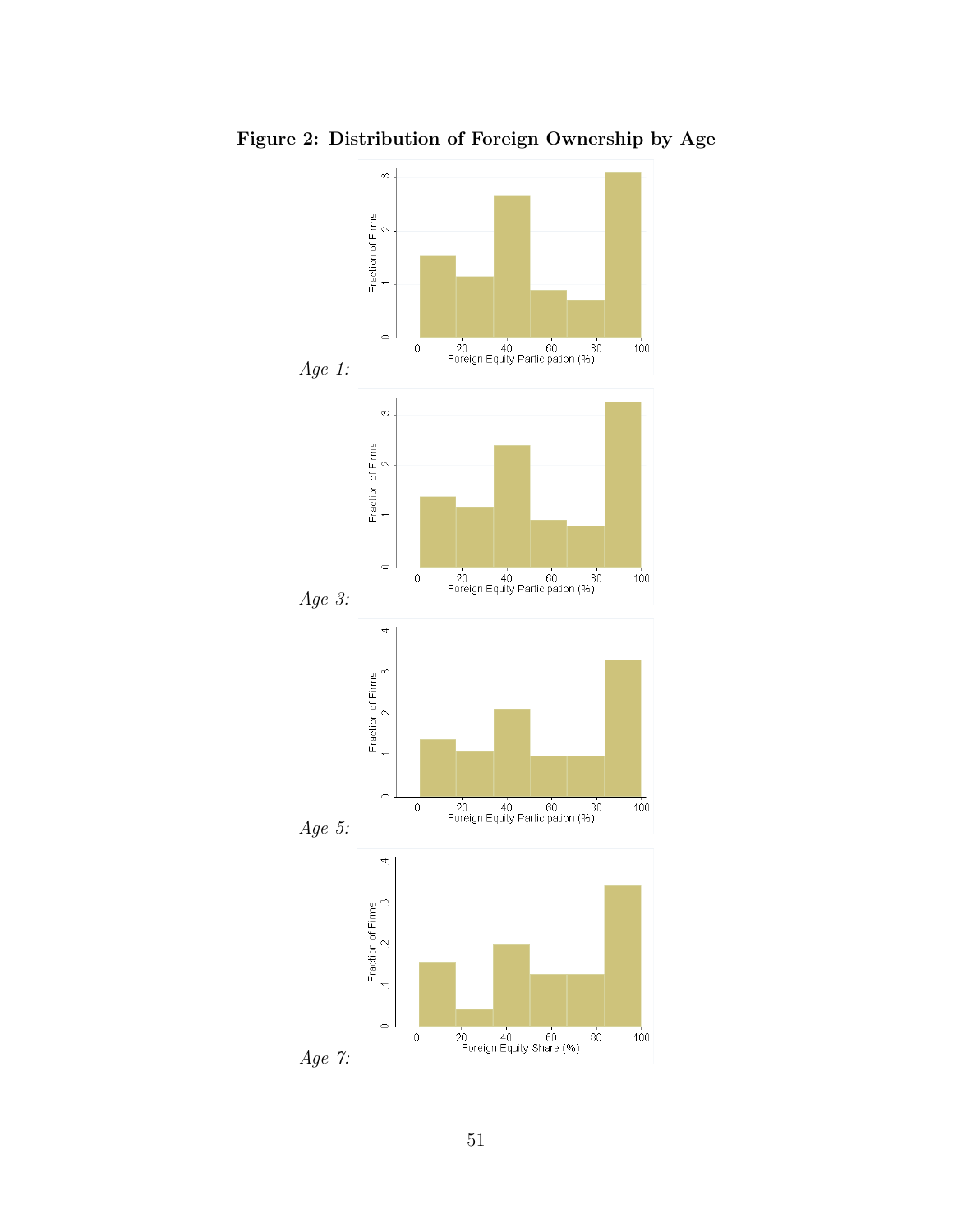

Figure 3: Average Degree of Foreign Ownership by Age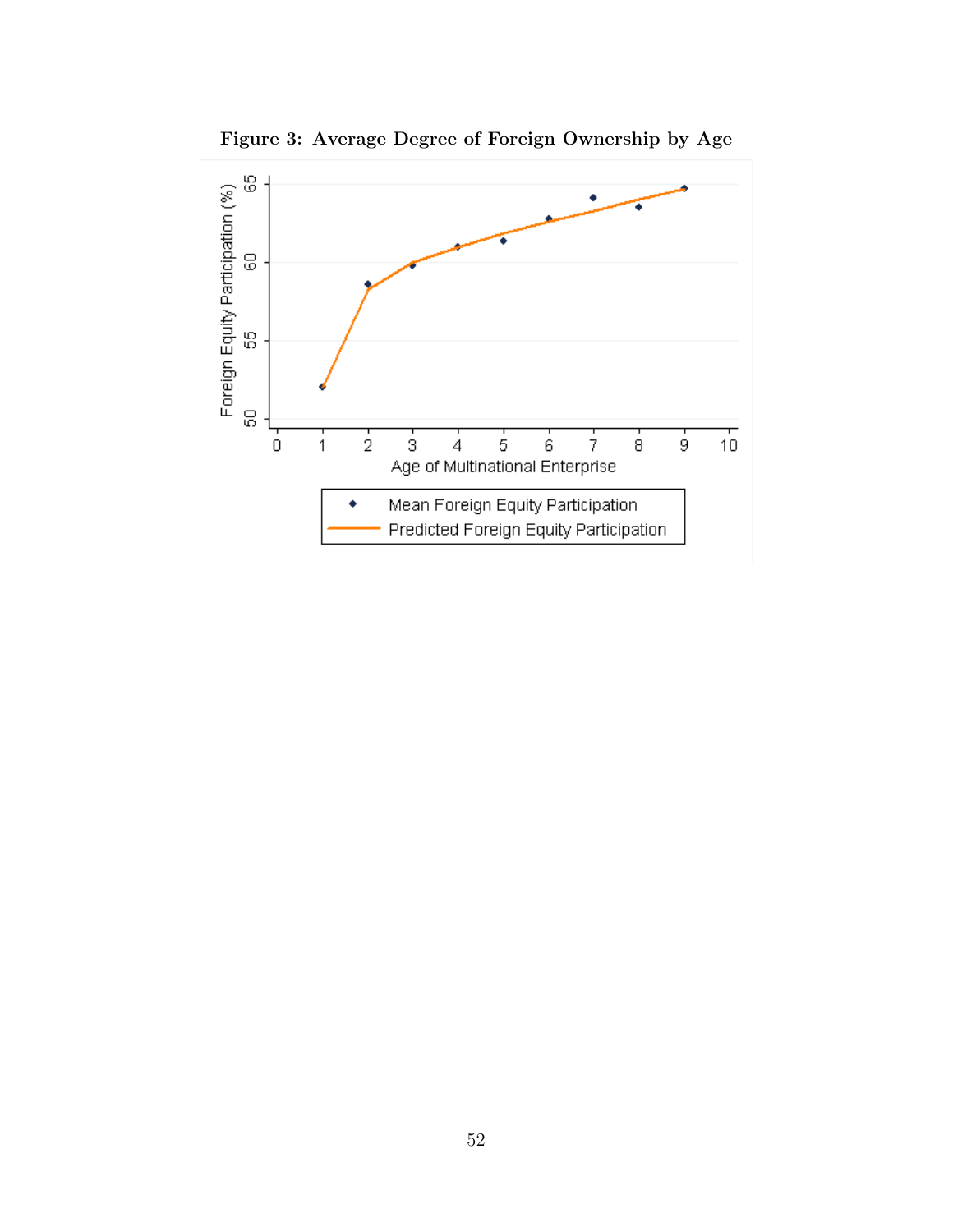

Figure 4: Operating Profits and the Level of Integration



Notes: This figure simulates the behavior of the operating profits function in (7) for different values of headquarter intensity,  $\eta$ . The parameter values used in the simulation are:  $\beta = 0.1$ ,  $\alpha = 0.75, \, \mu = 0.4, \, \theta = 30, \, X = 10, \, \phi = 0.8, \, w_N = 1.1, \, \text{and } w_S = 1.$ 





Notes: This figure simulates the behavior of the operating profits function in (7) for different values of the match quality,  $\theta$ . The parameter values used in the simulation are:  $\beta = 0.1$ ,  $\alpha = 0.7, \mu = 0.4, \eta = 0.7, X = 10, \phi = 0.8, w_N = 1.1, \text{ and } w_S = 1.$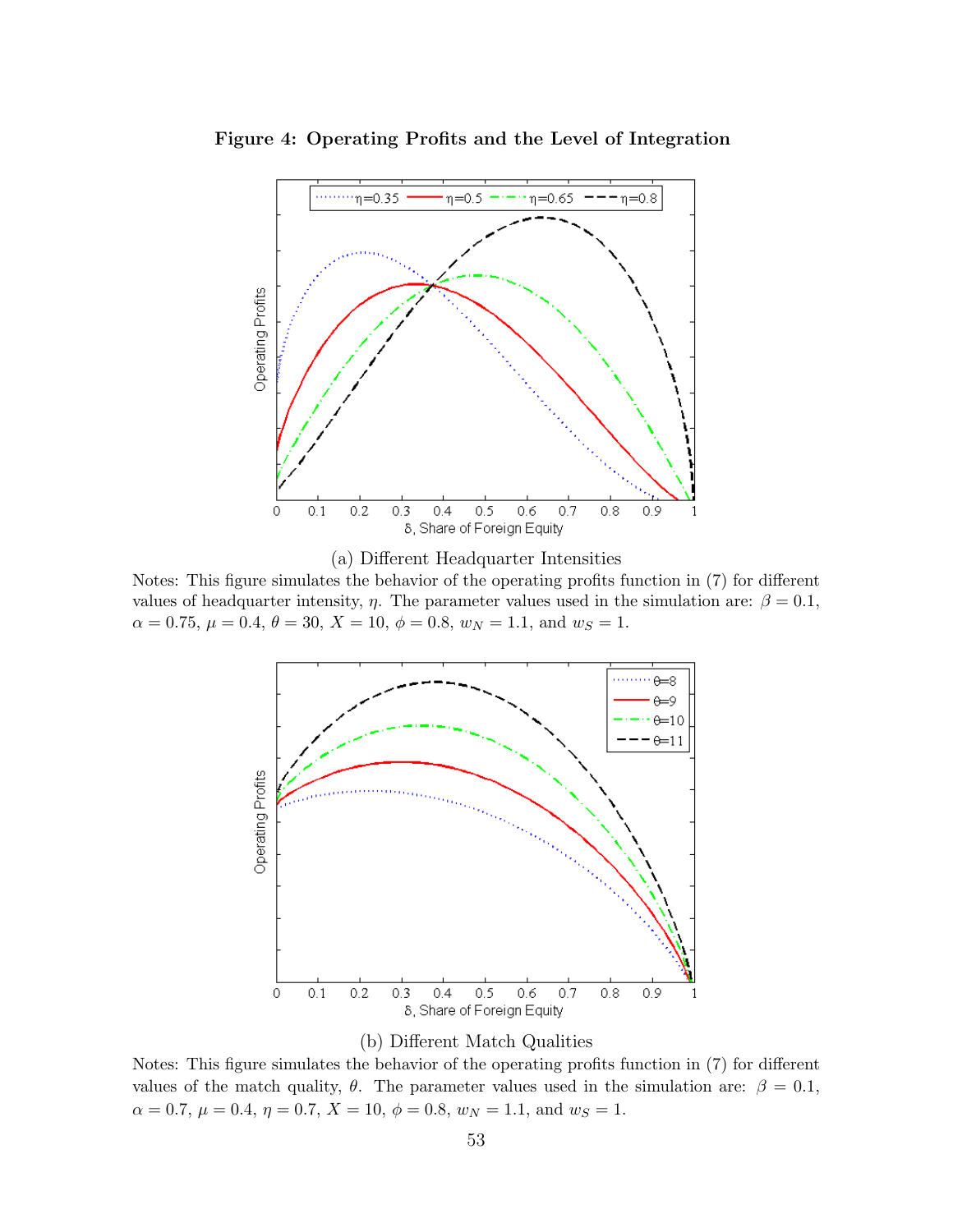

Figure 6: Kaplan-Meier Divestment Plot of MNEs by Level of Joint Productivity



Notes: This figure plots the Kaplan-Meier estimates of the divestment probabilities for multinationals in the Turkish manufacturing industry, 1993-2001, stratified by percentile rank of their mean total factor productivity (TFP) while under foreign ownership. Divestment is defined as any decrease in foreign equity participation exceeding one percent or complete shutdown of the multinational plant. The calculation of TFP estimates are described in the text.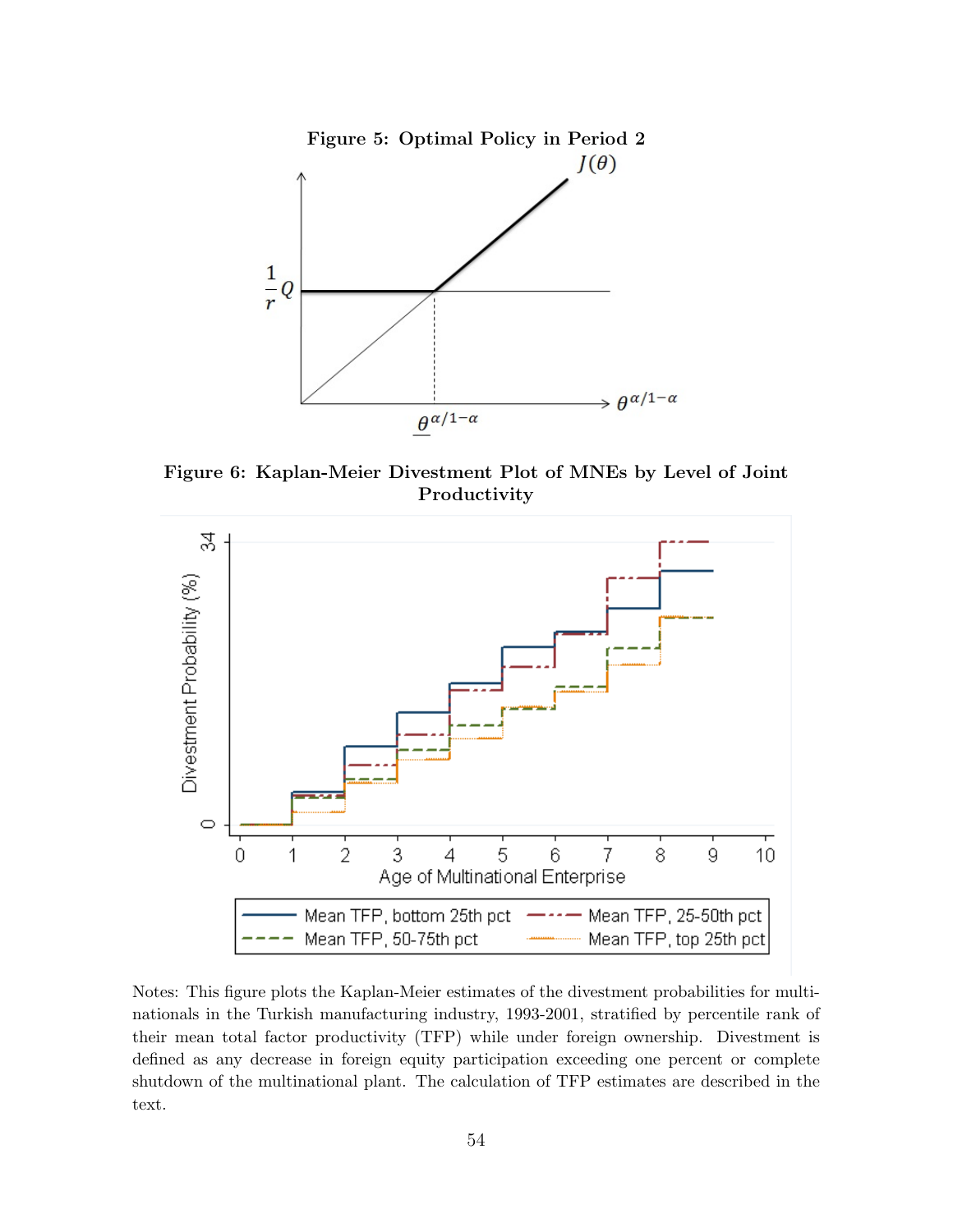



Figure A2: The Sign of the Cubic Equation in  $\beta_V$  for Different Parameter Values

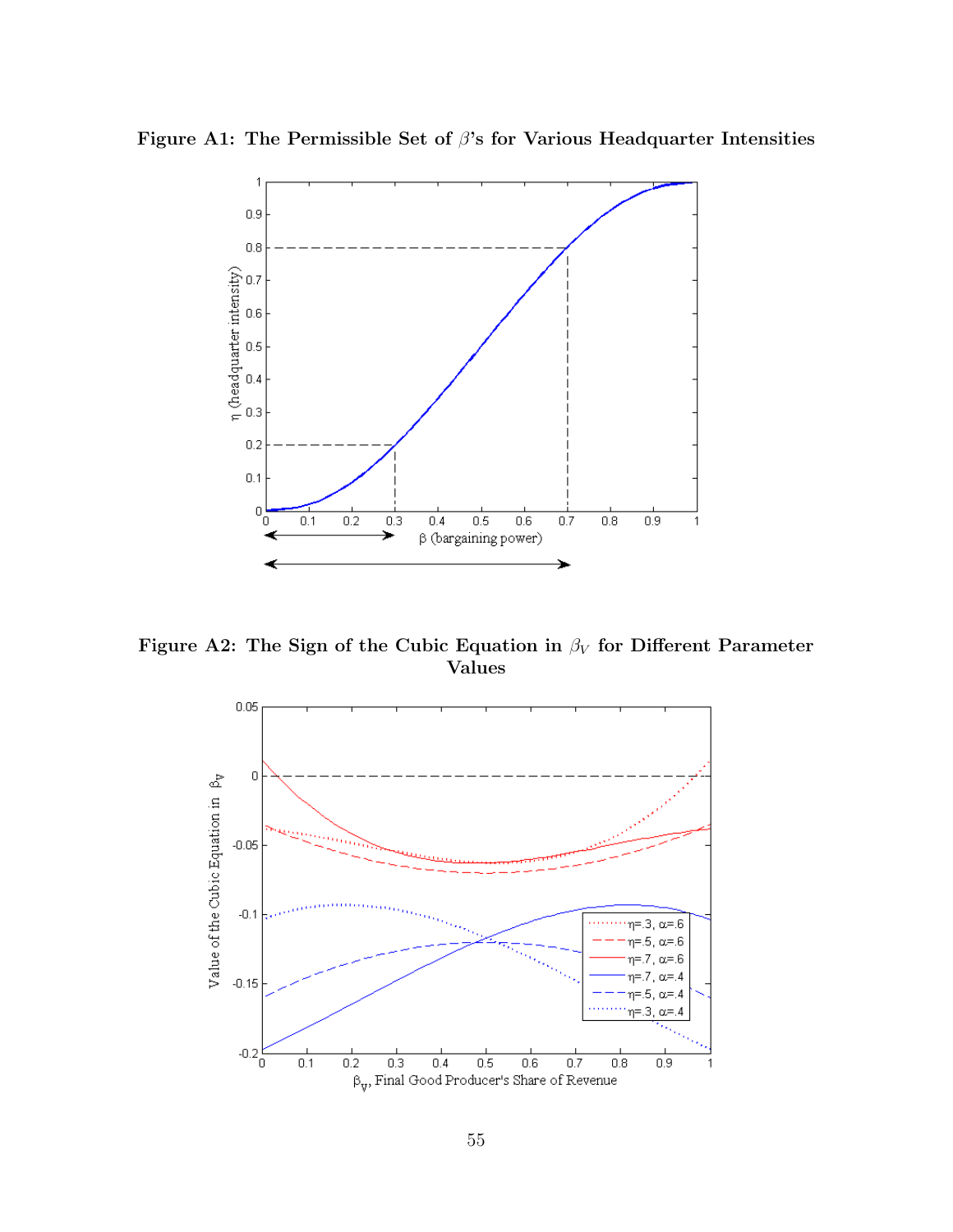## B Data Appendix

In this section, I detail the construction of the variables used in the paper and the procedure followed to clean the data. Note that all variables in the data set are measured in 1990 prices (Turkish Liras). All data come from the Turkish Statistical Institute's Industrial Analysis Database unless stated otherwise.

Output is measured as the sum of the revenues from annual sales of the plant's final goods, revenues from contract manufacturing, and the change in inventories of final goods from year start to year end. I deflate output by the relevant three-digit output price deflator. Material inputs are measured as the sum of all intermediate inputs, except for fuel and electricity, and the change in inventories of material inputs from year start to year end. I deflate material inputs by the relevant three-digit input price deflator. Electricity is calculated as the sum of the value of electricity purchased and produced in-house minus the value electricity sold. Both electricity and fuel are deflated by their own price deflators. Labor is measured as the number of paid workers of the plant in a given year. This is reported for production and non-production workers four times during a given year (in February, May, August, and November) and the average of these four observations constitutes the average number of workers at the plant in a given year (i.e. the plant size).

Capital stock information is not reported in the database, so I calculate it using the reported investment data. The database includes information on investment in machinery and equipment, building and structures, transportation equipment, and computer and programming. All series are available since 1990, except for computer and programming, which is available since 1995. Since the disaggregated investment deflator is not available, I use the aggregate investment deflator to deflate all series. I use the perpetual inventory method in constructing the yearly capital stock for each of these series at the plant level.

Since initial capital stock is not reported, I impute it by assuming that plants are on their balanced growth path. I assume that capital stock is predetermined and evolves according to:

$$
K_{t+1} = (1 - \delta)K_t + I_t
$$
\n(28)

as current investment, reacting to realized productivity shocks, takes one period before it becomes productive. If plants are on their balanced growth path, then  $K_1/K_0 =$  $Y_1/Y_0 = 1 + g_{0,1}$ , where  $g_{0,1}$  is the initial output growth of the plant. It is then easy to show that initial capital stock is given by:  $K_0 = I_0/(g_{0,1} + \delta)$ . After calculating  $K_0$ , I apply the perpetual inventory method to construct the capital stock series implied by (28). I use depreciation rates of 5%, 10%, 20%, and 30% for building and structures, machinery and equipment, transportation equipment, and computer and programming, respectively. I observe zero initial investment for a small number of plants, for which I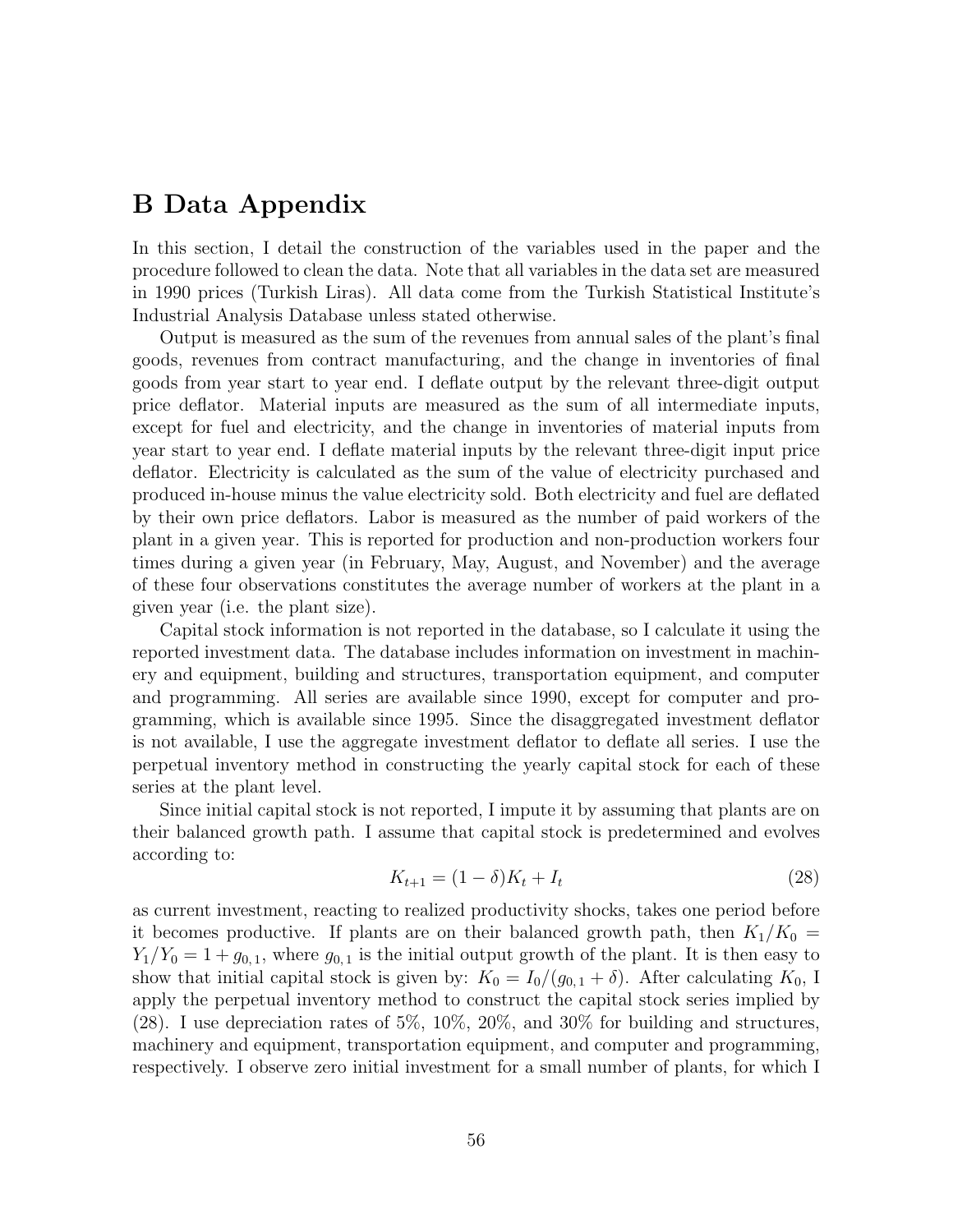calculate initial capital stock at the year that they first report positive investment and then iterate back by dividing capital stock by  $(1 - \delta)$  each year.

After calculating the capital stock series separately for machinery and equipment, building and structures, transportation equipment, and computer and programming, I aggregate the series to form the total capital stock series of the plant. The database provides information on imported machinery capital, and I follow the same approach outlined here to calculate these series.

Table B1 reports the number of MNEs and the total number of plants in the database before the cleaning procedure. I follow three rules to clean the data. First, plants that have "gaps" in the sample period are excluded from the analysis. Second, those observations which have a non-positive value for capital stock are excluded as well. Lastly, I exclude the outlier observations which could distort inference following the construction of the TFP measure by dropping the top 1 percent of the sample for which productivity is computed.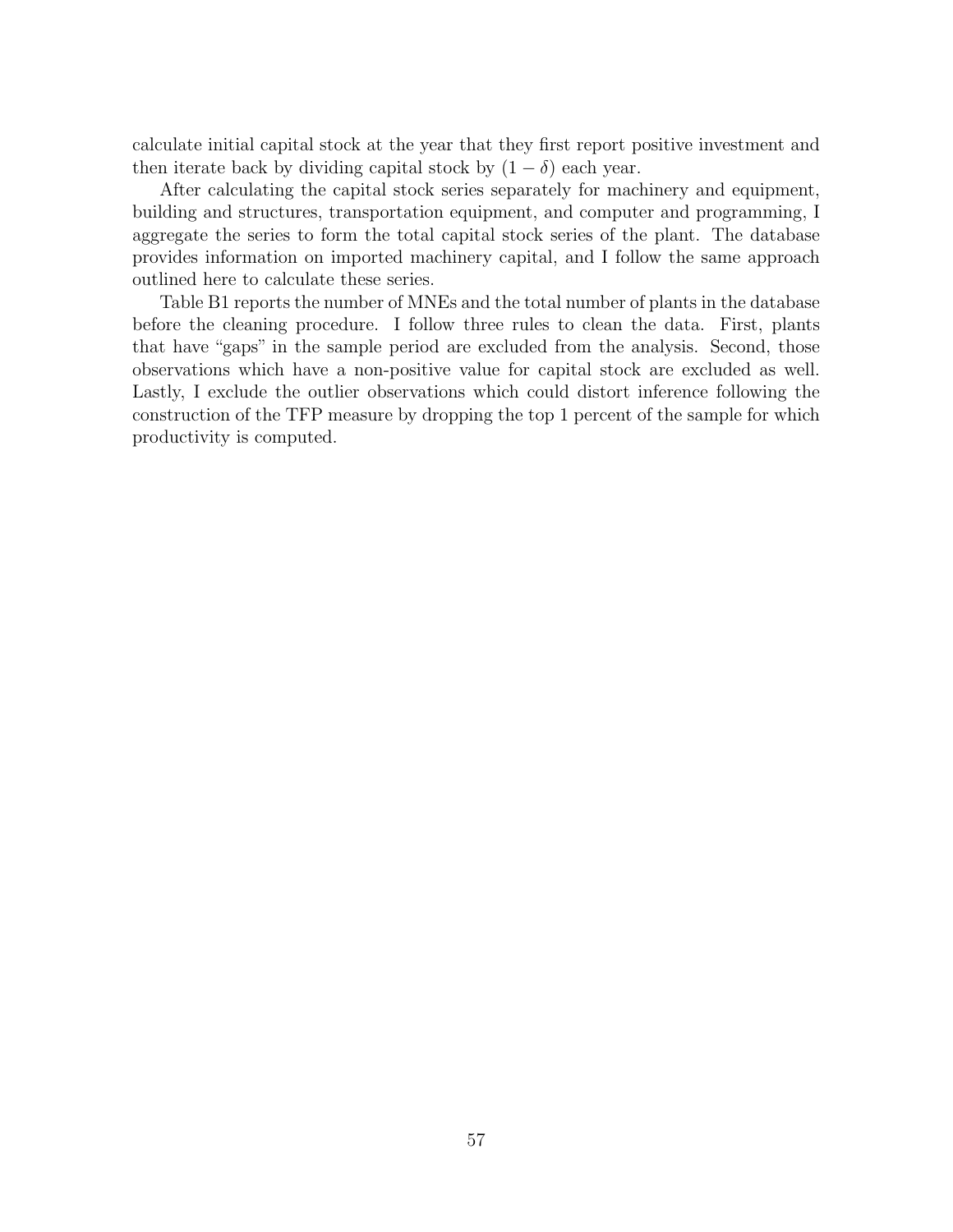| Year | No. of      | Total No. | Foreign         |
|------|-------------|-----------|-----------------|
|      | <b>MNEs</b> | of Plants | Presence $(\%)$ |
| 1993 | 301         | 10,567    | 2.85            |
| 1994 | 312         | 10,127    | 3.08            |
| 1995 | 325         | 10,229    | 3.18            |
| 1996 | 326         | 10,590    | 3.08            |
| 1997 | 362         | 11,365    | 3.19            |
| 1998 | 416         | 12,321    | 3.38            |
| 1999 | 406         | 11,262    | 3.61            |
| 2000 | 414         | 11,114    | 3.73            |
| 2001 | 439         | 11,311    | 3.88            |

Table B1: Turkish Manufacturing Industry, 1993-2001

Table B2: Percent of non-zero observations

| <b>ISIC</b> | Sector                        | Investment | Fuels | Materials | Electricity |
|-------------|-------------------------------|------------|-------|-----------|-------------|
| 311         | Food                          | 56.8       | 84.4  | 100       | 99.9        |
| 312         | Other Food                    | 49.3       | 85.3  | 100       | 99.9        |
| 321         | Textiles                      | 63.9       | 71.9  | 99.8      | 99.9        |
| 322         | Wearing Apparel               | 60.8       | 64.6  | 99.6      | 99.9        |
| 356         | Other Plastic Products        | 69.9       | 62.3  | 100       | 100         |
| 369         | Non-metallic Mineral Products | 56.9       | 88.0  | 99.9      | 99.8        |
| 381         | Fabricated Metal Products     | 63.0       | 72.9  | 99.9      | 99.9        |
| 382         | Non-electrical Machinery      | 63.5       | 70.9  | 100       | 99.9        |
| 383         | Electrical Machinery          | 69.5       | 77.2  | 99.9      | 99.7        |
| 384         | Transport Equipment           | 67.4       | 74.8  | 100       | 99.9        |